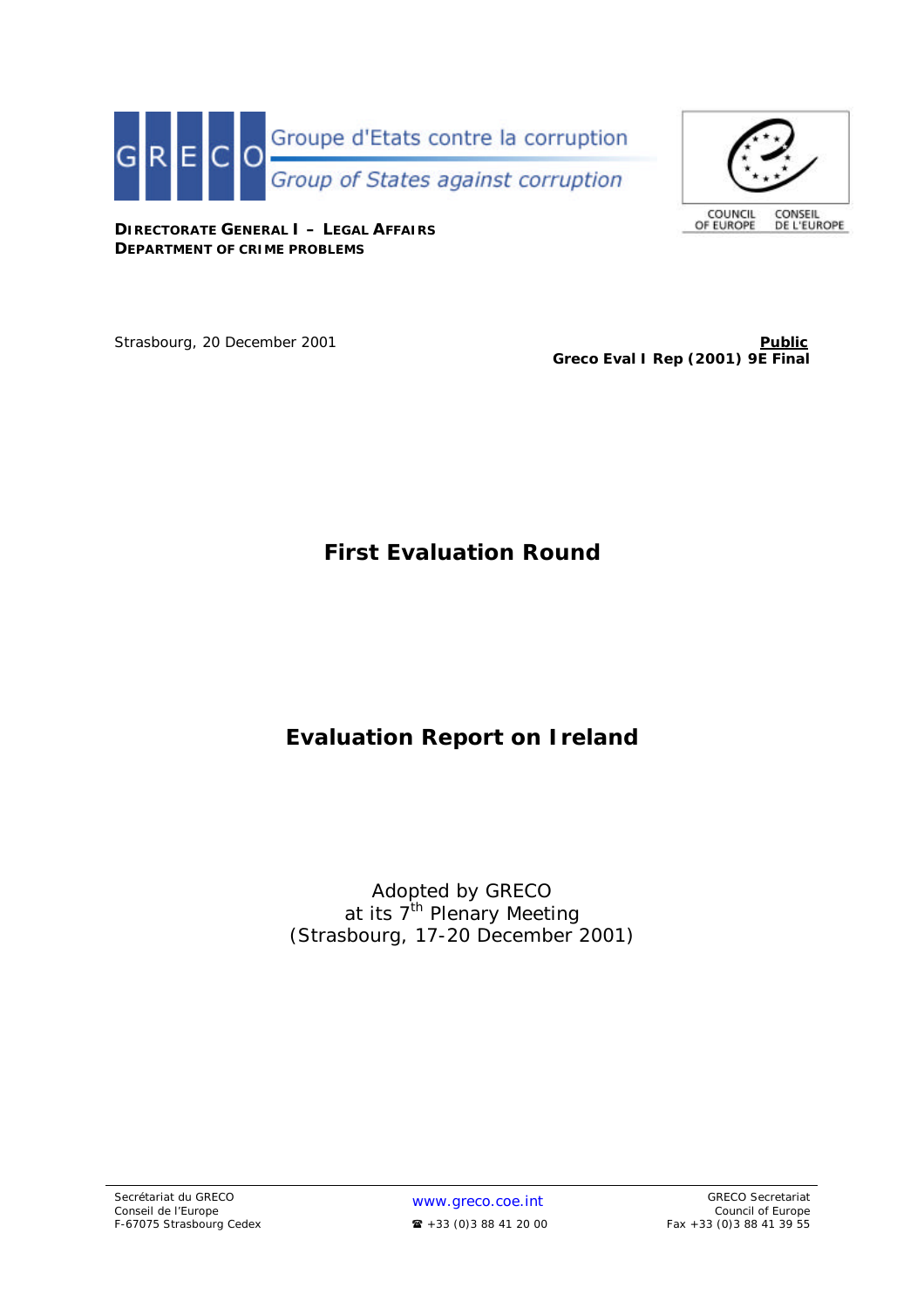## **I. INTRODUCTION**

- 1. Ireland was the fourteenth GRECO member to be examined in the First Evaluation Round. The GRECO Evaluation Team (hereafter, "GET") was composed of Mr Andy HAYMAN, Deputy Assistant Commissioner, Metropolitan Police Service, New Scotland Yard (United Kingdom, police expert); Mrs Eva ROSSIDOU PAPAKYRIAKOU, Counsel of the Republic, Prosecutor (Cyprus, prosecution expert) and Mr Giorgi BARAMIDZE, Member of Parliament, Chairman of the Committee on Defence and Security (Georgia, policy expert). This GET, accompanied by a member of the Council of Europe Secretariat, visited Dublin from the 1st to 4th May 2001. Prior to the visit the GET experts were provided by the Irish authorities with a very comprehensive reply to the Evaluation questionnaire (document Greco Eval I (2001) 9) as well as with copies of the relevant legislation.
- 2. The GET met with officials from the following Irish Governmental organisations: the Department of Justice, Equality and Law Reform; The Department of the *Taoiseach* (Prime Minister), the Department of the Environment and Local Government; the Department of Finance; the Office of the Revenue Commissioners; the Civil Service and Local Appointments Commission; the Office of the Ombudsman; the Public Offices Commission; the Office of the Information Commissioner; the Office of the Attorney General; the Office of the Director of Public Prosecutions; the Office of the Comptroller and Auditor General; the Local Authority Audit Service; the Tribunal to Inquire into Certain Planning Matters (Flood Tribunal); *An Garda Síochána* (Police)*.*
- 3. Moreover, the GET met with representatives of the Irish Bankers Federation, Incorporated Law Society of Ireland and Bar Council of Ireland and with a representative of the media and of the Consultative Committee of the Accountancy Bodies – Ireland.
- 4. It is recalled that GRECO agreed, at its 2<sup>nd</sup> Plenary meeting (December 1999) that the 1<sup>st</sup> Evaluation round would run from 1 January 2000 to 31 December 2001, and that, in accordance with Article 10.3 of its Statute, the evaluation procedure would be based on the following provisions:
	- − Guiding Principle 3 (hereafter "GPC 3": authorities in charge of preventing, investigating, prosecuting and adjudicating corruption offences: legal status, powers, means for gathering evidence, independence and autonomy);
	- − Guiding Principle 7 (hereafter "GPC 7": specialised persons or bodies dealing with corruption, means at their disposal);
	- − Guiding Principle 6 (hereafter, "GPC 6": immunities from investigation, prosecution or adjudication of corruption).
- 5. Following the meetings indicated in paragraphs 2 and 3 above, the GET experts submitted to the Secretariat their individual observations concerning each sector concerned and proposals for recommendations, on the basis of which the present report has been prepared. The principal objective of this report is to evaluate the measures adopted by the Irish authorities, and wherever possible their effectiveness, in order to comply with the requirements deriving from GPCs 3, 6 and 7. The report will first describe the situation of corruption in Ireland, the general anti-corruption policy, the institutions and authorities in charge of combating it -their functioning, structures, powers, expertise, means and specialisation- and the system of immunities. The second part contains a critical analysis of the situation described previously, assessing, in particular, whether the system in place in Ireland is fully compatible with the undertakings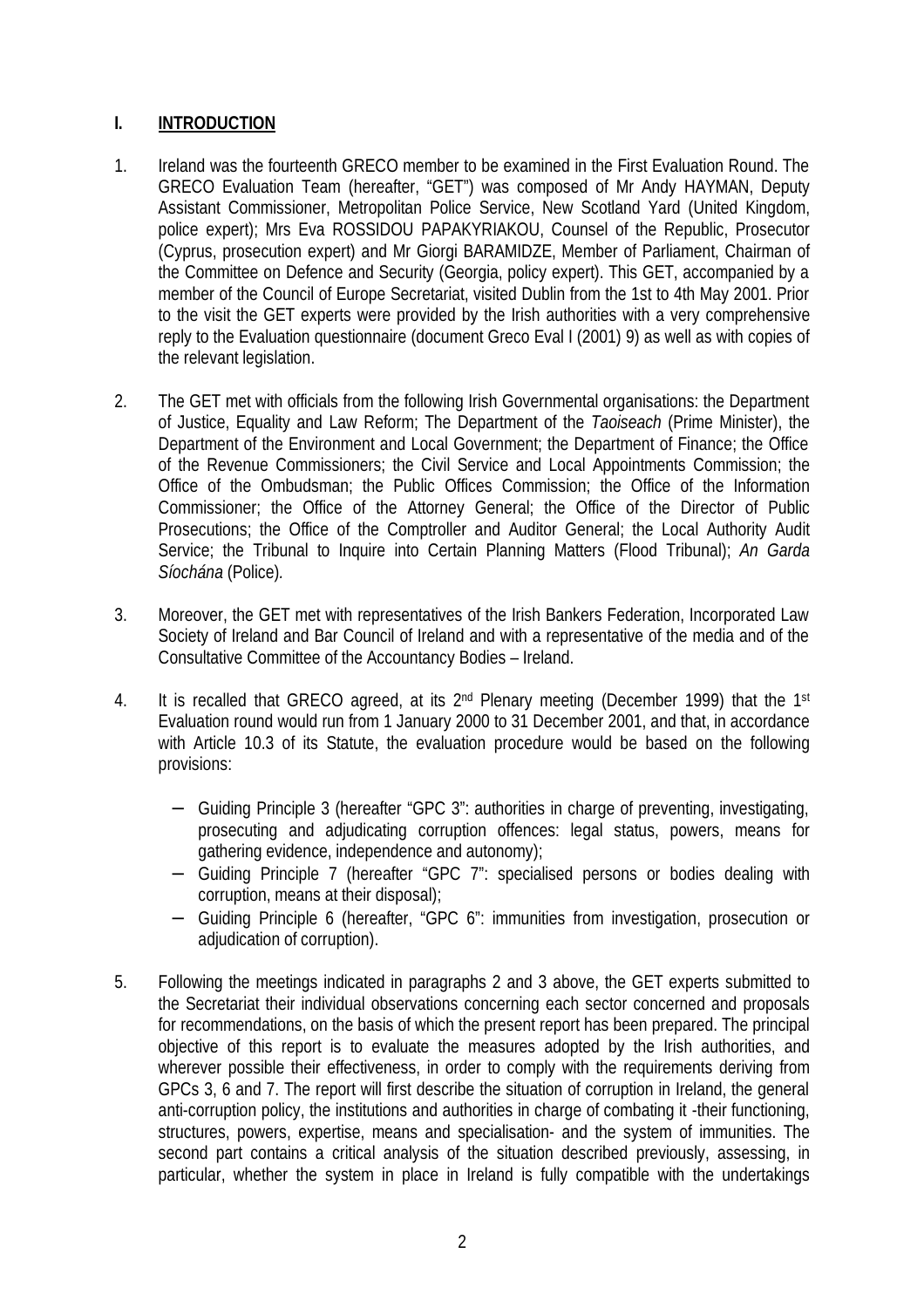resulting from GPCs 3, 6 and 7. Finally, the report includes a list of recommendations made by GRECO to Ireland in order for this country to improve its level of compliance with the GPCs under consideration.

# **II. GENERAL DESCRIPTION OF THE SITUATION**

# **a. The phenomenon of corruption and its perception in Ireland**

- 6. Ireland has a surface of 70,280 km² and a total population of about 3,600,000 inhabitants. It has a land border with the United Kingdom. Ireland is a parliamentary democracy. The Head of State is the President. The Head of Government is the Taoiseach (Prime Minister). The National Parliament (Oireachtas) is made up of the President and two houses, which are Dail Eireann (House of Representatives) and Seanad Eireann (The Senate). According to the OECD Economic Survey of Ireland (May 2001), "(… ) economic activity surged last year to well above 10 per cent with exports expanding by some 20 per cent. Contributing factors included cyclical strength in the OECD area, buoyant demand in the information and communication technology sector (ICT). Such rapid growth was associated with strong business investment made possible by a continuation of large inflows of foreign direct investment". And also "Rising employment (unemployment rate has been brought down from some 14 per cent to under 4 per cent over the last 10 years), higher wages and lower taxes (… ) underpinned strong demand for housing which saw prices continuing to rise by around 15 per cent in 2000".
- 7. In Ireland, provisions on Corruption are set out in 4 different pieces of legislation: the Public Bodies Corrupt Practices Act, 1889; the Prevention of Corruption Acts, 1906 and 1916 and the Ethics in Public Office Act, 1995 which amended some provisions of the earlier Acts. In January 2000, the Government published the Prevention of Corruption (Amendment) Bill which aims at updating Irish legislation and will enable Ireland to ratify international legal instruments in the field of corruption. At the time of the visit, this Bill was awaiting consideration by the Select Committee on Justice, Equality, Defence and Women Rights of the House<sup>1</sup>. The four acts mentioned criminalise active and passive bribery of domestic officials, active and passive bribery in the private sector and bribery of members of domestic public assembly. The new bill contains additional offences related to active and passive bribery of foreign officials, bribery of members of foreign public assembly, officials of international organisations and international parliamentary assemblies, of officials in international courts. As regards sanctions, the Ethics in Public Office Act of 1995 amends the previous legislation as follows: any person convicted of active or passive bribery shall "if the conviction is a summary conviction be liable to a fine not exceeding £ 1,000 (1,270  $\epsilon$ ) or to imprisonment for a term not exceeding 12 months or both"; "if the conviction is on indictment be liable to a fine not exceeding £ 50,000 (63,487  $\epsilon$ ) or to imprisonment for a term not exceeding 7 years or both". The Prevention of Corruption (Amendment) Bill provides that these penalties will be increased up to unlimited fine or imprisonment for up to 10 years or both<sup>2</sup> .
- 8. In Ireland, legal persons can be held liable for the criminal offences of corruption and money laundering according to a general provision contained in the "Interpretation Act, 1937" and the legislation above mentioned which provides that offences of corruption by a "person" include "a body of persons, corporate or unincorporated". Where an offence involves a director or official of

 $\overline{a}$ 1 The Bill has since passed all Parliamentary stages and has been enacted as the Prevention of Corruption (Amendment) Act, 2001.

<sup>2</sup> A set of the relevant legislation is included in Appendix I to this report.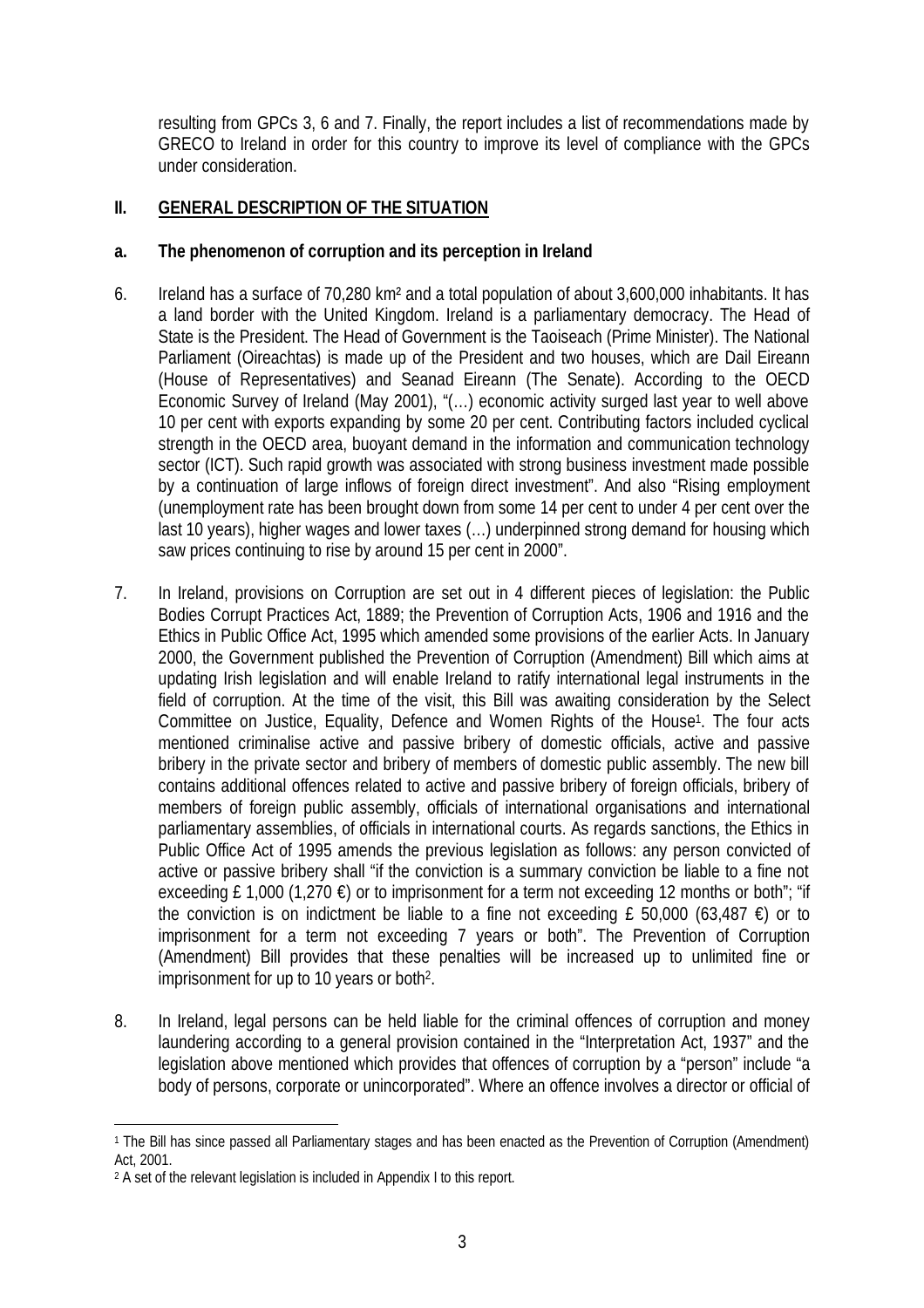a 'public body' a prosecution could be taken against that individual. The Prevention of Corruption (Amendment) Bill will provide for the liability of bodies corporate as well as persons holding certain offices within the body corporate, for offences of corruption.

- 9. Furthermore, it is worth mentioning that another bill has been drafted, for the Protection of Whistleblowers, which aims, among other provisions to protect employees from civil liability in the cases they report instances of corruption and to prevent other consequences, such as discrimination or unfair treatment of these employees<sup>3</sup>.
- 10. Ireland has signed the Council of Europe Criminal and Civil Law Conventions on corruption but not ratified them yet. The GET was told that steps that will be required to enable Ireland to give effect to those Conventions are under examination by the Parliament (notably, the Prevention of Corruption Bill; see paragraph 8) and that it was not possible at that stage to give an indication of when this examination will be completed. In Ireland international instruments, with the exception of certain EU legislation, are not given the force of law until the Parliament has passed the necessary legislation to allow them to be implemented. Ireland is party to various international instruments (multilateral and bilateral) aimed at facilitating and organising mutual legal assistance in criminal matters, including the European Convention on Mutual Legal Assistance in Criminal Matters. At the time of the visit, data on mutual legal assistance were not recorded relating to the nature of the offence in the requesting country, and therefore a precise breakdown of cases relating specifically to corruption is not available. Nevertheless, an indication of the overall volume of mutual assistance cases handled by Ireland is showed in the following statistics:

| Year                       | <b>Overall no. of Mutual Assistance Cases</b> |
|----------------------------|-----------------------------------------------|
| 1996 (October to December) |                                               |
| 1997                       | 161                                           |
| 1998                       | 193                                           |
| 1999                       | 214                                           |
| 2000                       | 258                                           |
| <b>Total</b>               | 845                                           |

*Mutual Legal Assistance Cases 1996-2000*

11. According to the information provided to the GET, extradition is granted where the offence is punishable under the laws of the requesting country and of the State by imprisonment for at least 12 months or by a more severe penalty (Extradition Act, 1965). While there are certain exceptions to this, such as offences in connection with taxes, duties, customs or exchange controls, and while certain conditions attach (e.g. the speciality rule), in general it is open to a requesting country to make a request in respect of a corruption offence. The speciality rule effectively means that a person who has been extradited for one offence cannot except in certain circumstances be tried in the requesting country for any other offence committed prior to the date of extradition. Normally Ireland will extradite its own nationals, but only subject to reciprocity. Existing anti-corruption legislation does not refer specifically to extraterritoriality. However, there are provisions in the Extradition Act, 1965 which allow for the prosecution of Irish nationals in certain circumstances for offences committed abroad and where extradition has been refused on the grounds of nationality. For the first time extraterritorial jurisdiction for corruption offences, will be covered by the new bill, "The Prevention of Corruption (Amendment)  $\overline{a}$ 

<sup>&</sup>lt;sup>3</sup> The Government has now approved the submission of substantial amendments to this Bill.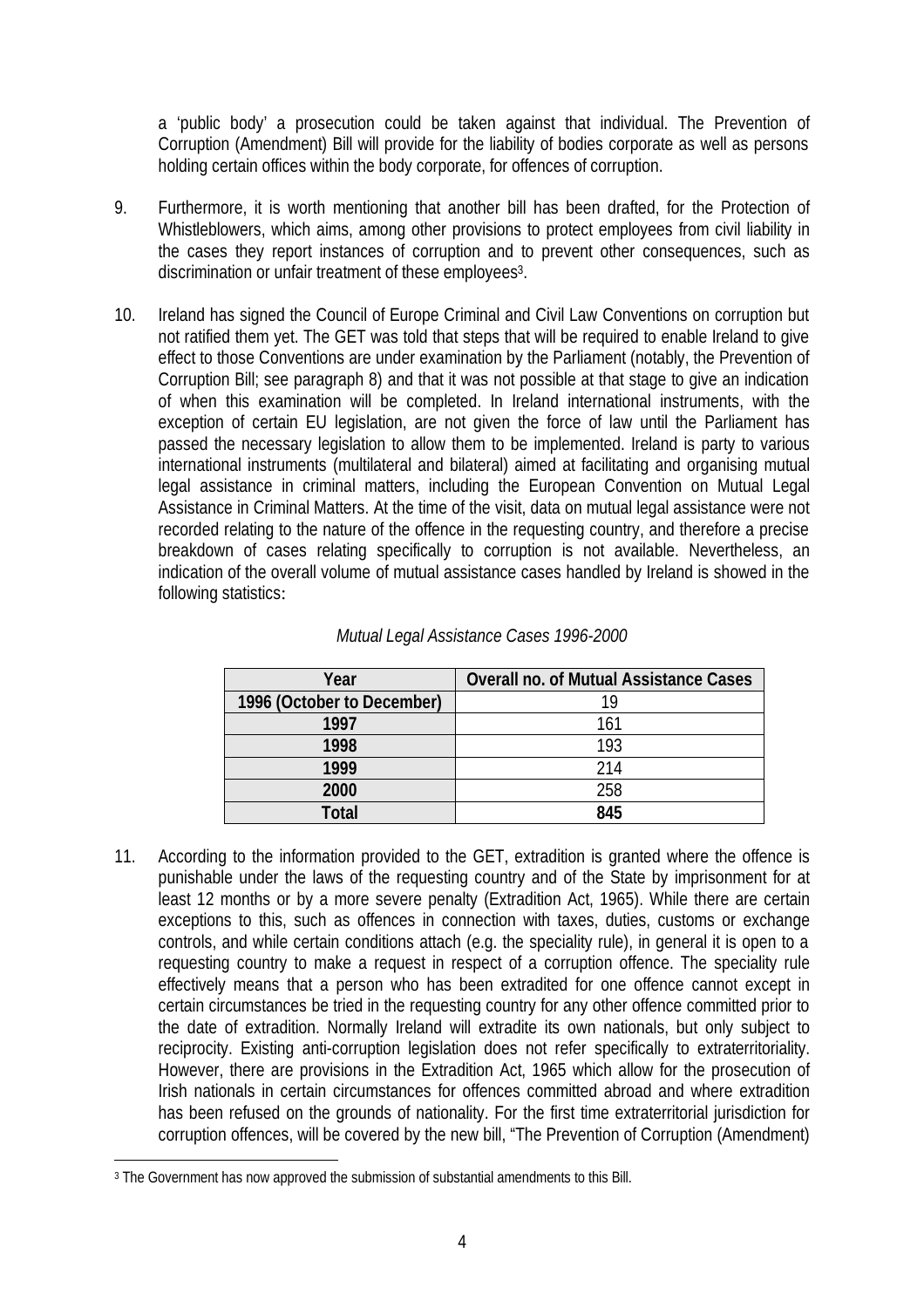Bill of 2000" specifically in sections 3 and 4. The Bill will also provide that a person may be tried in the State for an offence of corruption which is committed partly in the State and partly abroad.

- 12. Money laundering has been established as a criminal offence in Ireland since 1994 to enable Ireland to meet its obligations under the relevant UN, Council of Europe and European Union Instruments. Part IV (Money laundering) of the Criminal Justice Act of 1994 provides for the offence of money laundering by establishing, *inter alia,* that it is an offence for a person to do certain deeds in relation to any property which is either wholly or partly the proceeds of drug trafficking or any other criminal activity, including corruption, knowing or believing the property forms such proceeds. This includes concealing, converting, transferring or handling the property, or removing it from the State. The offence carries, on conviction on indictment, a maximum penalty of an unlimited fine or 14 years imprisonment, or both. However existing provision covers only the "knowledge" standard and does not include the concept of "recklessness". The Irish authorities will proceed with the amendment of the relevant provision in order to include the concept of "recklessness" as well.
- 13. According to the available information provided to the GET by *An Garda Síochána* Annual Reports from 1995 to 1999, the number of indictable offences involving bribery and corruption which were reported to, or known to, the *Gardaí* is low as can be seen from the following statistics:

| Year                 | <b>Bribery</b> | Corruption |
|----------------------|----------------|------------|
| 1995                 |                |            |
| 1996                 |                |            |
| 1997                 |                |            |
| 1998                 |                |            |
| 1999 (Jan. to Sept.) |                |            |

- 14. According to the information provided to the GET in particular by *An Garda Síochána*, there is no evidence of any connection between corruption and organised crime in Ireland. Nevertheless, formal research and analysis was not provided to substantiate this claim.
- 15. The figures quoted above are indicative of a low level of corruption in Ireland. The common view of the Irish authorities met by the GET is that corruption is not a major problem and that it is not a widespread phenomenon. According to the available statistics mentioned above, only 8 cases were brought before the Courts for the offences of bribery and corruption between 1995 and 1999 and they do not involve any high-ranking officials or any member of Government or Parliament. According to the Corruption Perceptions Index for 2000, issued by Transparency International, Ireland was listed as number 19 with a score of 7.2 out of 10, occupying then a midway position compared with other European Union member States.
- 16. Even though the common view of the Irish authorities is that corruption is not a major problem, the perception of the danger represented by corruption has recently considerably increased because of revelations concerning alleged payments made to certain politicians and public officials. In 1997, 3 tribunals (for more details about the tribunals, see chapter b6) were set up in order to investigate 1) some allegations of payments made to politicians (The McCracken Tribunal), 2) some substantial allegations of payments made to politicians with a view to effecting the outcome of planning applications in the North of Dublin area (The Flood Tribunal) and 3) other payments made to politicians, some of them already involved in the McCracken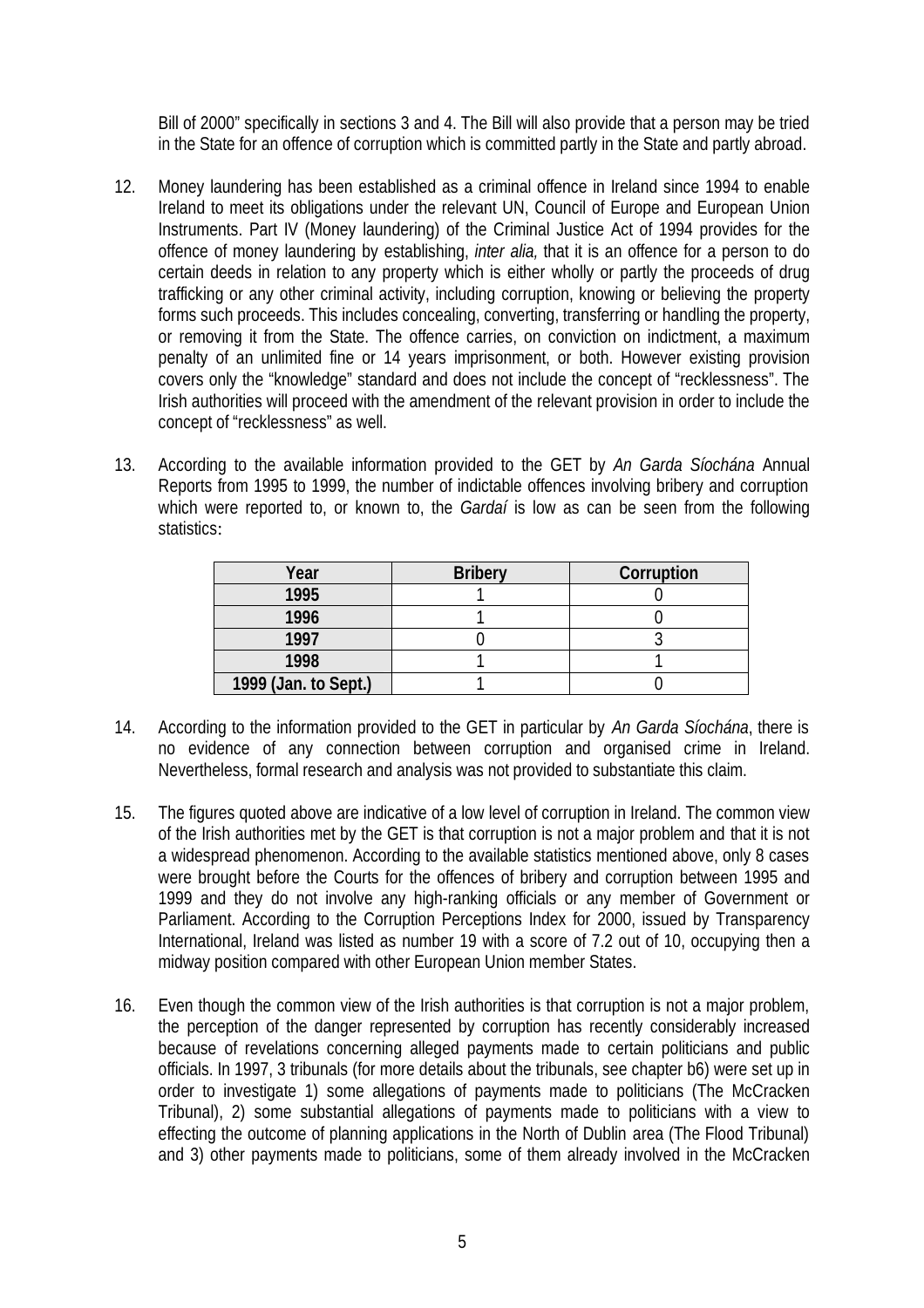Tribunal (The Moriarty Tribunal). Among those investigated by the 3 tribunals, there are a former Prime Minister, a former Minister of Foreign Affairs, a former EU Commissioner as well as a certain number of politicians and high public officials.

17. Although corruption is not considered to be a major problem, the authorities are determined, nevertheless, to have in place modern legislation to meet any threat which may arise. Accordingly, new comprehensive legislation on corruption has been enacted (the Prevention of Corruption (Amendment) Act, 2001) which will enable Ireland to ratify a number of international Conventions against corruption and bribery and to ensure that this low incidence of corruption is maintained.

# **b. Bodies and institutions in charge of the fight against corruption**

# **b1. The Police (***An Garda Síochána)*

- *i) Introduction*
- 18. As provided by section 8 of the Police Forces Amalgamation Act, 1925 "the general direction and control of Ireland's National Police (*An Garda Síochána)* shall be vested in the Commissioner (… )". The Commissioner is assisted by two Deputy Commissioners and ten Assistant Commissioners. Recruitment is carried out by the Civil Service and Local Appointments. All members of *An Garda Síochána*, including the senior officers, are appointed by the Minister for Justice, Equality and Law Reform subject to the approval of the Government (section 14 of the Police Forces Amalgamation Act, 1925). The Commissioner is responsible to the Minister for Justice, Equality and Law Reform for the general functioning of *An Garda Síochána* and the Minister is himself responsible for the same before the Government and the Parliament. The Commissioner is in charge of the day-by-day organisation and work of *An Garda Síochána* and he performs this responsibility in accordance with the established legal regulations and best practice.
- 19. *An Garda Síochána* is a single police force, divided into 6 police regions for administrative purposes. As at 31/12/1999, the overall strength stood at 13,202 comprising 11,458, all ranks and 1,744 civilian staff. With regard to crime statistics, the crime recording computer system was replaced in September 1999. The numbers of indictable offences, as contained in the 1999 Annual report, only contain detailed figures for the first nine months of the year. There were a total of 81,274 indictable offences and 432,696 non-indictable offences.
- 20. *An Garda Síochána* has its own code of conduct. For that reason, if any suspicious case of corruption would come up involving a police officer, two separate procedures would be launched: a criminal investigation and an administrative one.
- *ii) Intelligence*

 $\overline{a}$ 

21. *An Garda Síochána* has a national approach to intelligence emanating from the National Intelligence Unit. The local focus is achieved through divisional intelligence cells. This approach is more than adequate for the mainstream policing requirements of Ireland with clear evidence that policing is intelligence-led. There is no 'fire-walled' intelligence system dedicated to detect or prevent corruption or any formal informant handling policy within *An Garda Síochána<sup>4</sup>* .

<sup>4</sup> Proposals for a formal informant management system are being finalised.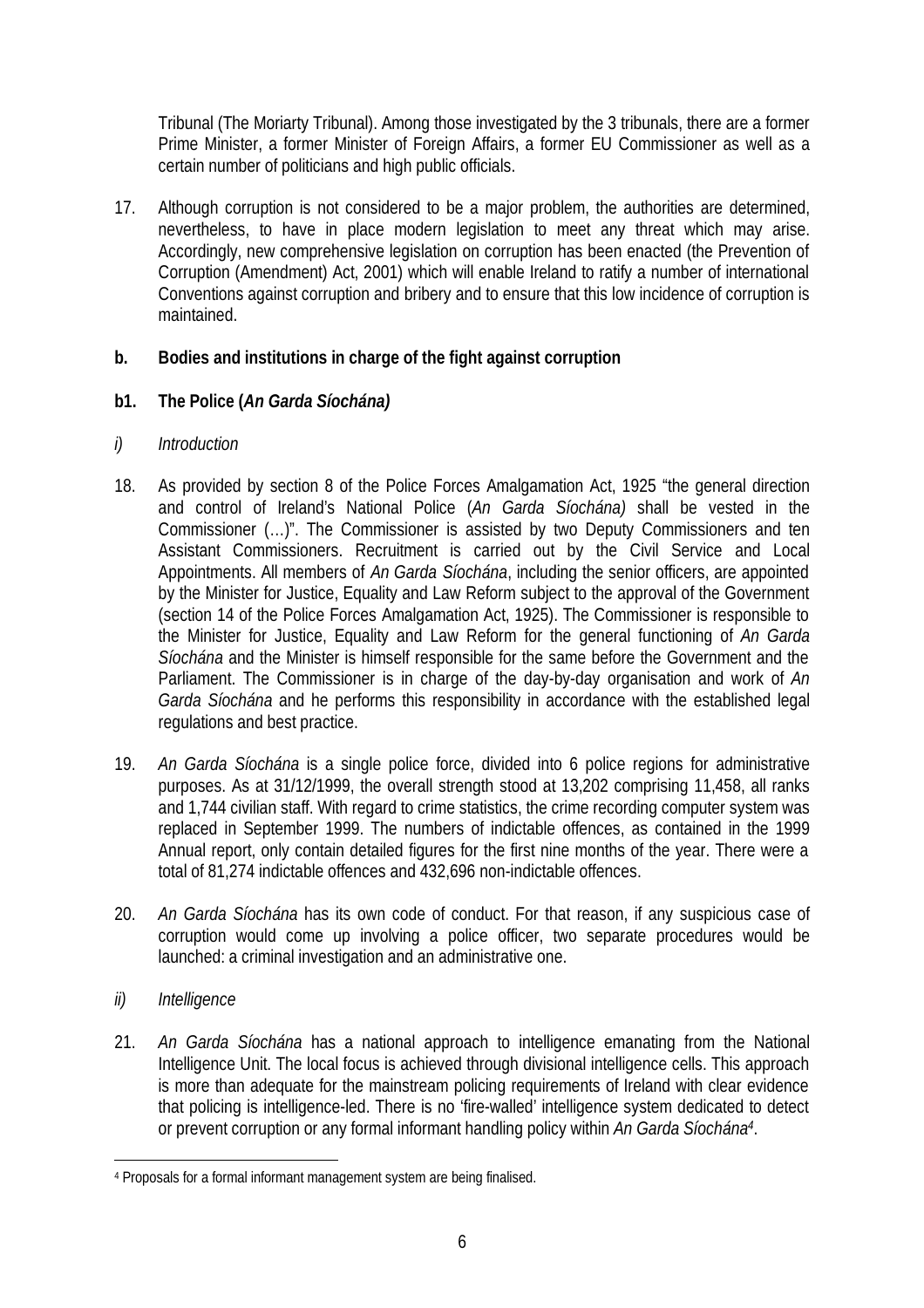#### *iii) Internal Affairs*

22. From *An Garda Síochána's* perspective the investigation of criminal and discipline wrongdoing by serving police officers is shared between a dedicated internal affairs department and divisional staff. Sitting above that structure is the Police Complaints Board, which performs an independent supervisory function. During the year 2000, the internal affairs department a team of seven people investigated 163 public complaints. The majority of complaints, either criminal or misconduct, are conducted by divisional staff especially where there is a criminal allegation.

### *iv) Recruitment and Training*

- 23. There is much evidence that the recruitment of police officers, conducted by the Civil Service and Local Appointments Commission, is subject to rigorous recruitment tests and vetting to ensure that the most appropriately qualified applicants are successful, and more importantly the system is strong enough to weed out those who are not suitable to become a police officer. The selection process incorporates an interview and a competency based selection process, which can take a recruit up to twelve months to pass. Whilst a robust vetting process exists for recruits and some sensitive posts it does not feature as a Service-wide policy. There does not appear to be a risk assessment process, which in turn is linked to a management vetting process being applied to all posts, whether police or civilian. Apart from the Inspection and Review process (see paragraphs 122-123) and the emerging "whistle blowing" policy, the GET found no evidence of any alternative management process that would contribute to the prevention and detection of corrupt activity within *An Garda Síochána* (the Police).
- 24. The training programme available for police officers is comprehensive and addresses the training needs for most posts. However, there is no evidence of specific training for investigators of corruption focused to developing the skills needed to address the uniqueness of such an investigation.
- *v) The Criminal Assets Bureau*
- 25. A particular strength of the current approach to investigating organised crime is the introduction of the Criminal Assets Bureau. The Criminal Assets Bureau was established on a statutory basis in 1996 and brings together officers from *An Garda Síochána*, the Office of the Revenue Commissioners (both taxes and customs and excise branches) and the Department of Social, Community and Family Affairs, led by a Chief Bureau Officer who is a Garda of Chief Superintendent rank. This is a well-financed (2.3 millions of Irish pounds or around 2.9 millions euros) and resourced (51 people) department, which is achieving a significant impact in both the detection and prevention of major crime, including corruption related offences. It demonstrates a good partnership initiative, which is facilitating joined up thinking and joint working. It appears to have overcome problems of information sharing and joint decision making resulting in assets being frozen and seized stifling the ability of the criminal to reinvest the proceeds of crime. It is also noteworthy that the Bureau has the power to ensure that the proceeds of crime are subjected to tax and that the Revenue Acts are fully applied to such proceeds.

# **b2. Criminal Investigation of corruption**

26. In the Irish judicial system, the investigation of criminal offences is an exclusive function of *An Garda Síochána*. Even in cases where the Office of the Director of Public Prosecutions should receive directly information concerning a criminal event, it would not investigate the case but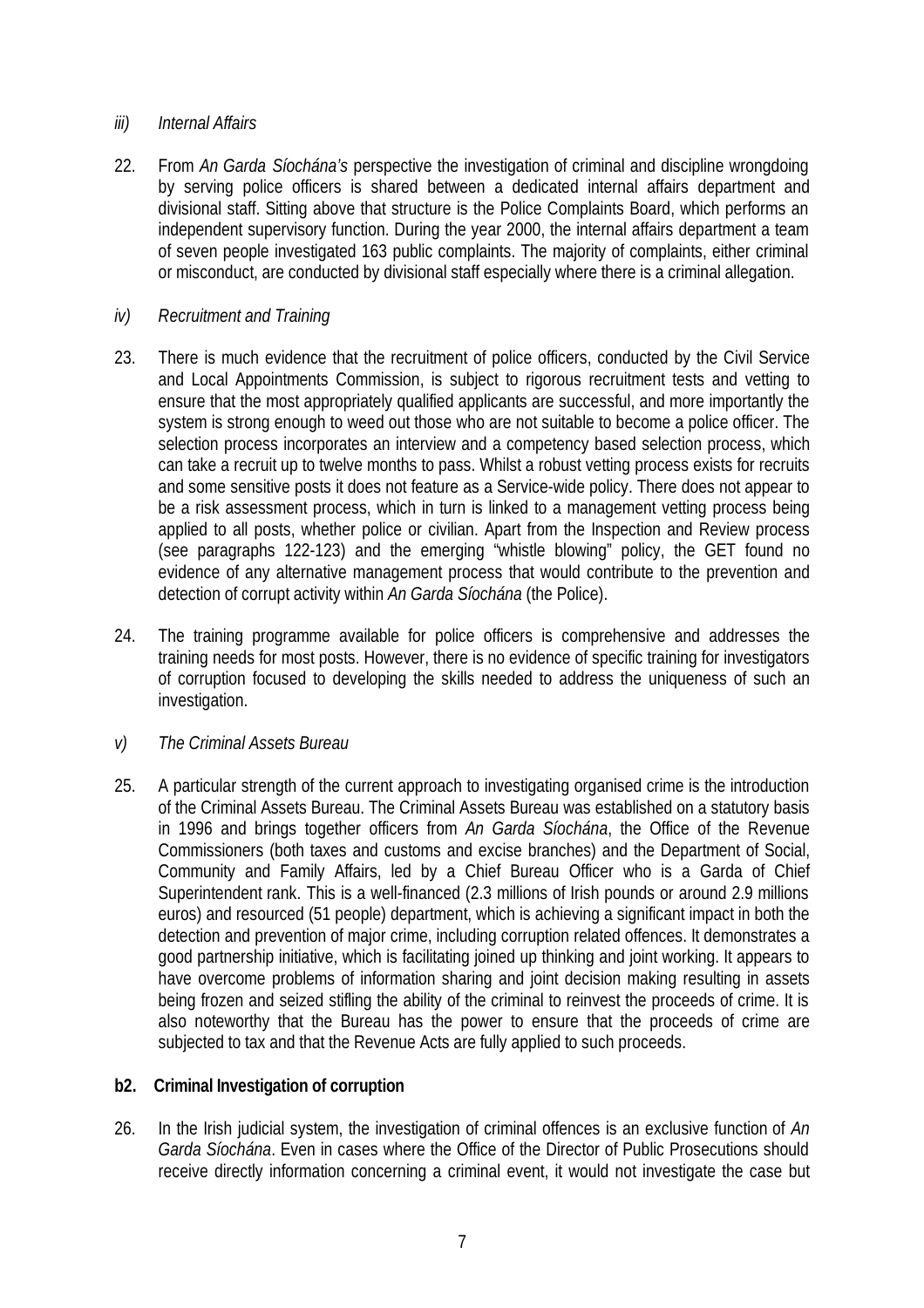simply transmit it to the Commissioner of An Garda Síochána for a decision as to whether or not to initiate an investigation. Therefore, the Direction of Public Prosecutions has no investigative functions at all. According to information provided to the GET, there is, in general, good cooperation between *An Garda Síochána* and the Office of the Director of Public Prosecutions above all in matters concerning legal advises in the course of the investigation. Once *An Garda Síochána* has concluded the investigation, the file is submitted to the Office of the Director of Public Prosecutions for consideration if it concerns a serious crime. For less serious offences *An Garda Síochána* itself will be responsible for bringing charges before the court. However under standing instructions to the *Garda Síochána* allegations of corruption on the part of public officials or the *Garda Síochána* must be referred to the Director of Public Prosecutions. The criminal justice system in Ireland is based on the principle of discretionary prosecution: the decision to prosecute or not to prosecute then is one of the main tasks of the work of the Office of the Director of Public Prosecutions (see more in details chapter b4).

27. During criminal investigations of any offence, including corruption, *An Garda Síochána* can use the following special investigative techniques:

#### *i) Interception of communications*

- 28. According to the relevant legislation, the interception of postal packets or telecommunications messages is allowed only for the purpose of criminal investigations into serious offences (punishable by imprisonment for a term of 5 years or more and therefore including corruption offences) or in the interests of the security of the State.
- 29. The legislation sets out the circumstances justifying the issue of warrants and the procedures for issuing such warrants. Where the purpose of the proposed interception is that of criminal investigation, the application will be made by the Commissioner of An Garda Síochána. Every application will have to include sufficient information to enable the Minister for Justice, Equality and Law Reform to determine if the relevant conditions justifying the issue of a warrant are fulfilled. The Minister will have the advice and recommendation of a nominated officer in the Department to assist in making this decision. While a warrant can remain in force for a maximum period of 3 months, provision exists for extensions to this period - each period of extension may not exceed 3 months.

#### *ii) Informants*

30. Informants are considered as an important part of criminal investigation and confidentiality of their information has to be respected unless there are cogent reasons in the interest of justice for the accused person that it should be waived. There is presently no formal informant handling policy, although proposals in this regard are being finalised.

#### *iii) Undercover Operations*

31. Undercover officers and the making of pseudo purchases may be used by *An Garda Síochána* in the investigation of corruption provided that the officer does not instigate a crime by acting as agent provocateur. The GET was told that the use of undercover methods is extremely difficult due to the fact that Ireland is a small country ("everyone knows everyone") and it is not easy to infiltrate organised criminal groups. Use can also be made of video and camera.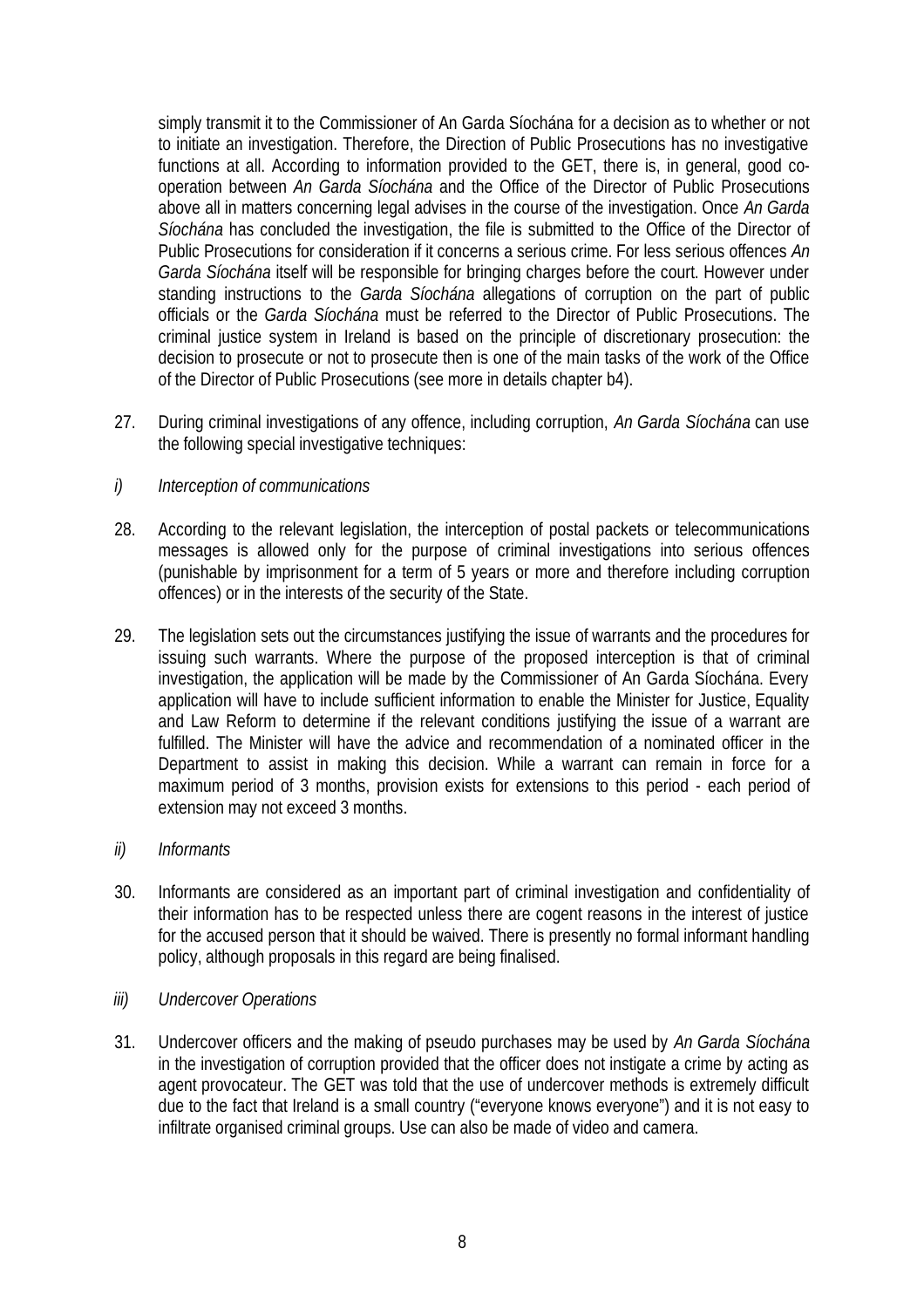### *iv) Controlled Deliveries*

- 32. There is no specific legislation provided for controlled deliveries but it is a standard police technique.
- *v) Witness protection*
- 33. Police protection can be afforded to witnesses and members of the judiciary if a real risk of intimidation exists. In 1997, a dedicated Witness Security Unit was established under the direct operational control and administration of the Garda Commissioner. The witness security programme was established to enhance the security and protection of critical witnesses in serious crime including drug trafficking, organised crime and corruption. Among the criteria for admission are that the witness's evidence must be of a critical nature and essential to the prosecution. The witness may be an accomplice or associate of the suspect(s) or may merely be a witness to an event. A real threat to the witness must exist.
- 34. Following a threat assessment by the Gardaí investigating a case, the matter is reviewed by a senior officer (Assistant Commissioner). If the case meets the criteria set out for admission to the Programme, it is further considered by a Witness Security Programme Review Group composed of senior Gardaí as well as a representative from the Office of the Director of Public Prosecutions. Once admitted to the Programme, the witness is assigned to the Witness Security Programme Unit which itself is under the direct control of the Review Group. These measures can range from concealment of identity, physical protection, self relocation, assisted relocation and re-identity. There is continuous review and assessment of each case.

## **b3. The Office of the Attorney General**

- 35. According to the provisions of Article 30 of the Constitution of Ireland, the Attorney General (hereafter the "AG") "shall be appointed by the President on the nomination of the Taoiseach (Prime Minister)", as "adviser to the Government in matters of law and legal opinion" and he retires from Office upon the resignation of the Taoiseach. The AG is politically dependent on the Taoiseach and can be replaced by the new Taoiseach. Nevertheless, the GET was told that the AG is (i.e. shall be) independent in giving his opinion and advice.
- 36. The AG is the legal adviser of the Government and to all Public Service Departments. His functions include advising on the constitutionality of legislative proposals, drafting of legislation, interpretation of law, the processing of incoming extradition papers and the handling of civil cases involving the State. Advice and opinions given by the AG are of a strong persuasive value but not necessarily binding. It is for the Government Department which asked for the advice to assess the risks of not following the advice. Twenty-three advisory lawyers and 16 lawyers who draft legislation work at the AG's Office. Over the last 3 years, the work of the AG's Office has increased considerably for numerous reasons, including the fact that many new pieces of legislation have recently been enacted in Ireland.
- 37. Before the enactment of the "Prosecution of Offences Act, 1974", with which the Office of the Director of Public Prosecutions was established, the AG was in charge of the prosecutions in criminal cases.
- 38. As explained to the GET during the visit, the Attorney General is never involved in the work of the Director of Public Prosecutions concerning in particular the decisions whether to prosecute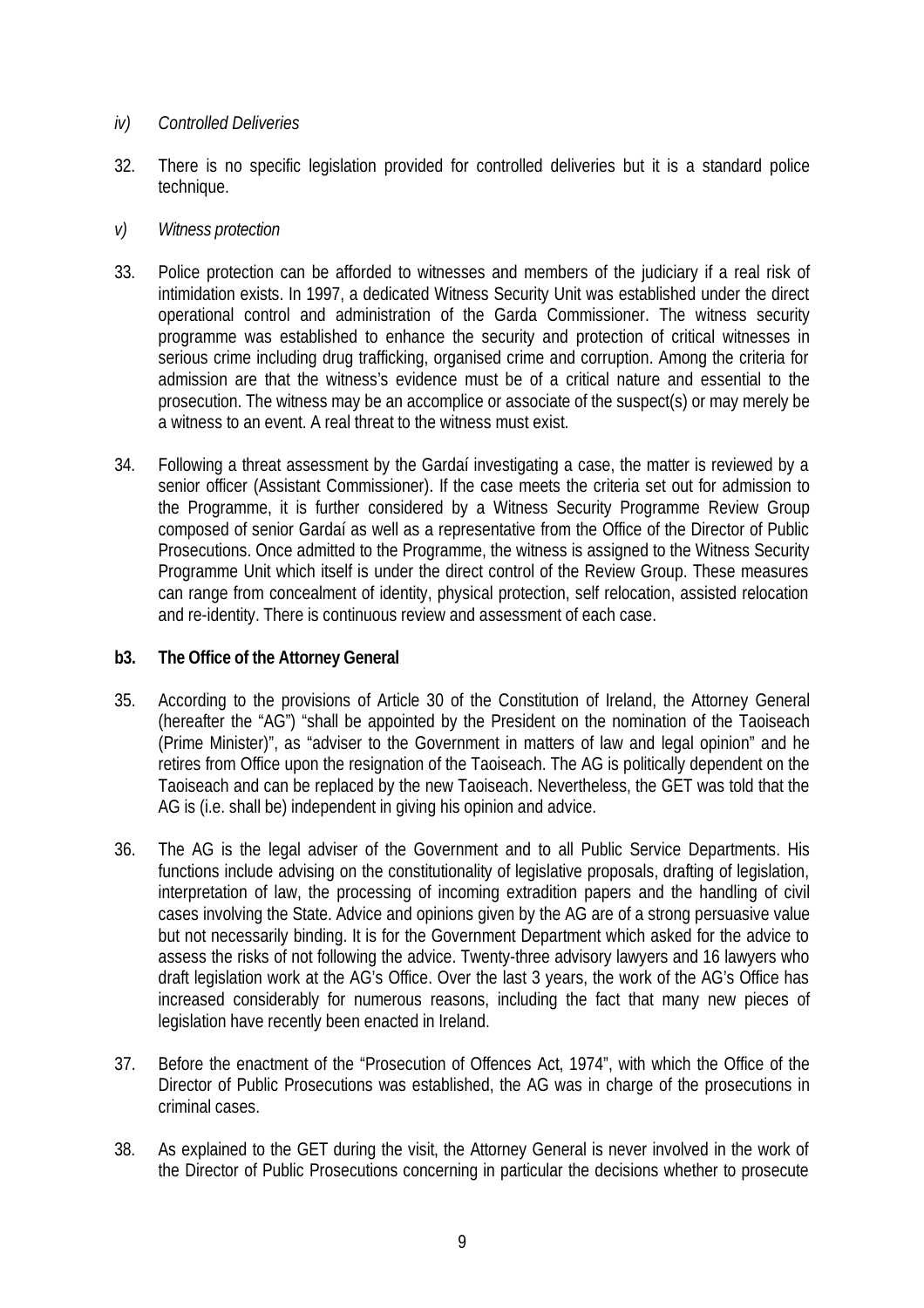or not. From the aforementioned, it was clear to the GET that today's role of the AG in respect of corruption matters is mainly drafting, vetting, and giving opinions on, the laws in this area.

# **b4. The Prosecution Service**

- 39. In Ireland the authority in charge of prosecuting criminal cases is the Office of the Director of Public Prosecutions, which was established by the "Prosecution of Offences Act, 1974". This Law was enacted, based on article 30.3 of the Constitution, which provides that "all offences prosecuted in any court (… ) shall be prosecuted in the name of the people and at the suit of the Attorney General or some other persons authorised in accordance with law to act for that purpose."
- 40. The "Prosecution of Offences Act, 1974" provides that the holder of the Office, the Director of Public Prosecutions (hereafter "DPP"), shall be appointed by the Government, from a list of candidates selected by a statutory Committee provided for in the same Law, consisting of:
	- i) the Chief Justice,
	- ii) the Chairman of the General Council of the Bar of Ireland.
	- iii) the President of the Incorporated Law Society,
	- iv) the Secretary General to the Government,
	- v) the Director General of the Office of the Attorney General.
- 41. This Committee, when requested by the Prime Minister, selects candidates for appointment to the Office of the Director and then informs the Prime Minister of the candidates selected for such appointment. The Government thereafter appoints a person from the selected candidates.
- 42. According to the aforementioned Law, a person shall not be appointed as DPP, unless at the date of his appointment he is a practicing barrister or a practicing solicitor, with at least ten years of practice. The Director is a civil servant in the Civil Service of Ireland and holds office upon such terms and conditions as may be determined by the Prime Minister after consultation with the Minister for the Public Service (now the Minister for Finance). He holds office until the retirement age of 65 years. The conditions of Service are included in a scheme, which is approved by the Parliament. The Director may be removed from Office by the Government, after consideration of the report of a Committee appointed to investigate the condition of health, either physical or mental of the Director, or inquire into the conduct of the Director. This Committee consists of the Chief Justice, a Judge of the High Court and the Attorney General. There have been only 2 Directors of Public Prosecutions, the first one exercised his functions for 25 years until his retirement.
- 43. The DPP is assisted by a Deputy Director and thirteen Professional Officers<sup>5</sup> who are all lawyers being either solicitors or barristers. The Deputy Director and Professional Officers are all recruited by way of open competition through the Civil Service Commission. The posts are firstly advertised in the national newspapers specifying the nature of the post and the minimum qualification required. The applicants submit their applications to the Civil Service Commission, which sets up an interview board consisting of a senior member of the DPP's Office, a lawyer from outside the office and a chairperson who usually has a background in Government or business sector. The interview board selects suitable candidates and then makes recommendations for the appointments to the Prime Minister. According to the information

 $\overline{a}$ 5 The number of Professional Officers has been increased from 13 to 17 since the GET's evaluation visit.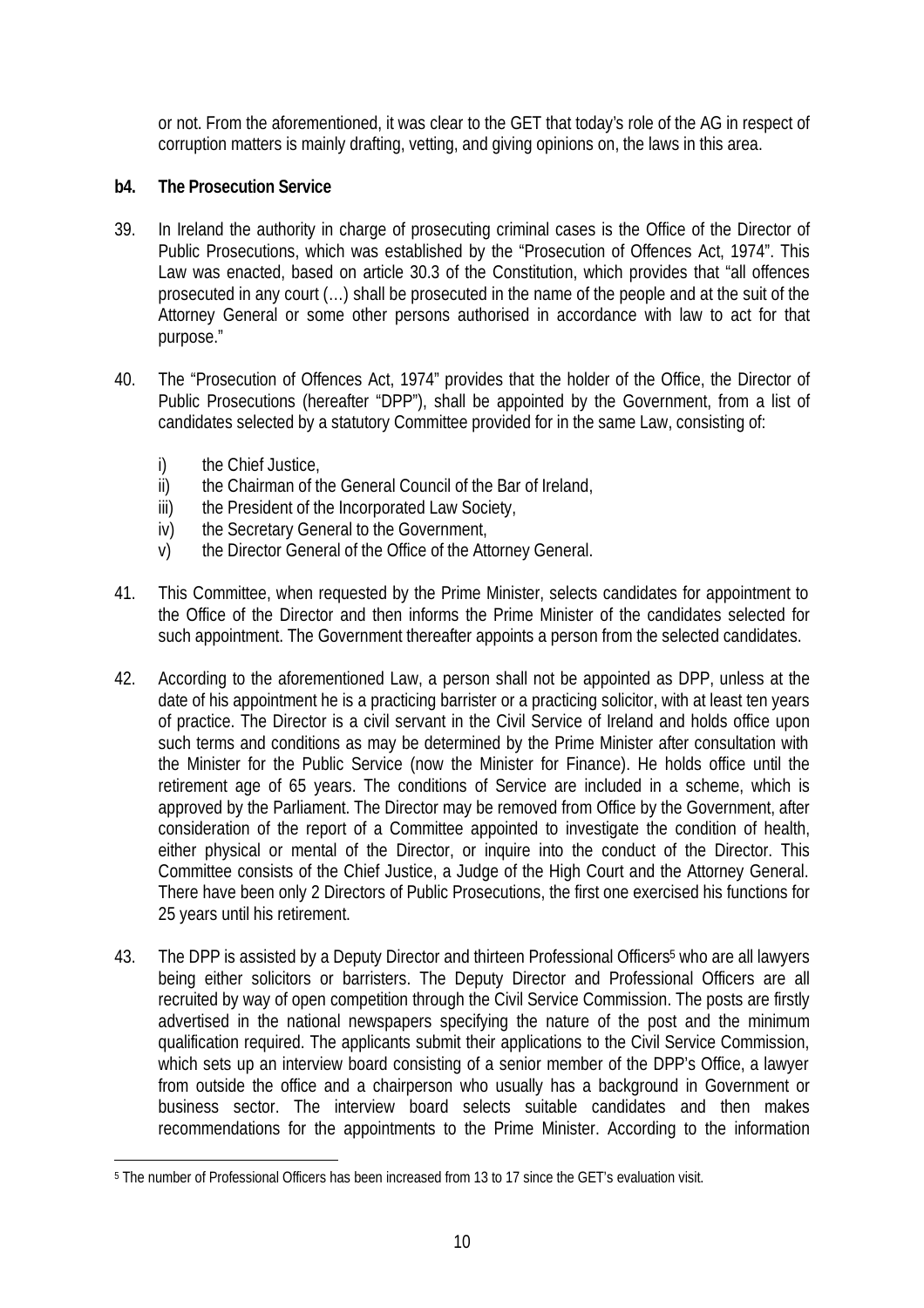provided to the GET, the Prime Minister has always accepted the Commissioners recommendations.

- 44. The main function of the DPP is the direction and supervision of Public Prosecutions. In this respect the work of the Office includes mainly, among others, the following:
	- a. The consideration of Police criminal investigation files submitted to the Office.
	- b. The decision as to whether or not a prosecution should be initiated, or whether a prosecution already initiated by *An Garda Síochána* should be maintained and advising of any further investigations necessary for the commencement or continuation of a prosecution.
	- c. The determination of the charges.
	- d. Deciding whether appeals should be brought.
	- e. A role in relation to the decision whether to prosecute summarily or on indictment.
	- f. Overall responsibility for the conduct of the prosecution. Cases are conducted in court by members of the Bar Council appointed by the Director on the basis of instructions from the Director of Public Prosecutions.
- 45. Various provisions existing in the Irish legislation establish that prosecution for particular offences must be prosecuted by the DPP or, in some cases, only with his consent. Examples of these offences are cases involving bribery and corruption and some others such as offences relating to explosives, breaches of the Official Secrets Act, incest, marital rape and drug trafficking.
- 46. The DPP and the members of his Office exercise the function of prosecution only in a very small proportion of the total number of public prosecutions initiated annually. This function is exercised by the DPP's Office in all the most serious cases. The vast majority of all criminal prosecutions are prosecuted summarily and are initiated and prosecuted by *An Garda Síochána* (Police) without any direct involvement of the Director's Office in the process. However, it was made clear to the GET during the visit, that corruption offences are always examined by the DPP, given the seriousness both of the cases and the penalties provided and that the relevant decision whether to prosecute or not must be made by the Office.
- 47. Concerning the way the decision to prosecute or not is taken the following information was given to the GET: the prosecutions are initiated only where a prosecution would be in the public interest. This requirement is met where two conditions are fulfilled:
	- The first is that there should be a credible and reliable "prima facie case", from the material (factual and evidential) contained in the relevant file of the case, which is submitted to the Office by the Police (*An Garda Síochána*) after the investigation is completed.
	- The second condition is that there should be no other consideration, which would result in a trial not being in the public interest, even though there may be a "prima facie case".
- 48. The DPP has the power to terminate the criminal proceedings (nolle prosequi), if it is decided for any good reason that it is necessary to do so (e.g. where there is insufficient evidence for a successful proceeding). In any case, any decision on whether or not to prosecute can be reconsidered where further new evidence or information come to light since the initial decision was made.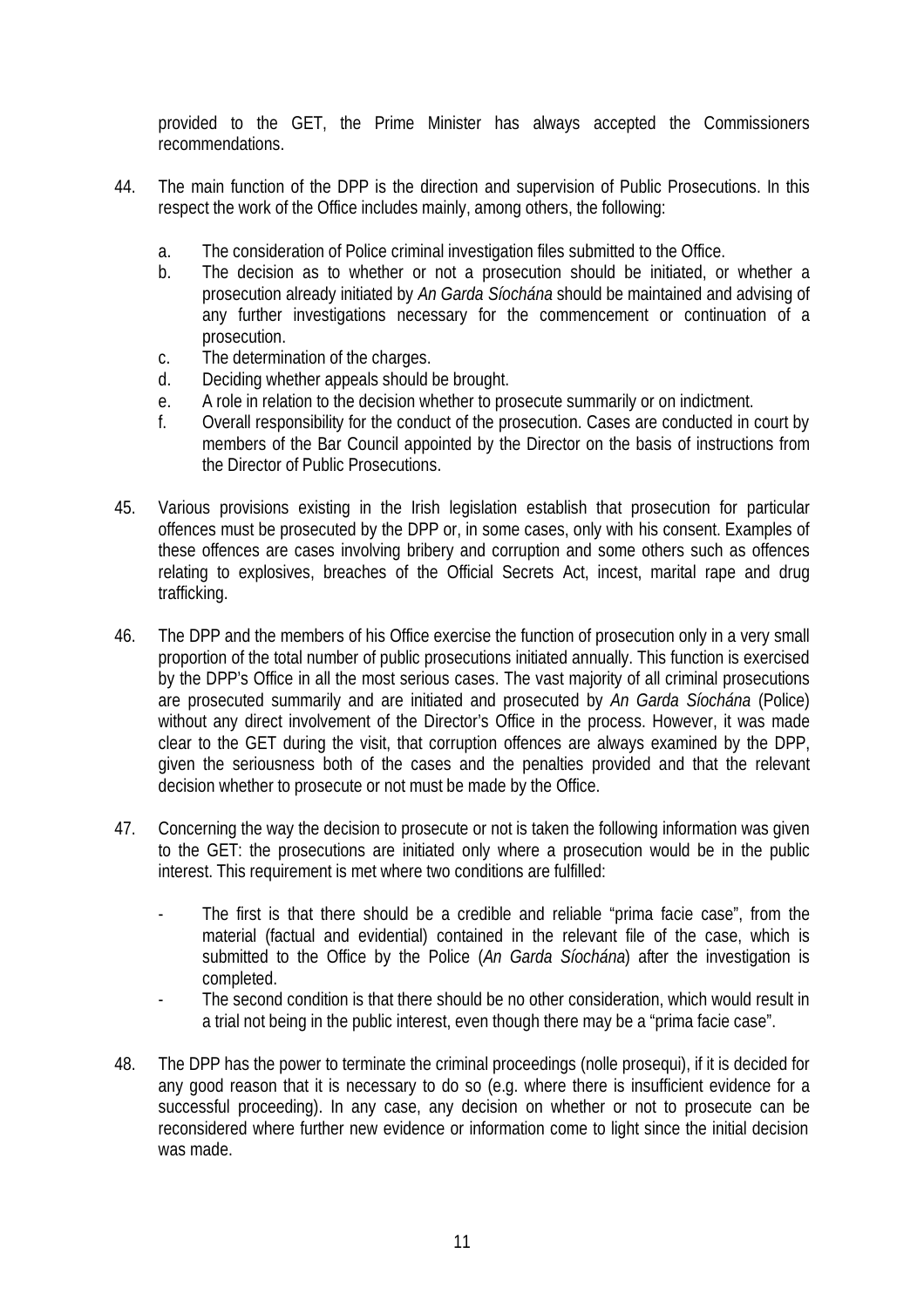- 49. Concerning the presentation of the prosecution case before the Court, in a general way the situation is that the DPP or his Professional Officers do not appear in court themselves. They are represented in the District Courts by the Police officers, state solicitors (outside Dublin) and solicitors and the Chief State Solicitors in Dublin. The functions of the criminal sections of the Office of the Chief State Solicitor will be taken over by a new office called the Office of Solicitor to the Director of Public Prosecutions later this year. The solicitors in this new office will represent cases in the District Courts on behalf of the Director. In the higher courts (circuit, central, special criminal court, court of criminal appeal and the supreme Court), the DPP is represented by barristers retained from private sector.
- 50. Summary prosecutions concerning lesser offences outside the Dublin Metropolitan District are normally presented by a Superintendent or an Inspector of *An Garda Síochána* (Police). In particular cases (e.g. legal complexity or important cases), a Prosecuting Counsel (Barrister from the private sector) will present the case. There are 30 Prosecuting Counsel acting on behalf of DPP outside the Dublin Area. The position of Prosecuting Counsel is advertised through the Bar Council of Ireland and the State Solicitor (who provides a solicitor's service to the DPP outside the Dublin area) gives an opinion on the applications presented. The final decision as to who should be a prosecuting Counsel will then be made by the DPP himself.
- 51. There are thirty-two local State Solicitors outside Dublin, with at least one solicitor for each county. State solicitors are appointed on contract by the Attorney General, from a list drawn up following a competitive interview of suitable applicants by a board usually consisting of the Director General of the Attorney General's Office, the Chief State Solicitor and the Deputy DPP. If any of these persons is not available to be part of the interview board, senior members of the staff of each Office are available to do so. They handle civil litigation and other legal work on behalf of the Attorney General but the bulk of their work – some 80 per cent – is prosecution work for the DPP. *An Garda Síochána* seeks legal advice and assistance from the solicitors, particularly in the more difficult or complicated court cases.
- 52. Within the Dublin Metropolitan District summary prosecutions are presented in court by members of *An Garda Síochána*. Prosecutions on indictment may only be taken by the DPP and each case is presented in court on behalf of the DPP by a State Solicitor and a Barrister (Counsel). There are 120 Prosecuting Counsel in the Dublin area.
- 53. From the aforementioned and as explained to the GET during the visit, the 15 members of the DPP's Office do not handle the criminal cases prosecuted before the Courts. Public prosecutors of the Office examine the contents of the investigation files submitted by *An Garda Síochána* and decide whether or not to prosecute, in the cases explained above, including corruption offences.
- 54. In spite of the fact that no specific training is provided for prosecutors during the exercise of their functions, training is provided to the members of the Office of the Director of Public Prosecutions, in Ireland and abroad, through conferences, seminars etc. which could include corruption matters.
- 55. As regards the independence of the Director, it is safeguarded on a constitutional and a statutory basis. The Office of the Director of Public Prosecutions was established because of two factors: (1) to alleviate the burden of work on the Attorney General's Office and (2) to depoliticise the prosecution of criminal offences as the appointment of the Attorney General is essentially a political appointment by the Taoiseach. The statutory basis is provided by section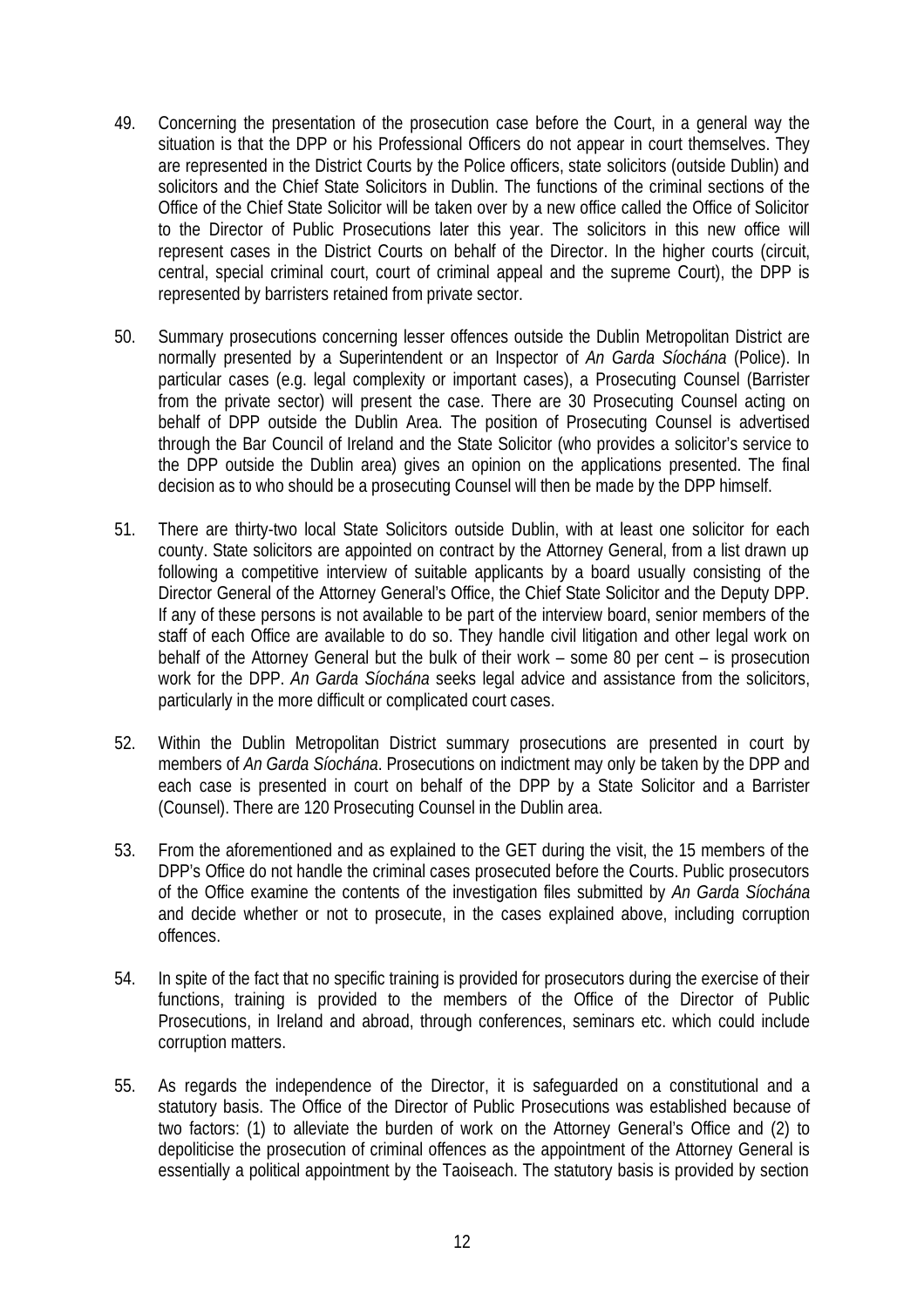2(5) of the Prosecution of Offences Act, 1974, which provides that "the Director shall be independent in the performance of his functions".

56. Furthermore, during the visit it was explained that the handling of prosecution cases by barristers from the private sector has not raised any suspicion of corruption or undue influence. The fact that all material in the relevant file is known to the Office, together with the fact that prosecution barristers co-operate closely with State Solicitors, investigating *Gardaí* (Police) and the Director's Office prevents improper or undue influence in the performance of their work. The involvement of so many different agencies makes it very difficult for anyone to bribe or unduly influence the outcome of a prosecution. The Barristers conducting the cases are selected by the Director of Public Prosecutions and conduct the cases on the basis of instructions from the Director and his Office. They do not have authority to withdraw charges without express instructions from the Director of Public Prosecutions.

#### **b5. The Courts**

- 57. The Courts which exercise jurisdiction in criminal matters in Ireland are the following:
	- the District Court: Summary trial of minor offences. Maximum sentencing: one year. In the District Court a Judge hears cases without a jury.
	- the Circuit Court: It hears appeals from the District Court, without a jury. This Court also hears with a jury all-indictable offences, except treason, murder, attempted murder, serious sexual offences and a small number of other offences.
	- the Special Criminal Court: It is comprised of three judges and sits without a jury. It adjudicates offences in certain extraordinary circumstances defined by Law.
	- the High Court: It has jurisdiction by way of judicial review of all the decisions of previous Courts. It also has trial jurisdiction (when it is known as the Central Criminal Court) with a jury over the serious offences on which the Circuit Court has no jurisdiction.
	- the Court of Criminal Appeal: It hears appeals by a convicted person from jury trials in the Circuit and Central Criminal Courts and from trials in the Special Criminal Court. It also hears appeals against severity of sentence, appeals against undue leniency of sentence and appeals based on newly discovered facts.
	- the Supreme Court: It hears appeals by a convicted person on points of law only from the Court of Criminal Appeal, from the High Court in Judicial Review cases and Cases Stated and also as an alternative to an appeal by a convicted person to the Court of Criminal Appeal. It also deals with questions of law referred to it, without prejudice to the verdict, relating to verdicts by direction of a trial judge.
- 58. The Judges of all Courts are appointed by the President, on the advice of the Government, pursuant to Articles 13.9 and 35 of the Constitution. As explained to the GET during the visit, prior to 1995, the Government had absolute discretion in advising the President on the appointment of judges. However, since 1995 a Judicial Appointments Advisory Board provides a list of candidates, from which the President appoints the Judges on the advice of the Government.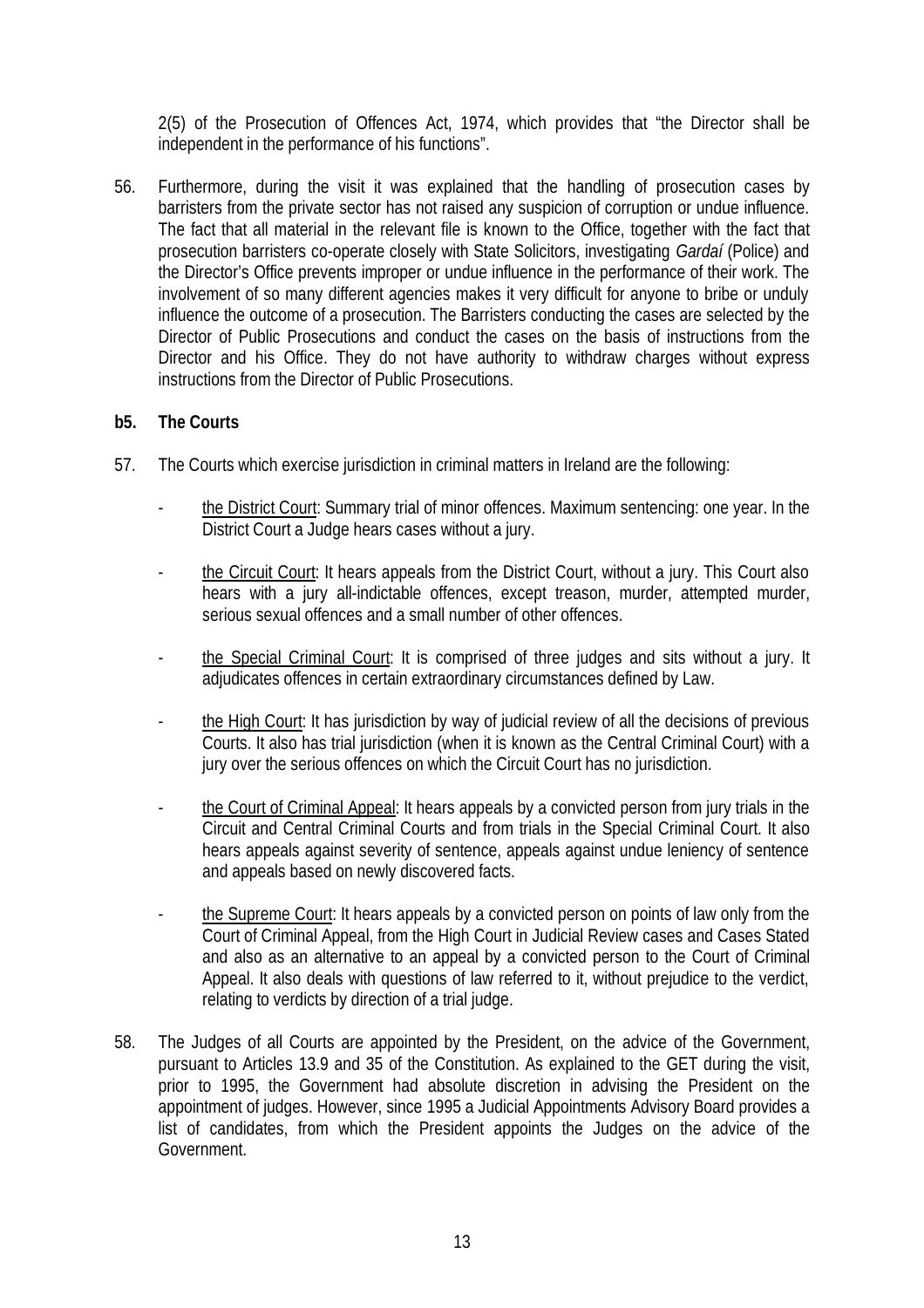- 59. The number of the Judges today is as follows:
	- ß Supreme Court: 8
	- **High Court:** 26
	- **Circuit Court: 28**
	- **District Court: 51**
	- ß Total: **113**
- 60. Enquiries by the GET elicited a variety of views on whether or not the current numbers are sufficient to meet the volume of cases before the Courts. This is a matter which is kept under review.
- 61. The independence of the courts is guaranteed by the Constitution and specifically by article 35.2 according to which "All Judges shall be independent in the exercise of their judicial functions and subject only to this Constitution and the Law." The Constitution, under 34(5), lays down the text of the oath of office to be taken by all judges on appointment.
- 62. The age of retirement of Judges is 70 years and they cannot be removed from office except for stated misbehaviour or incapacity, and only upon resolutions passed by the Parliament calling for his removal.
- 63. There is no Code of Conduct for Judges. However, judicial behaviour and ethics and the impeachment procedure have been under review by a number of bodies, namely, the Constitution Review Group, the All-Party Oireachtas Committee and the Committee on Judicial Conduct and Ethics. The findings of these bodies are currently being considered by the Government.
- 64. The GET was informed that there has been no case of corruption involving a Judge.

#### **b6. The tribunals of inquiry**

- 65. According to the Tribunals of Inquiry (Evidence) Act, 1921, as amended, the Parliament may establish a tribunal "for inquiring into a definite matter described (… ) as of urgent public importance" and to prepare a report on its findings and/or recommendations which should be submitted to the Parliament.
- 66. The proceedings followed by the tribunals are quasi-judicial and open to the public. The tribunal has the power to hear witnesses, to receive and examine documents, and the persons who are asked to appear and testify are obliged by the law to do so.
- 67. During the visit, the GET was informed about the establishment of a Tribunal (the Flood Tribunal) to inquire into certain planning matters, rezoning of lands and payments, including possible instances of corruption. The need for the establishment of this Tribunal arose after certain allegations were published. These allegations include a specific allegation of a payment made to the former Minister for Foreign Affairs. There are further allegations that some politicians were involved and bribed in order to facilitate the planning development of certain areas. Their names have not been made public yet but this should be done in the future.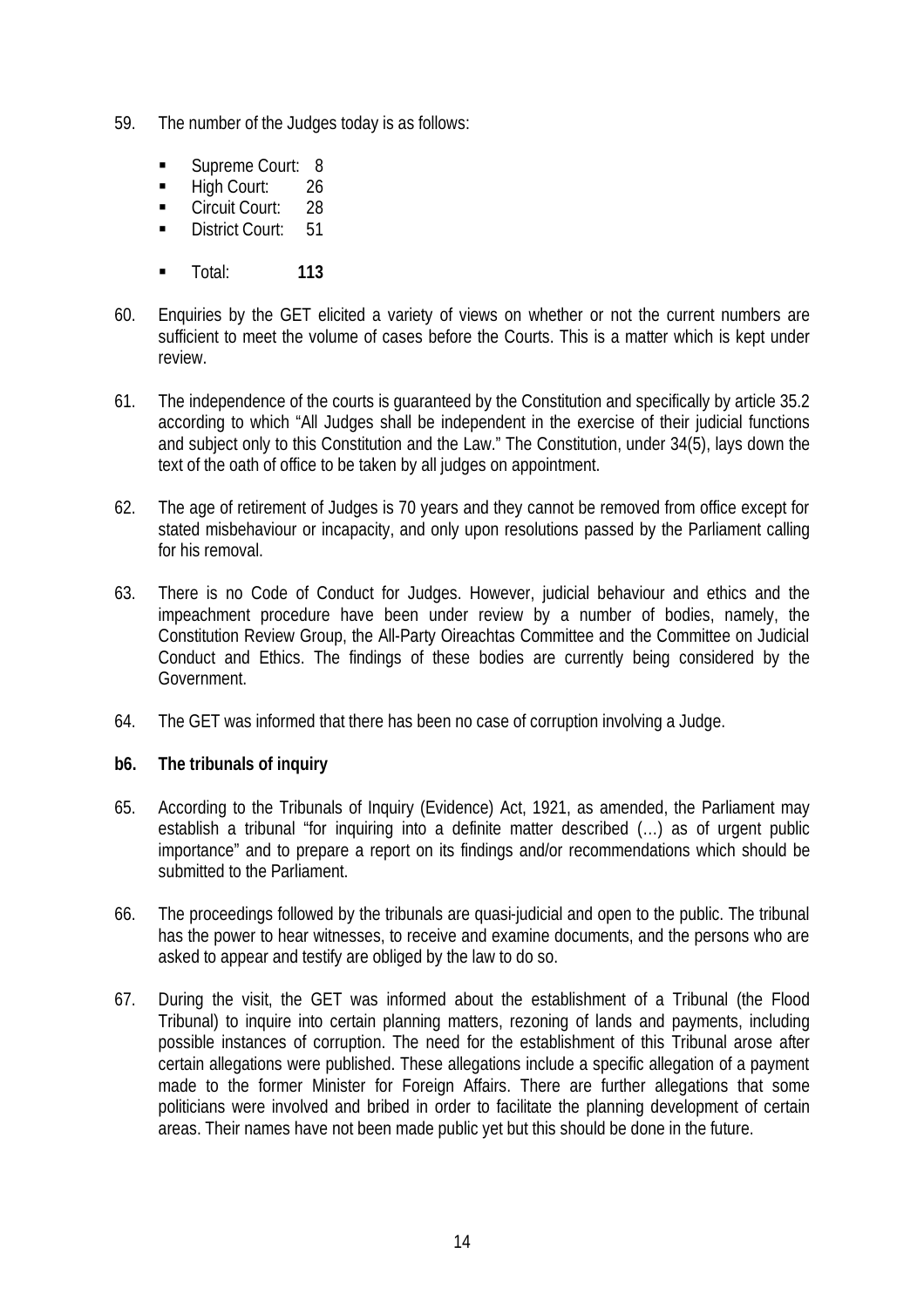- 68. During the meeting with the legal team which works with the Judge who chairs the Tribunal (a former High Court Judge), it was explained to the GET that they conduct an on going investigation (a fact finding exercise) and they referred particularly to paragraph 5 of the Terms of Reference of this Tribunal, according to which, "In the event that the Tribunal in the course of its inquiries is made aware of any acts associated with the planning process which may in its opinion amount to corruption, or which involve attempts to influence by threats or deception or inducement or otherwise to compromise the disinterested performance of public duties, it shall report on such acts and should in particular make recommendations as to the effectiveness and improvement of existing legislation governing corruption in the light of its inquiries".
- 69. It was also explained to the GET that the final Report of the findings of the Tribunal will be submitted to *Dáil Éireann* and, if it is considered desirable, to the DPP as well.
- 70. It was furthermore clarified that it is a usual procedure in Ireland to set up a Tribunal to inquire into a matter and people met by the GET during the visit recognised that if a criminal investigation is decided in the future, it has to start from the beginning<sup>6</sup>. The decision to set up a Tribunal for this particular matter, instead of the initiation of criminal investigation by the *Gardaí*, was, as explained to the GET, based on the interest of the public in these matters and the need to urgently inquire into these matters in public. It was noted that some years ago the *Gardaí* investigated some aspects of these planning matters, but no prosecutions arose following those investigations.

#### **b7. Other bodies and institutions**

71. There are other authorities in Ireland, which, although not directly involved in the criminal law area, play an important role in the prevention and disclosure of corruption. In this regard, it is essential to refer to the Ombudsman, the Public Offices Commission; the Office of the Information Commissioner; the Ministry of Finance, the Comptroller and Auditor General, the Department of the Environment and Local Government and to Parliamentary Committees.

#### *i) The Office of the Ombudsman*

 $\overline{a}$ 

- 72. The Ombudsman's Office was set up in 1984 (from the Ombudsman Act, 1980) to examine complaints from members of the public about the action of public servants and to report to the Parliament, notably by its Annual Report, in order to highlight systemic failures identified in the area of fair administration and to put forward suggested remedies. In its 16 years of existence, the Office has dealt with over 50,000 such complaints.
- 73. The Ombudsman Act provides that the appointment of the Ombudsman "shall be made by the President upon resolution passed by Parliament recommending the appointment of the person". The Ombudsman holds Office for a period of six years renewable and may be relieved of his office at his own request by the President or removed from office by the President only for stated misbehaviour, incapacity or bankruptcy. He must vacate the office on reaching the age of 67 years. The Ombudsman is independent in the performance of his functions.

<sup>6</sup> According to the Tribunals of Inquiry (Evidence)(Amendment) Act 1979 "A statement or admission made by a person before a tribunal or when being examined in pursuance of a commission (… ) shall not be admissible as evidence against that person in any criminal proceedings (… )".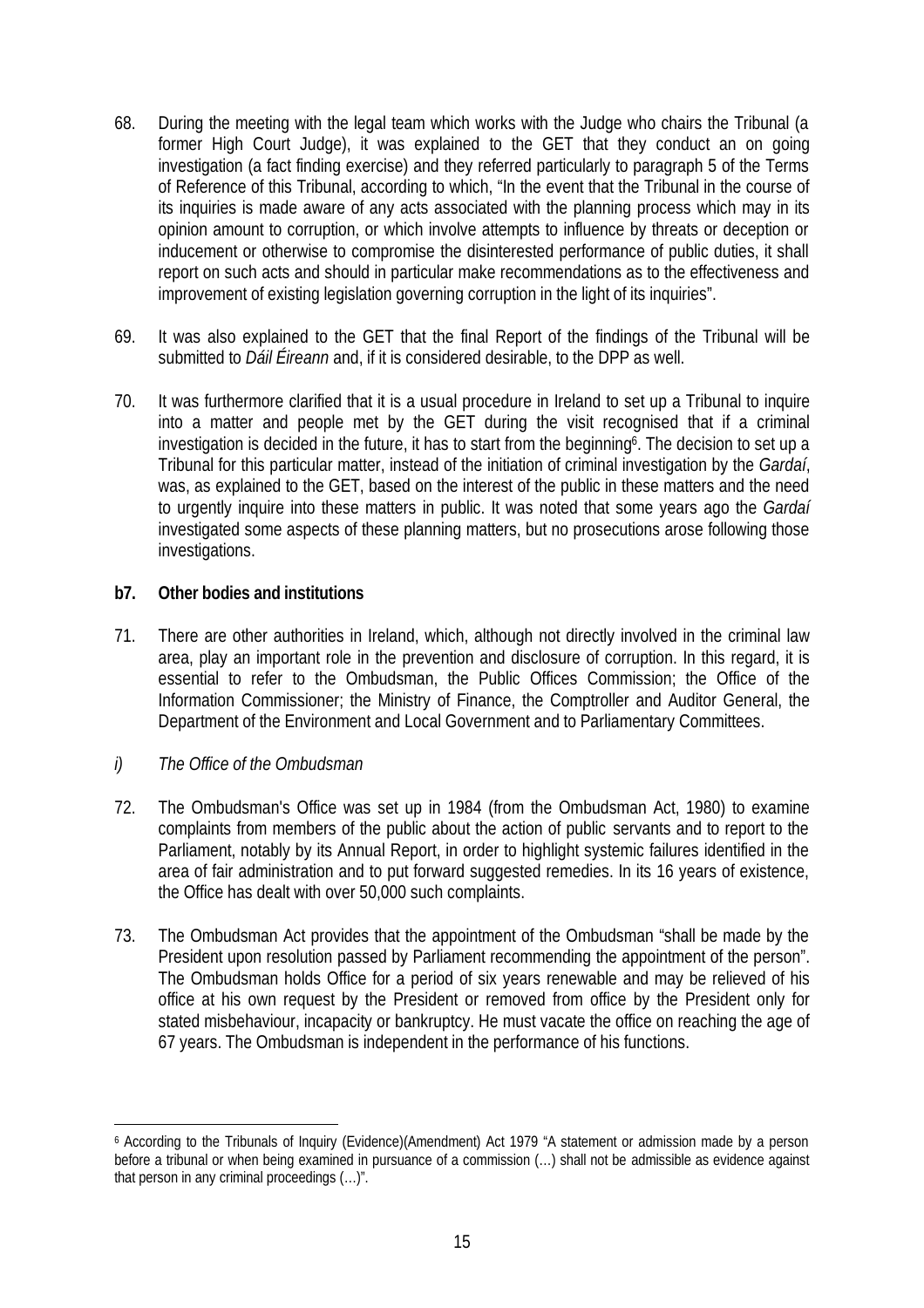- 74. The Ombudsman has quite extensive investigative powers: he can ask for any information, document or file from a body complained of and can require any official to give information about a complaint. He can look into all administrative actions including decisions, refusal or failure to take action and administrative procedures.
- 75. Excluded from examination or investigation by the Ombudsman are cases:
	- where the matter is before the Courts;
	- where the aggrieved person has a statutory right of appeal to the courts;
	- where there is a right of appeal to an independent appeal body;
	- related to recruitment or terms or conditions of employment;
	- relating to aliens or naturalisation;
	- relating to pardon or to remission of prison sentences or other court penalties;
	- relating to the administration of prisons.
- 76. The Ombudsman may be requested in writing by a Minister of the Government not to investigate a particular case. In such circumstances the Ombudsman must cease his investigation.
- 77. The Ombudsman is empowered to make recommendations only; his findings are not binding. When the Ombudsman carries out an investigation he must inform the complainant of the result of the investigation. He must also indicate how the body complained against has responded to any recommendation he may have made. Where it appears to the Ombudsman that the response to a recommendation, which he has made, is not satisfactory he may make a special report on the matter to the Oireachtas.
- 78. The GET was told that no cases of corruption or connected to corruption have ever been submitted to the Ombudsman.
- *ii) Public Offices Commission*
- 79. The Commission , established in 1995, is an independent statutory body which supervises the Ethics in Public Office Act, 1995 and the Electoral Acts, 1997 and 1998. The current Chairman of the Commission is the Ombudsman, and other members are the Comptroller and Auditor General, the Chairman of the Dáil, and the Clerks of the Dáil and Seanad respectively. While not a prosecutory body, it has powers of investigation and report, including report to the Director of Public Prosecutions.
- 80. Under the Ethics Act, members of the Dáil and Seanad, office holders (including the Taoiseach, Ministers and Attorney General), special advisers to Ministers, board members and senior executives of more than 100 state companies, and senior civil servants are required to make an annual disclosure of registrable interests. Those of those relating to members of the Dáil and Seanad, including office holders, are published annually. Office holders and public servants must disclose, at any time, a material interest which they, or a connected person, might have in an official function to be performed by them. All members of the Dáil and Seanad, including office holders, are required to disclose any material interest they, or a connected person, might have, if they are voting or speaking in the proceedings of either House.
- 81. Under the Electoral Acts there is provision for State funding of qualified political parties, reimbursement of certain candidates' election expenses, disclosure of political donations and limits on election spending by political parties and candidates.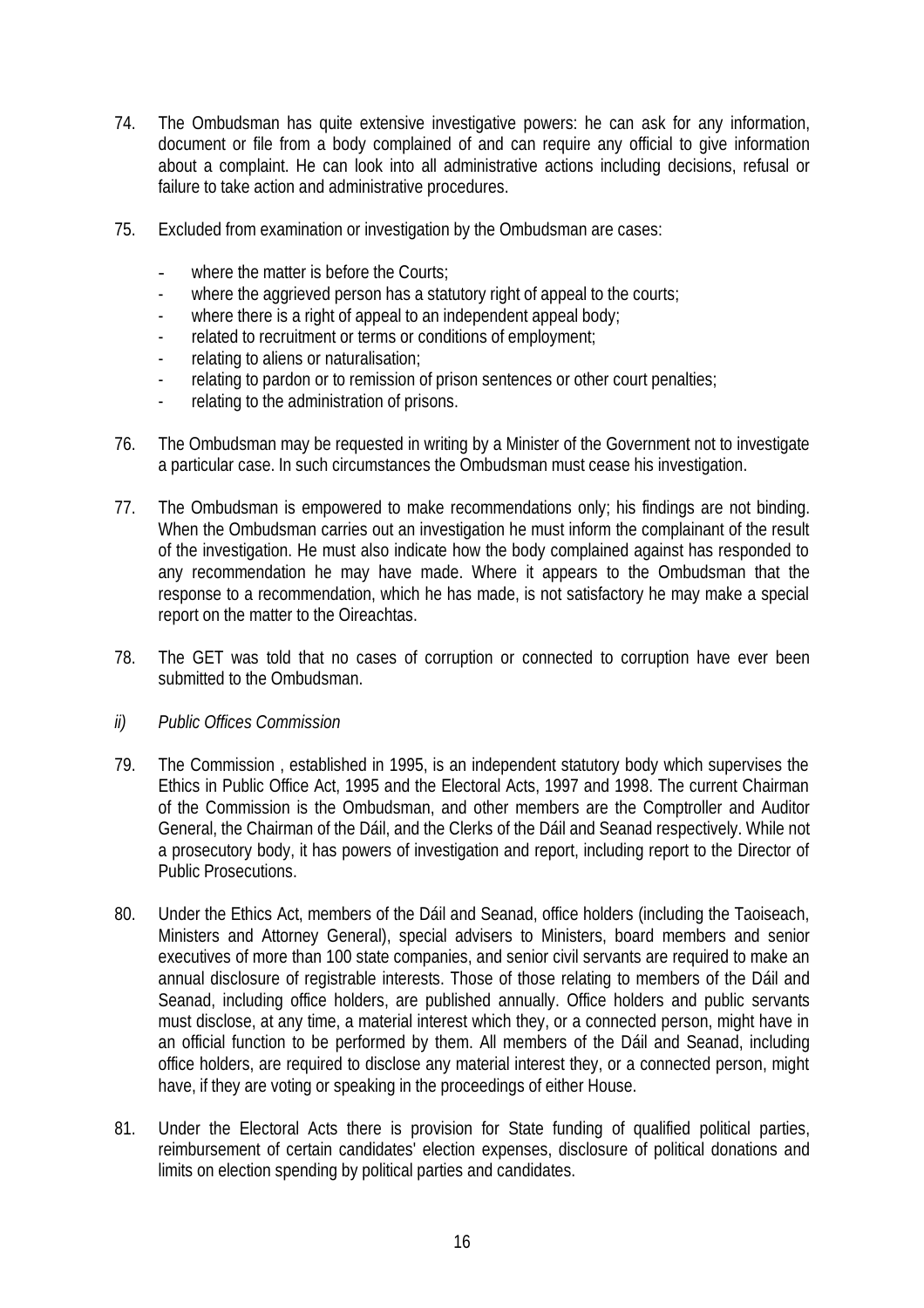82. Under recently passed legislation, the Public Offices Commission is to be reconstituted as the Standards in Public Office Commission. This will have wider investigative powers. It will be chaired by a judge (or former judge), and have five ordinary members (Clerk of Dáil, Clerk of Seanad, Comptroller and Auditor General, Ombudsman and a former member of either House of the Oireachtas). The legislation also provides for the development of codes of conduct for Ministers, office holders, members of the Oireachtas and employees of public bodies.

### *iii) Office of the Information Commissioner*

83. The Commission was established in 1998 on the date when the Freedom of Information Act, 1997 came into effect. The Ombudsman was appointed, and is currently, Ireland's first Information Commissioner. His role is to provide an independent review of decisions taken by public bodies in relation to requests for access to records. The Information Commissioner's review decisions are binding on the parties subject only to an appeal to the High Court on a point of law.

### *iv) Department of Finance*

- 84. The Department of Finance is considered as one of the most important and powerful Governmental departments in Ireland given notably the high number of responsibilities in the field of expenditures of State agencies. According to the Ministers and Secretaries Act, 1924, the Department of Finance is responsible for "… the administration and business generally of the public finance of Ireland and all powers, duties and functions connected with the same, including in particular, the connection and expenditure of the revenues of Ireland from whatever source arising". Two Government orders of 1980 and 1987 allocated new important functions firstly in the field of planning policies and then transferring the functions of the Department of the Public Service to the Department of Finance. The Department of Finance holds responsibility for public procurement policy and procedure.
- *v) Public Procurement*
- 85. In the area of Public Procurement the rules of the European Union are applied and specifically the relevant E. U. Directives, according to which if the value of a contract exceeds the financial threshold in the relevant E. U. Directive, the contract must open for competition across the European Union and must be advertised in the Official Journal of the European Communities.
- 86. Below the threshold of the E. U. Directive, national public procurement guidelines issued by the Government Contracts Committee (hereafter the "GCC") apply, which reflect the principles of the E. U. Directives in regard to open competition and transparency. Where Government departments, in exceptional circumstances wish to depart from these guidelines, for example, not to have a competitive process, they must justify the reasons and obtain the approval of the GCC. The GCC cannot permit departures from E. U. rules or obligations.
- 87. During the visit, it was made clear to the GET that each Government Department has the right to open tendering procedure including the Local Authorities. There is no central Body or Authority which is responsible for the Public Procurement.
- 88. The Government Contracts Committee (GCC) has power to approve contracts when a Department proposes to depart from normal national contracting procedures, as explained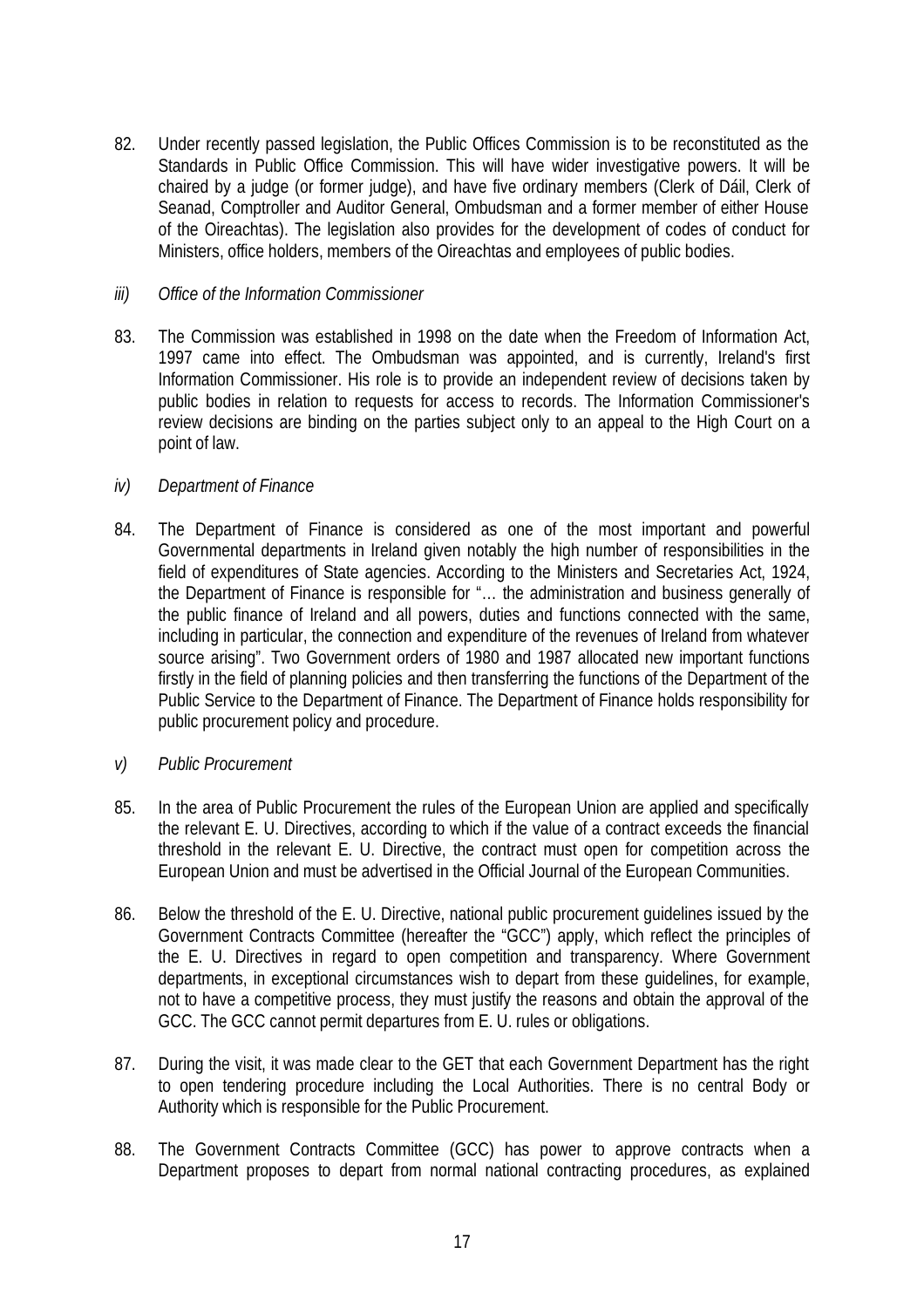above. It must be consulted in cases where a matter or principle of major importance is involved, with policy implications. It is composed of Officials drawn from Departments concerned with purchasing and construction contracts and chaired by an Official from the Department of Finance.

- 89. Within the central Government sector, the Government Supplies Agency (GSA) has responsibility for the central management of Government Procurement for the following items: printing and binding, paper, publications, stationary, clothing, transport equipment and vehicles, cleaning materials and general office supplies. Each Department is required to order their requirements for the foregoing items through the GSA.
- 90. Given the limited role of the aforementioned bodies, it could be said that, outside of Central Government, they do not represent a national central Public Procurement Body.
- 91. As far as the possible ways to challenge public tender procedures and decisions are concerned, any tenderer must be notified that he or she did not get the contract and the reasons for the same. An appeal procedure applies in the case of contracts above E. U. directive thresholds.
- 92. There is no appeal procedure to the Committee (GCC), but tenderers can ask for information. Aggrieved tenderers can file civil actions before the High Court, which has the power to award damages. For contracts above the EU threshold levels, bidders who feel their rights have been infringed have resorted to the High Court, with the possibility of appeals to the Supreme Court and the European Court of Justice. Aggrieved bidders may also appeal directly to the European Commission who will take up complaints with Member States and may, if not satisfied with the response, refer it to the European Court of Justice.
- *vi) The Comptroller and Auditor General*
- 93. The Constitution of Ireland (article 33) provides that "there shall be a Comptroller and Auditor General (hereafter "CAG") to control on behalf of the State all disbursement and to audit all accounts of moneys administered by or under the authority of the Oireachtas (Parliament)".
- 94. The CAG is appointed by the President on the nomination of the Prime Minister and holds office until the retiring age (65) prescribed by law. This Official cannot be a member of the Parliament and cannot hold any other office or position of emolument. The independence of the Office is secured by the constitutional requirement that he cannot be removed from office except for stated misbehaviour or incapacity and then only upon resolutions passed by both Houses of the Parliament.
- 95. The Constitution provides that otherwise the terms and conditions of the office of the CAG are to be determined by law. The main statute is the Audit Departments Acts, 1866 and the Comptroller and Auditor General (Amendment) Act, 1993.
- 96. The CAG conducts the external audit of accounts of all central Government Departments and State sponsored bodies.
- 97. Upon completion of his audit, the CAG is obliged to attach to each account a certificate stating whether, in his opinion, the account properly presents the receipts and expenditure of the Department concerned and to refer to any material case in which a Department has failed to apply expenditure recorded in the account for the purposes for which the appropriations made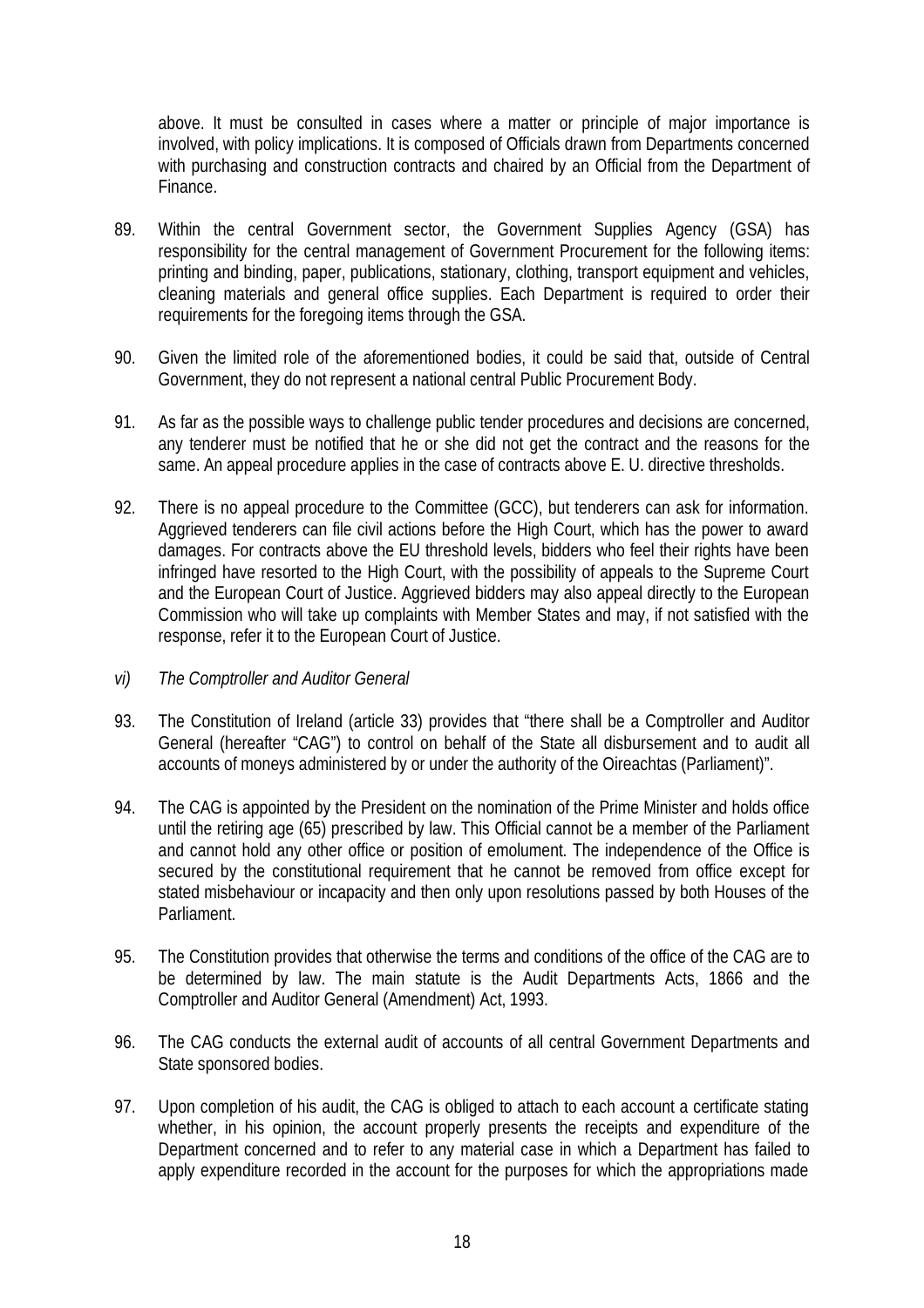by the Parliament were intended, or where transactions recorded in the account do not conform with the authority under which they purport to have been carried out. These accounts are published annually.

- 98. All Reports of the CAG are laid before the *Dáil* (House of Representatives) every year, and the Public Accounts Committee considers such Report on behalf of the Parliament and reports its findings to it. Additionally, from time to time the CAG may report on certain matters to the Parliament, e.g. any case where the amount granted has been exceeded, instances of internal control weaknesses and their consequences, instances of irregularities etc.
- 99. Each Department or Office is responsible for instituting a system of internal financial control and internal audit. For this purpose, the Secretary General or Civil Service head of a Government Department or Office is also designated by the Minister of Finance as the Accounting Officer, with the duty of preparing the annual Appropriation Account for each Vote under their charge.
- 100. Accounting Officers are also responsible for the safeguarding of public funds and property under their control, for the efficiency and economy of administration in their Departments and for the regularity and propriety of all transactions in the Appropriation Accounts.
- *vii) The Committee of Public Accounts (Dáil)*
- 101. This Committee, comprised of members of the Dáil and chaired by an Opposition Party member, examines and reports to the Dáil on the Annual Appropriation Accounts of Departments and on other reports prepared by the Comptroller and Auditor General (CAG). The Secretary General of each Department is also that Department's Accounting Officer, directly accountable to the Oireachtas.
- 102. A recent, major inquiry by the Committee, partly by means of a special sub-Committee established for the purpose, concerned allegations of tax evasion and was carried out using extensive new powers under the Committees of the Houses of the Oireachtas (Compellability Privileges and Immunity of Witnesses) Act, 1997 and the Comptroller and Auditor General and Committees of the Houses of the Oireachtas (Special Provisions) Act, 1998. The Recommendations arising from this process will have implications not only for the State and its agencies but also for Deposit Taking Institutions, as well as affecting Oireachtas Reform and Parliamentary Inquiries.
- *viii) Department of the Environment and Local Government*
- 103. Ireland has a local government system. Local government bodies include Regional Authorities, County Councils, Corporations and Urban District Councils.
- 104. At regional level, there are 8 Regional Authorities, which aim to integrate and co-ordinate some aspects of county/city and sub-county activities. These authorities monitor, *inter alia*, the use of European Union (EU) funds. At county/city level, there are 29 County Councils and 5 City Authorities that are the main providers of local Government services around the country. At subcounty level, there are 80 Town Authorities.
- 105. The Department of the Environment and Local Government oversees the operation of the local government system and implements policy in relation to local government structures, functions, human resources and financing.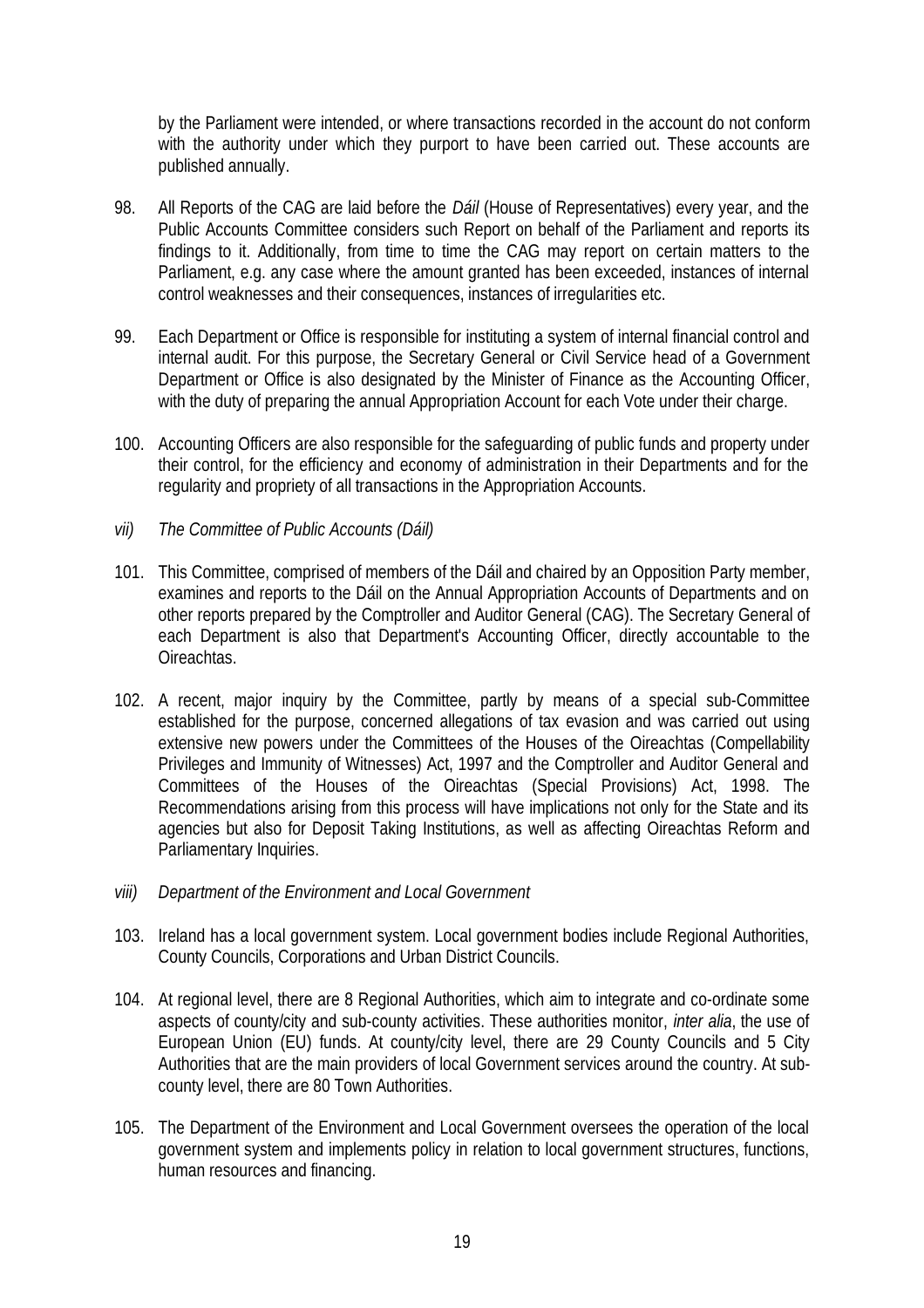- 106. Senior management and professional staff are recruited for the local authorities through the Local Appointments Commission, an independent body which was established to ensure impartiality in selection of candidates. The Local Appointments Commissioners are then responsible for the selection of persons to be appointed to Chief Executive Officers and certain other Officers in Local Authorities, Health Boards, Harbour Authorities and Vocational Educational Committees, in accordance with the Local Authorities (Officers and Employees) Acts.
- *ix) The Office of the Civil Service and Local Appointments Commissioners*
- 107. The Civil Service Commissioners have statutory responsibility for the recruitment of Civil Servants in accordance with the Civil Service Commissioners Act, 1956. The Office of the Civil Service and Local Appointments Commissioners assists both sets of Commissioners in carrying out their statutory responsibilities for the appointment to positions in the Civil Service, in *An Garda Síochána* and within the Local Authorities.
- 108. The vacant positions are advertised and the appointments are made after a certain selection procedure, which includes competitive examinations. Promotions are made by the Departments, but the Office of the Civil Services and Local Appointments Commissions undertake the selection activity necessary to support the inter-departmental schemes for promotion. Disciplinary action, ranging from the deferral of an increment to dismissal, is taken against civil servants in certain circumstances including misconduct and unsatisfactory behaviour. During the visit, the GET was informed that disciplinary measures are taken within each Department according to circulars issued by the Minister for Finance. The Civil Service Disciplinary Code Appeal Board (chaired by an independent non-civil servant appointed by the Minister for Finance) can be asked to review disciplinary proceedings in certain circumstances. The Board can advise management to amend its proposed disciplinary action.
- 109. The GET was informed that new Codes of Conduct for the Civil Servants and the staff and elected members of local authorities will be adopted, updating existing regulations concerning the behaviour of civil servants and members of Local Authorities. The Local Government Act, 2001, recently enacted, contains a new statutory ethics framework for staff and elected members of local authorities. In this context, new codes of conduct for staff and members will be drawn up.
- 110. Furthermore, it was clarified, during the visit, that there is no legal provision imposing upon members of the Public Service a general obligation to report suspicions of corruption. The new Code however, will include a provision that they should act according to the Law.
- *x) Local Government Audit Service*
- 111. External audit of the accounts of local authorities is carried out by the Local Government Audit Service. Local Government Auditors are assigned their work from the Inspector of Audits. All auditors are independent in the exercise of their professional functions. The main outputs from the regularity audit process are:
	- the issue of audit opinions on the annual financial statements,
	- public audit reports on general matters coming to attention at audit,
	- the issue of internal control memoranda to management.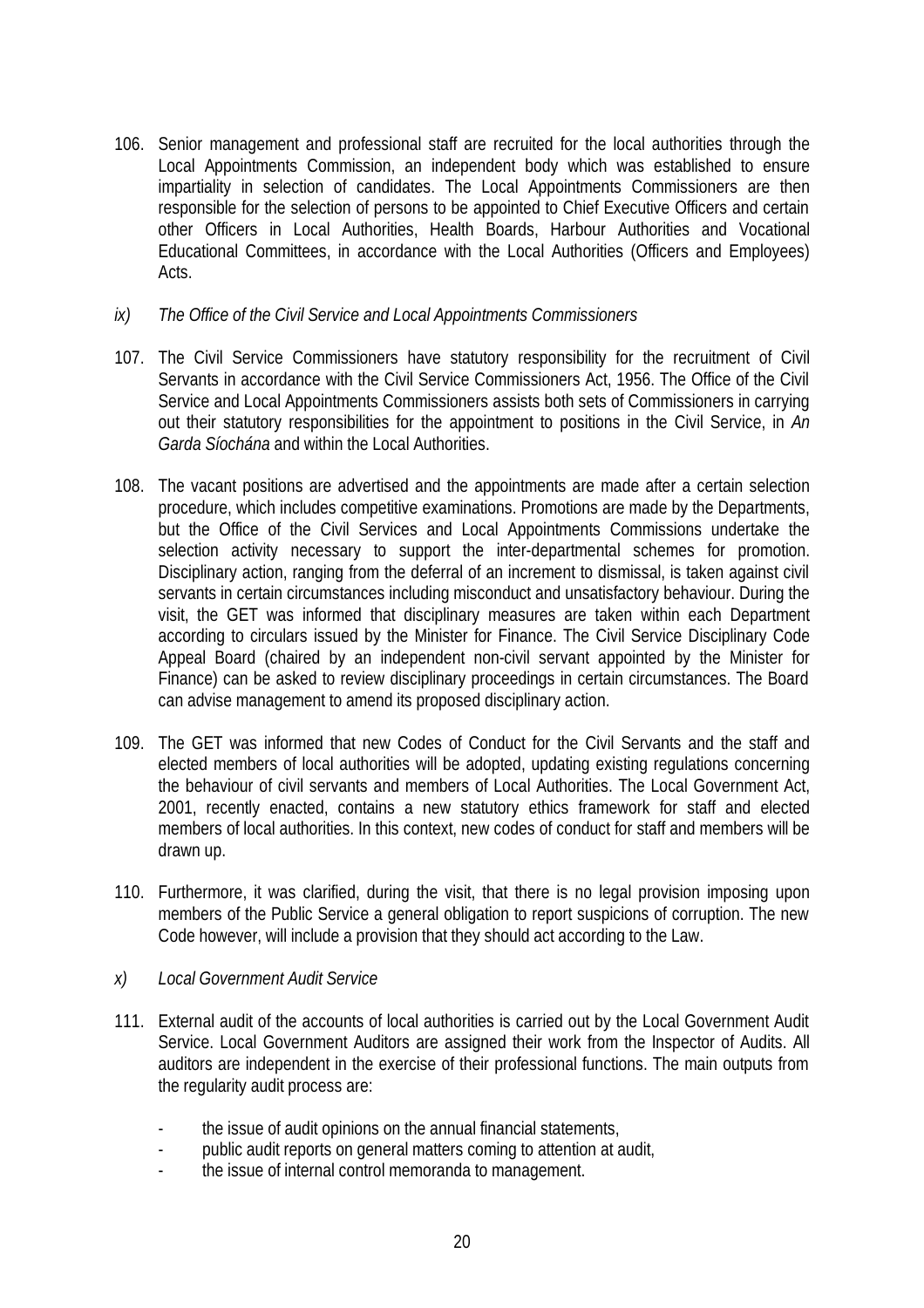- 112. As explained to the GET during the visit, the main reason for having the separate Audit Service for local authorities is the recognition of the Local Government dimension as distinct from that of Central Government. Local Government was granted specific constitutional recognition by the addition of Article 28A to the Constitution in 1999.
- 113. The GET was also informed during the visit that some Officials are of the opinion that the Local Government Audit Service should be accountable to the Parliament as well and that the whole issue was examined in the past and the decision was to retain the existing situation. However, recently, a working group was set up within the Parliament in order to re-examine the question. It should be noted that at present copies of the Local Government Auditors' Reports are forwarded, as a matter of course, to the Comptroller and Auditor General. Matters raised in these reports can be incorporated in the Comptroller and Auditor General's report to Parliament.

#### **c. Immunities from investigation, prosecution and adjudication for corruption offences**

- 114. In Ireland only the President and the members of the Parliament (House of Oirechtas) benefit from immunities in criminal proceedings.
- 115. Specifically, according to art. 13.8 of the Constitution, "the President shall not be answerable to either House of the *Oireachtas* (Parliament) or to any Court for the exercise and performance of the powers and functions of his office or for any act done or purporting to be done by him in the exercise and performance of these powers and functions."
- 116. Furthermore, according to article 15.13 of the Constitution "the members of each House of the Oireachtas (Parliament) shall, except in the case of treason as defined in this Constitution, felony or breach of the peace, be privileged from arrest in going to and returning from and while in the precincts of, either House, and shall not in respect of any utterance in either House, be answerable to any court or any authority other than the House itself".
- 117. In the case of the President, these immunities are related to the performance of his/her official functions only. In the case of members of the Oireachtas, they are designed to prevent interference with the performance of their duties as members of either House.
- 118. Thus, in Ireland, there are no legislative provisions enabling any person in corruption cases, to benefit from specific privileges allowing them to be prosecuted or tried in accordance with a procedure constituting an exception to general law.
- 119. According to the Vienna Convention on Diplomatic Relations and Immunities, the diplomatic agent's immunity may be waived by the sending State. Any case where there is a question of waiving immunity would have to be considered on an individual basis at the highest level and would ultimately be a decision of the Minister for Foreign Affairs. However, it is the Irish authorities' view that any case involving 'corruption' would be one where diplomatic immunity would be waived. Moreover, the immunity of a diplomatic agent from the jurisdiction of the receiving State does not exempt him/her from the jurisdiction of the sending State. In the event of an Irish diplomat being accused of acts of corruption, the allegation would have to be examined by the competent authorities in the light of all the circumstances of the case. Clearly, the rights under natural justice of all concerned would have to be protected. In addition, the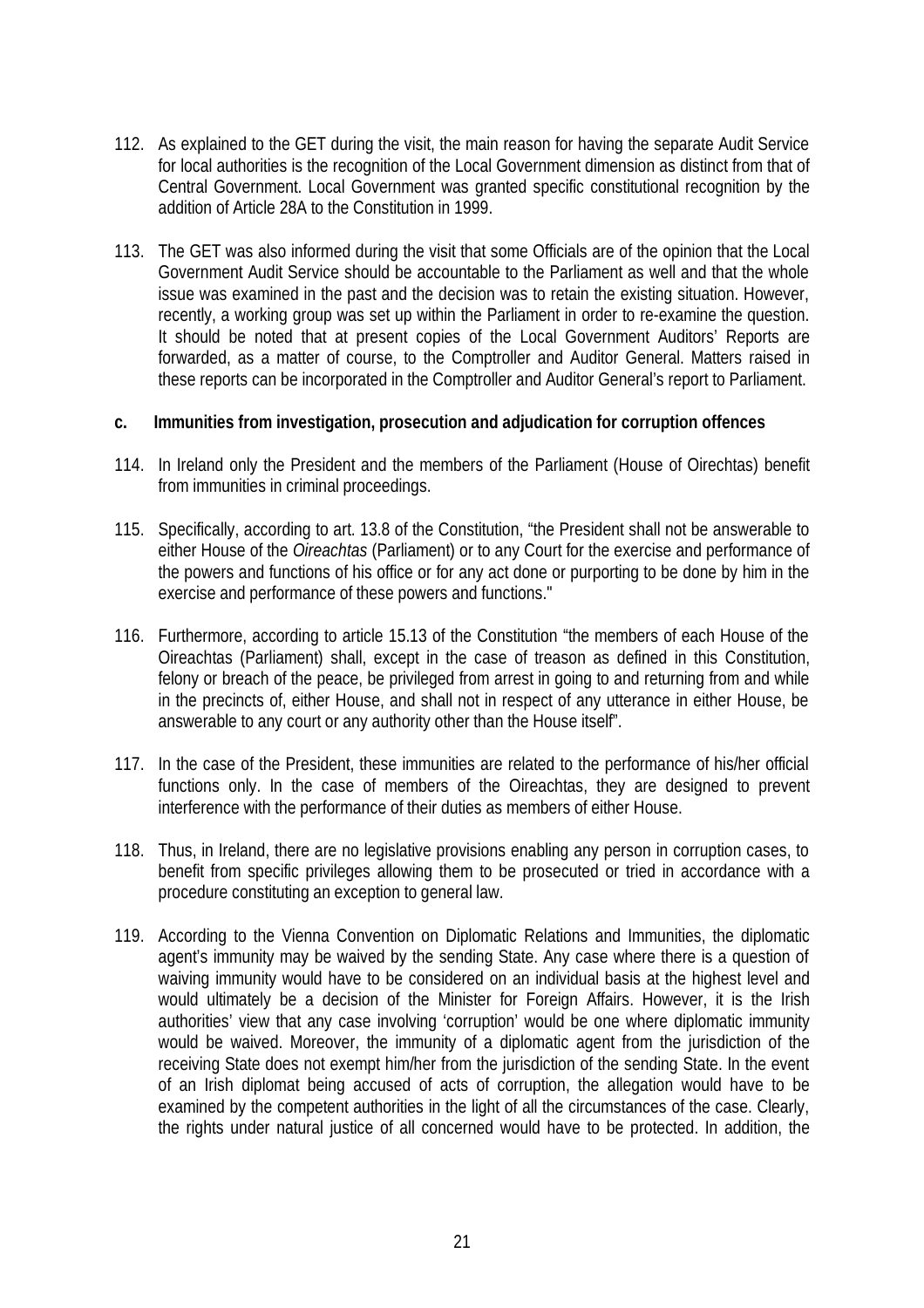Prevention of Corruption (Amendment) Bill, 2000\* will provide for the extension of Irish jurisdiction extra-territorially to corruption abroad involving Irish office holders or officials<sup>7</sup>.

### **III. ANALYSIS**

### **a. General policy on corruption**

- 120. Ireland seems to be affected by corruption at very low levels. A few cases of corruption have been reported and detected over the past years. Among representatives of state and civil society there is a perception of a low level of corruption. Because of the perception that corruption is not a serious problem in Ireland, no detailed statistics or research had been elaborated to measure the extent of the phenomenon in the country. The general assertion was that no problem of corruption exists in Ireland. Respondents cited the low number of incidents and the absence of "whistle blowing" from within the community as supporting evidence. Nonetheless, the absence of an accurate intelligence picture could raise doubts as to the reliability of this claim. Throughout the evaluation visit, it was made clear to the GET that matters under investigation by the Tribunals have raised much public interest and have drawn considerable media attention.
- 121. Any attempt to evaluate the effectiveness of the response of the law-enforcement and criminaljustice mechanism to the threat of corruption presupposes the existence of detailed statistics concerning crime detection, prosecution and punishment analysed against the baseline of an accurate intelligence picture which sits securely outside of any mainstream intelligence system. Therefore, the GET recommended the development of a detailed corruption picture which sits securely outside of any mainstream intelligence system and detailed statistics and research to measure more clearly the extent of the corruption phenomenon in the country. This measure will assist in a proper evaluation of the response of the law-enforcement and criminal justice mechanism to the threat of corruption.

# **b. Legislation**

- 122. The Public Bodies Corrupt Practices Act 1889 and the Prevention of Corruption Acts of 1906 and 1916 ensure that corruption is criminalised and provide a strong legislative backcloth for the country. During the 1990s, there was an acknowledgement of a need for greater checks and balances which led to the amendment of these Acts through the Ethics in Public Office Act 1995. The increase in penalties for corruption offences is substantial being set at a maximum fine of £ 50,000 (63,487  $\epsilon$ ) and/or up to seven years' imprisonment. This has certainly to be seen as a strong deterrent against corruption activities.
- 123. The Prevention of Corruption (Amendment) Bill 2000<sup>8</sup> will further reinforce this position. This Bill will ensure that Ireland can ratify the Council of Europe's Criminal Law Convention on Corruption in this area. This is an important development for Ireland as it ensures that it meets the needs of the Council of Europe Convention.
- 124. The GET welcomed very much the proposed legislative amendments being introduced in Ireland such as the Prevention of Corruption (Amendment) Bill 2000, the Whistleblowers

 $\overline{a}$ 7 The Bill has since passed all Parliamentary stages and has been enacted as the Prevention of Corruption (Amendment) Act, 2001.

<sup>8</sup> Now the Prevention of Corruption (Amendment) Act, 2001.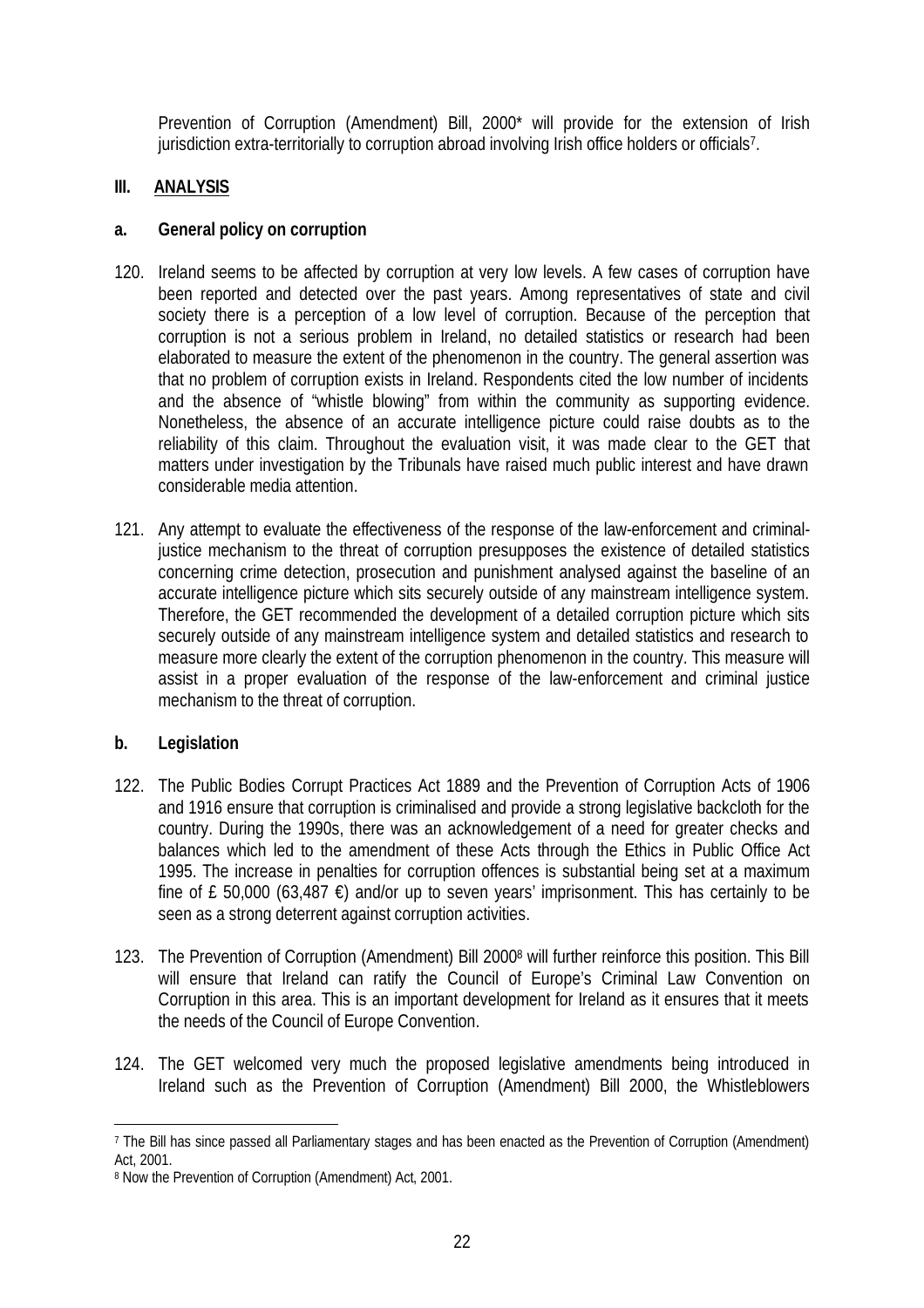Protection Bill and the new Civil Service Code of Standards and Behaviour. This new Code however, does not include a general obligation of the civil service employees to report existing signs of corrupt practices to the authorities in charge of detecting, investigating and prosecuting corruption offences. There is a general obligation of "Respect of the Law", which does not cover explicitly the obligation to report. Therefore the GET recommended to examine the possibility to include such a provision in the new Code.

125. One aspect of the European Conventions, which provides an important ingredient within any anti-corruption strategy, is that of whistle blowing, more commonly known as the reporting of wrongdoing. The GET noted with satisfaction that the new Bill is broadening the application of the whistle blowing legislation within Article 9 by including an aspect which provides protection to 'persons' who are whistle blowing, whereas the Article 9 is restricted to employees.

#### **c. Investigation and prosecution of corruption**

- 126. The GET noted that criminal investigations of corruption cases fall under the sole responsibility of *An Garda Síochána* and that files are transmitted to the Director of Public Prosecution (« DPP ») only after the investigation has been completed. It was clear therefore that the Office of the DPP is not empowered to direct or influence the manner in which criminal investigations are conducted. Moreover, it is for *An Garda Síochána* to decide whether or not the investigation of a given case is to be continued or abandoned and whether or not the case is to be transmitted to DPP's Office or not. The GET further noted that *An Garda Síochána* performs its functions under the general direction and control of the Commissioner of *An Garda Síochána*, who is appointed by the Government. The GET did not receive any indications that *An Garda Síochána* might have been subject to political interference in the investigation of a case involving members of Government, political leaders or high government officials. However, police independence in the investigation of individual (corruption) cases did not seem to be guaranteed in the law or through specific institutional arrangements. Therefore the GET observed that the independence that *An Garda Síochána* seems to enjoy in practice when handling criminal investigations on corruption should be better guaranteed either by specific legal provisions or through adequate institutional safeguards.
- 127. Ireland has a population of 3 ½ million and therefore in comparison with other European States is a relatively small country. This size is conducive to developing a close-knit community culture, which can engender a self-policing philosophy. That said, organised crime does exist within the country. Throughout the evaluation visit, professionals described how Irish nationals make up the majority of organised crime groups in Ireland. This is based on the premise that the Irish community does not appear to have easy access to membership of other international groups. If this is true, it is unclear how long this position can remain given that the major criminal groups operating in Ireland focus on drugs, armed robbery, theft of computer components and prostitution which are all crimes that have an international interface.
- 128. As already said in the descriptive part of the present report (paragraph 14 above), the GET was told by the Irish authorities that there is no evidence of a connection between corruption and organised crime in Ireland but further details on this statement were not provided. This claim was based on the premise that being a closely-knit community, Ireland is able to identify and flush out any corrupt relationships between criminals and public office officials. It was further argued that the nature of criminal gangs in Ireland is that membership of the gangs continually changed. For example, an organised group may be formed, conduct a crime, and at its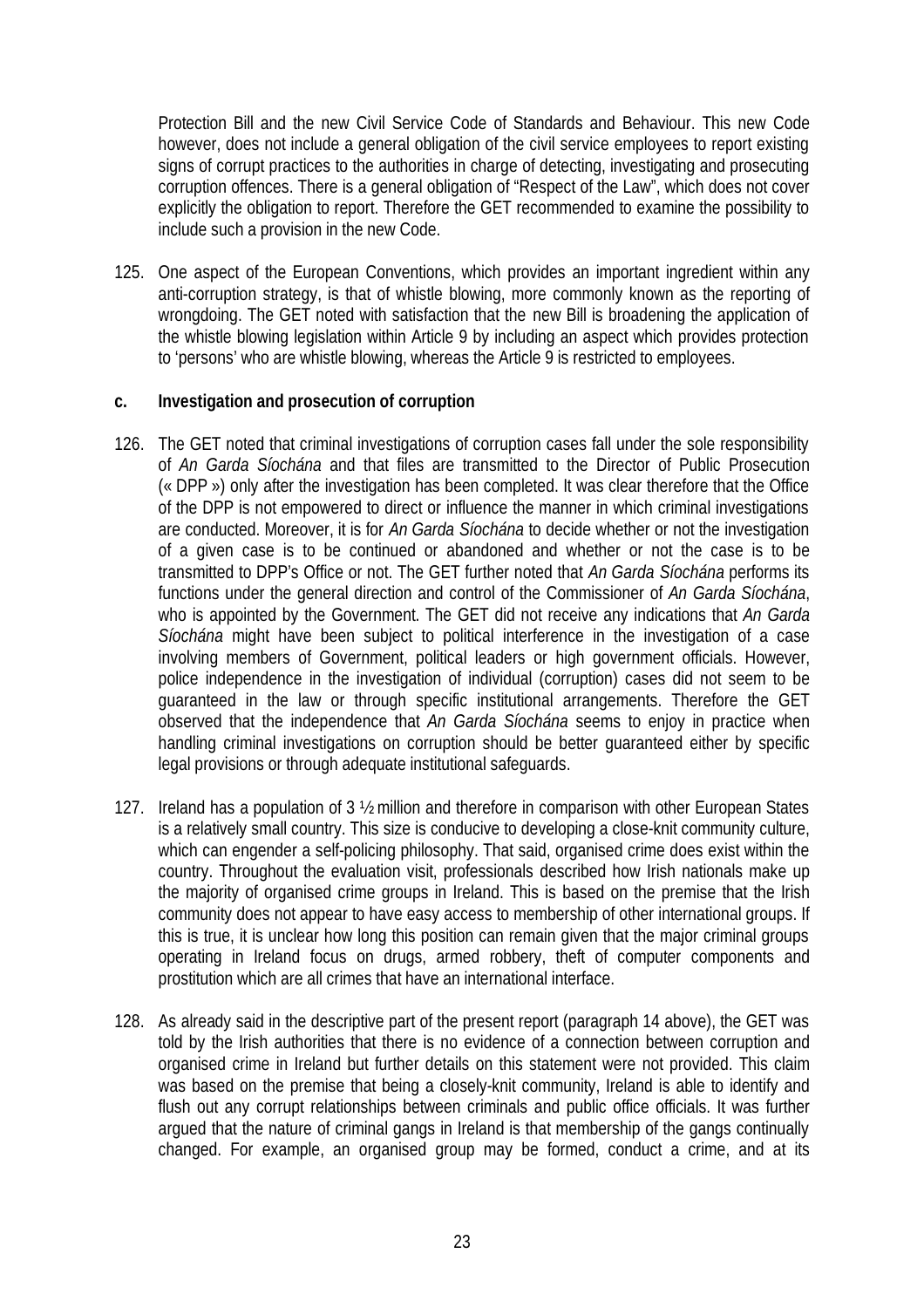conclusion would disband with the members forming part of different groups to commit other crimes (or not commit crimes anymore).

- 129. In the GET's opinion, this flies in the face of international trends: as a matter of fact, it is generally recognised that organised crime requires corrupt links for it to exist. The GET was not convinced that there are sound arguments to support the idea that no link can be made between criminals and public officials. In fact, throughout the evaluation visit, the GET identified indications that there may be a link between organised crime and corruption. Indeed, a criminal that has a corrupt relationship is more likely to be in demand by organised crime groups as he or she can potentially provide access to important sources of information or activity. Furthermore, whilst the close knit community can act as a self policing function it can equally be interpreted as a community that is able to be discreet about criminal activity with the community choosing not to highlight or report any criminality. Comparisons can be drawn with some other European small countries: despite low crime levels and the benefits of policing close knit communities, the experience shows that corrupt activity is ever present regardless of the size or culture. The GET felt that this position is likely to be compounded further with *An Garda Síochána*'s (the police) current approach to investigating public complaints and internal affairs. Whilst the use of divisional staff may be appropriate for investigating the majority of internal matters, it is the strong view of the GET that their use is not appropriate for investigating corruption especially within such a close-knit community. Furthermore, with the current level of resources dedicated to internal affairs there is a degree of inevitability that *An Garda Síochána* (the police) will only be able to react to the problem.
- 130. The number of recent incidents of corruption, which have been uncovered does start to cast doubt on the sustainability of the current proposition that firstly, there is no corruption problem and secondly, there are no links between organised crime and corrupt public officials. Whilst these high profile cases may be isolated they could also be the tip of an iceberg. In the absence of an intelligence picture to support either position an accurate assessment is difficult. It appears that some cases are coming to light where public officials are involved in corrupt activity which, although in the main, is at the lower end of the scale, nevertheless start to provide a persuasive argument for the authorities to investigate further the degree to which there is a corruption problem and whether there are any links with organised crime groups. It is suggested that whilst professional judgement can offer a degree of analysis this becomes more persuasive if complemented with a specific anti-corruption strategy, which could be achieved from an intelligence picture. The GET recommended therefore to launch within the law-enforcement agencies (notably *An Garda Síochána* (the police) and the Public Prosecutors Office) and other private and public bodies which could be involved in the anti-corruption policies, a specific anticorruption plan that should introduce a multi-agency focus and more proactive investigative strategies to help preventing and detecting criminal conduct or wrong doing and create a specialised body to make relevant suggestions in order to coordinate the anti-corruption measures.
- 131. The absence of a formal informant handling policy was of concern to the GET. Experience has already shown that the handling of informants needs to be closely managed to avoid problems of corruption. For those who seek to create corrupt links being an informant provides opportunities to corrupt a public official. Therefore there is a strong case to provide robust checks and balances to reduce the risk and vulnerability that could exist within the handling of informants. For *An Garda Síochána* not to have an informant handling policy is seen by the GET as a significant point of weakness where corrupt activity could flourish. The GET noted that *An Garda Síochána* is currently reviewing the issue of informant handling. The GET felt strongly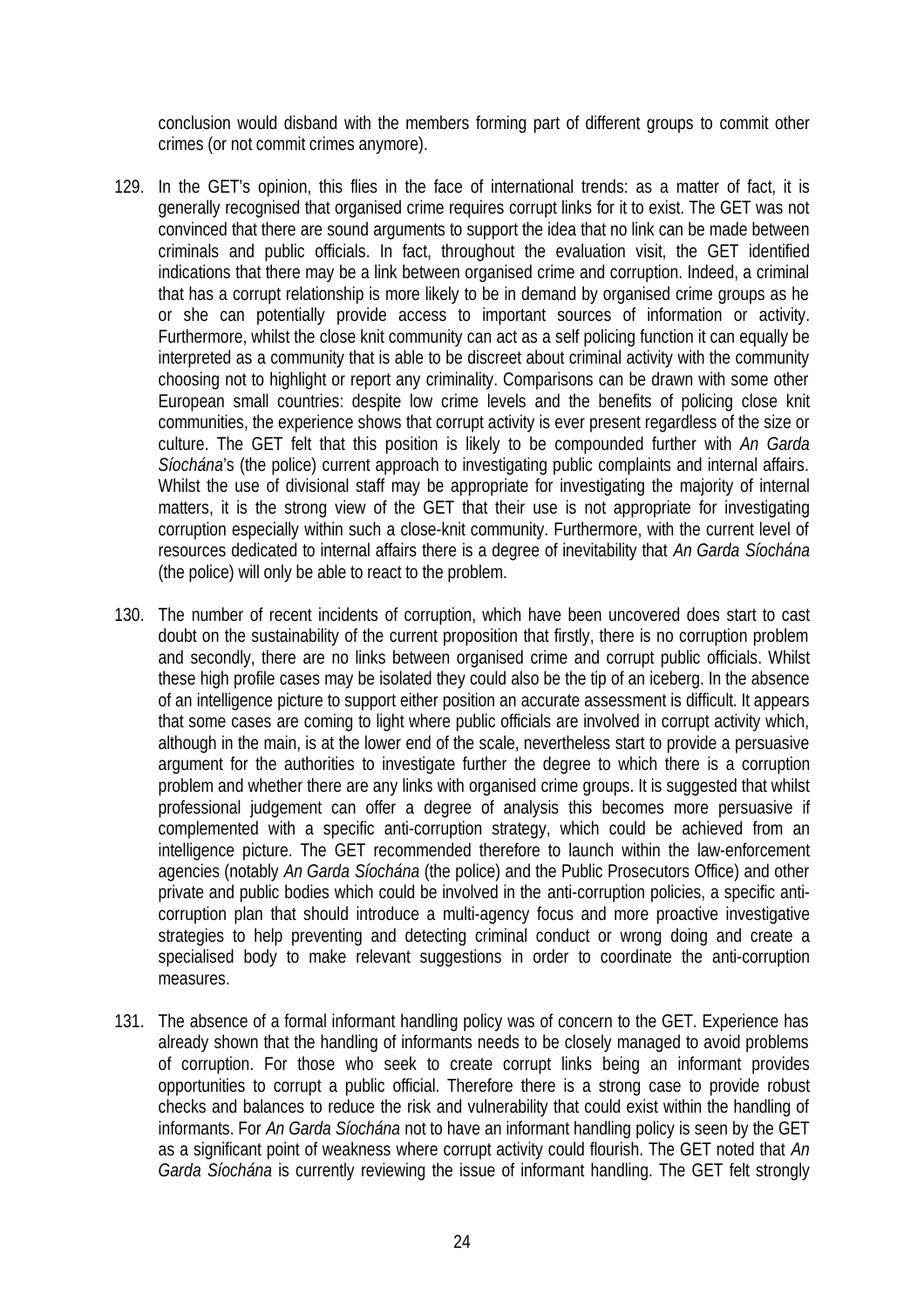that this is a pressing priority for *An Garda Síochána* and therefore recommended that a formal informant handling policy be introduced.

- 132. During the meeting with *An Garda Síochána*, it was made clear to the GET that the *Gardaí* do not have the legal authority to negotiate a form of immunity for bribe-givers and bribe-takers who wish to cooperate with them. Only the Director of Public Prosecutions can grant an immunity. This is a discretionary power. However, in practice the *Gardaí* and suspected wrongdoers can, and do, ask the Director during the course of an investigation to consider the question of immunity. However, the decision on whether or not to grant immunity is taken by the Director after consideration of all relevant factors.
- *i) Inspection and Review within An Garda Síochána (the police)*
- 133. Internal audits and inspection are a prominent feature within the force but there is a lack of evidence to demonstrate changes in policy or processes following either an internal audit and inspection or an internal affair investigation that have been changed post-investigation. A good illustrative example is where a financial fraud had been uncovered which centred on the abuse of working practices and processes. During the evaluation visit, senior staff could not identify how the learning had been highlighted to the organisation or indeed show how working practices and procedures had changed. The GET felt there was a contradiction in the evidence that was provided by those they interviewed. It was strongly argued by *An Garda Síochána* that their organisation through its internal audits was able to identify abuse or lack of integrity and yet those incidents of corruption that have emerged during the past five years revealed that abuses of systems had been present for anything up to seven to eight months before the corrupt activity was detected. Furthermore, in most cases it was not the inspection and review process, which detected the unethical behaviour. It is pertinent to highlight that whilst this approach may be deemed as appropriate for the policing style in Ireland, this reactive approach did not either uncover or prevent the police corruption cases that have emerged during the last five years. In any case this approach lacks independence and objectivity, concerns which can be partially offset by the existence of the Police Complaints Board<sup>9</sup>.
- 134. The GET did not formally examine the inspection and review process but based on the questionnaire and interviews conducted during the evaluation visit was left with an impression that learning from uncovered corrupt behaviour could not easily be identified. The GET therefore recommended that *An Garda Síochána* (the police) review and strengthen its current approach to inspection and review to ensure firstly that the learning, which may be identified from corruption investigations, can be audited as being introduced back into the organisation and secondly that points of vulnerability within working practices and processes can be quickly identified and acted upon.
- *ii) Training*
- 135. Even though the GET was informed that persons responsible to prevent, investigate, prosecute and adjudicate corruption offences participate in training seminars or programmes it was not clear whether the training on corruption issues is given the necessary priority or is up to a desirable level. Therefore the GET recommended that, in addition to the existing initiatives, appropriate training - in particular on the typologies of corruption and the unique challenges of

 $\overline{a}$ 9 The GET acknowledged after the visit that an Internal Audit Unit is being introduced. The GET considers that this should be evaluated.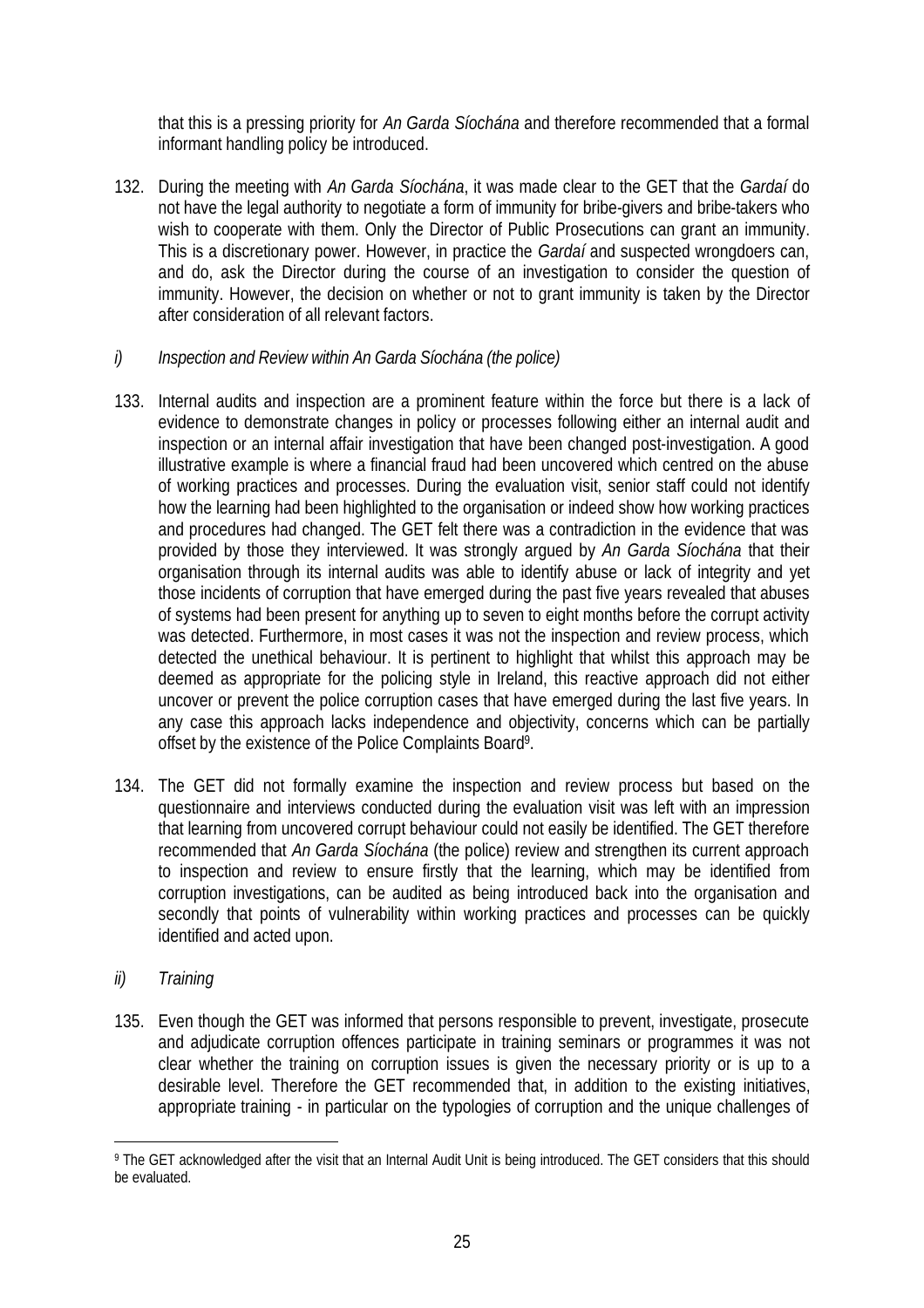investigation, including its international dimension – be organised for police officers and prosecutors dealing with corruption and connected offences.

- *iii) The judiciary*
- 136. The GET acknowledged that the Judiciary, the Attorney General, the Director of Public Prosecutions enjoy the necessary independence, which is constitutionally safeguarded.
- 137. The GET noted that the prosecution of corruption offences is handled by barristers from the private sector according to the system of Ireland. Some concerns were raised by the evaluators about the possibility of undue influence, which was strongly denied and refuted by the Irish authorities, as mentioned above, in paragraph 54. Therefore the GET did not intend to suggest any changes to the system in this respect.
- 138. The Director of the Public Prosecutions, as already mentioned, has the discretionary power to institute or discontinue a criminal prosecution. The GET considered that such a power can raise questions in politically or otherwise sensitive corruption cases. The GET noted that the DPP is an independent legal officer which is a safeguard against possible interferences. The Professional Officers of the Office of the DPP give reasons in writing to the Gardaí for not prosecuting and also note the reasons on the file. Where a decision is made to enter a *nolle prosequi* it is the invariable practice to note the reasons on the file also. This applies to all criminal prosecutions including corruption cases. However, the GET underlined the importance of transparency in the exercise of discretionary powers and observed that in all corruption related cases the reasons for not instituting or discontinuing criminal proceedings should continue to be recorded in the relevant file with sufficient clarity, as a normal practice. With this in mind, it further observed that the Irish authorities could usefully examine whether to confirm the existing practice by adopting standard setting provisions to that effect.
- 139. The setting up of Tribunals to investigate allegations of corruption also raised some concerns for the GET although they acknowledged the positive aspects of this procedure. The investigations carried out by 3 Tribunals started in 1997 (see paragraph 16) and they are still continuing. Therefore, the GET recommended that consideration be given to whether it is preferable to initiate and carry on, at least in some serious cases involving corruption offences, parallel criminal *Garda* investigations in order to safeguard the necessary evidential material. It is likely that the work of the Tribunals will continue for some time.

#### **d. Public procurement and local authorities**

- 140. In the vulnerable area of public procurement, the GET raised concerns about the lack of a central authority or body responsible for all public procurement procedures in Ireland. Given the fact that public procurement is one of the most vulnerable areas for corruption, the lack of a central and independent Body to deal with this sensitive issue should be addressed. The same applies for the appeal procedure which is equally important for all levels of public procurement. Therefore, the GET recommended that consideration should be given to the possibility of assigning to the Government Contracts Committee more powers in order to meet the aforementioned concerns, or to examine the possibility to establish another central and independent Body responsible solely to the Public Procurement Procedure.
- 141. The Local Authorities are audited by the Local Government Audit Service, which is independent in the exercise of its duties. Their Reports are submitted to the Minister for the Environment and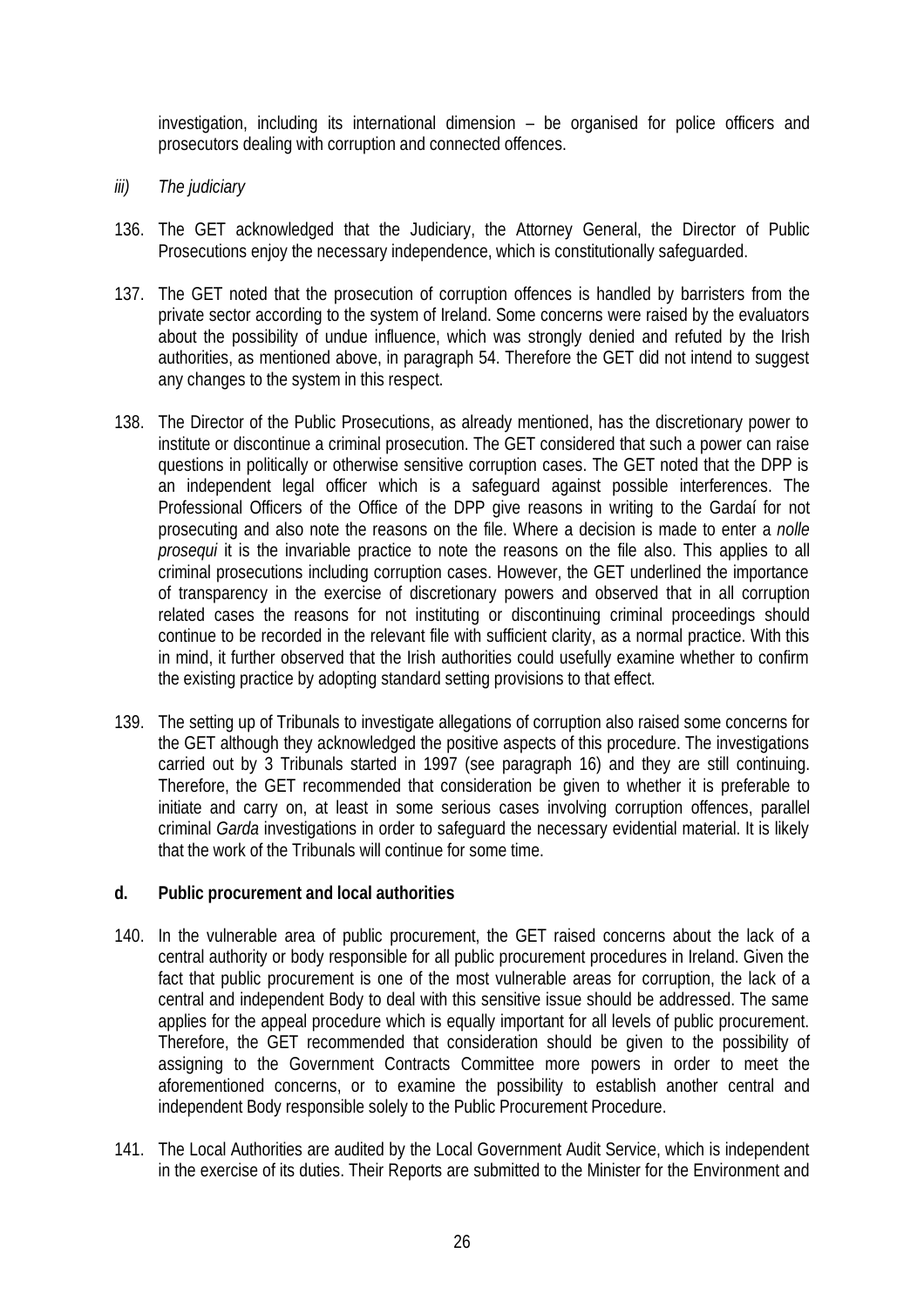Local Government and to the audited bodies. Copies of these reports are also forwarded, as a matter of course, to the Comptroller and Auditor General. Matters raised in these reports can be incorporated into the annual report of the Comptroller and Auditor General, which is presented to Parliament.

142. Consideration should be given to proceed with some changes in order to establish a system of accountability of the Local Authorities Audit Service to the Parliament or to assign the external audit of the Local Authorities to the Comptroller and Auditor General, whose independence in constitutionally safeguarded.

#### **e. Immunities**

- 143. The Irish Constitution provides for certain immunities for specific categories of persons (President and members of the Oireachtas) by virtue of the office they hold, but these immunities are strictly circumscribed. As already indicated in the descriptive part of the report (para. 114 to 119), the immunities and privileges provided for the President and the members of the Oireachtas are exclusively designated to prevent interference with the exercise of their duties.
- 144. The GET noted that, according to the general interpretation of the relevant constitutional provisions referred to above, no member of Oireachtas could rely on his/her immunity as a defence against accusation and investigation of corruption.
- 145. The privileges referred to do not extend to a privilege against prosecution. They only prevent (if applicable) an arrest while going to or returning from parliament. Members of parliament are not answerable either civilly or criminally for utterances in either house. The issue as to whether evidence could be given as to the fact of such an utterance having been made or as to the motivation for the same has not been judicially considered in Ireland<sup>10</sup>.
- 146. The GET considered therefore that the immunities offered to the President and privileges of the members of the Parliament (House of Oireachtas) are generally acceptable and within the guiding principle 6, concerning the undertaking to limit immunities to the degree necessary in a democratic society.

# **IV. CONCLUSIONS**

147. Ireland appears to belong to the group of those GRECO members that are least affected by corruption. According to the more recent official statistics (1999), only very few cases of corruption or related to corruption have been detected between 1994 and 1999. There is a general perception among the representatives of the Irish State authorities that corruption is not a major problem in Ireland and therefore there is no evidence of a connection between corruption and organised crime. It has to be noted with great satisfaction that various important legislative measures exist in Ireland which can be certainly seen as a strong deterrent against corruption activities. Moreover, legislation on corruption and other related matters which will update Irish legislation and enable Ireland to ratify international legal instruments in the field of

 $\overline{a}$ <sup>10</sup> The provision is not very dissimilar to the American Constitutional position. In that regard, it is interesting to note that in an American case called Brewster it was held that their "speech or debate" clause interposed no obstacle to the prosecution of members for accepting a bribe to be 'influenced in his performance of official acts in respect of their action, vote and decision'.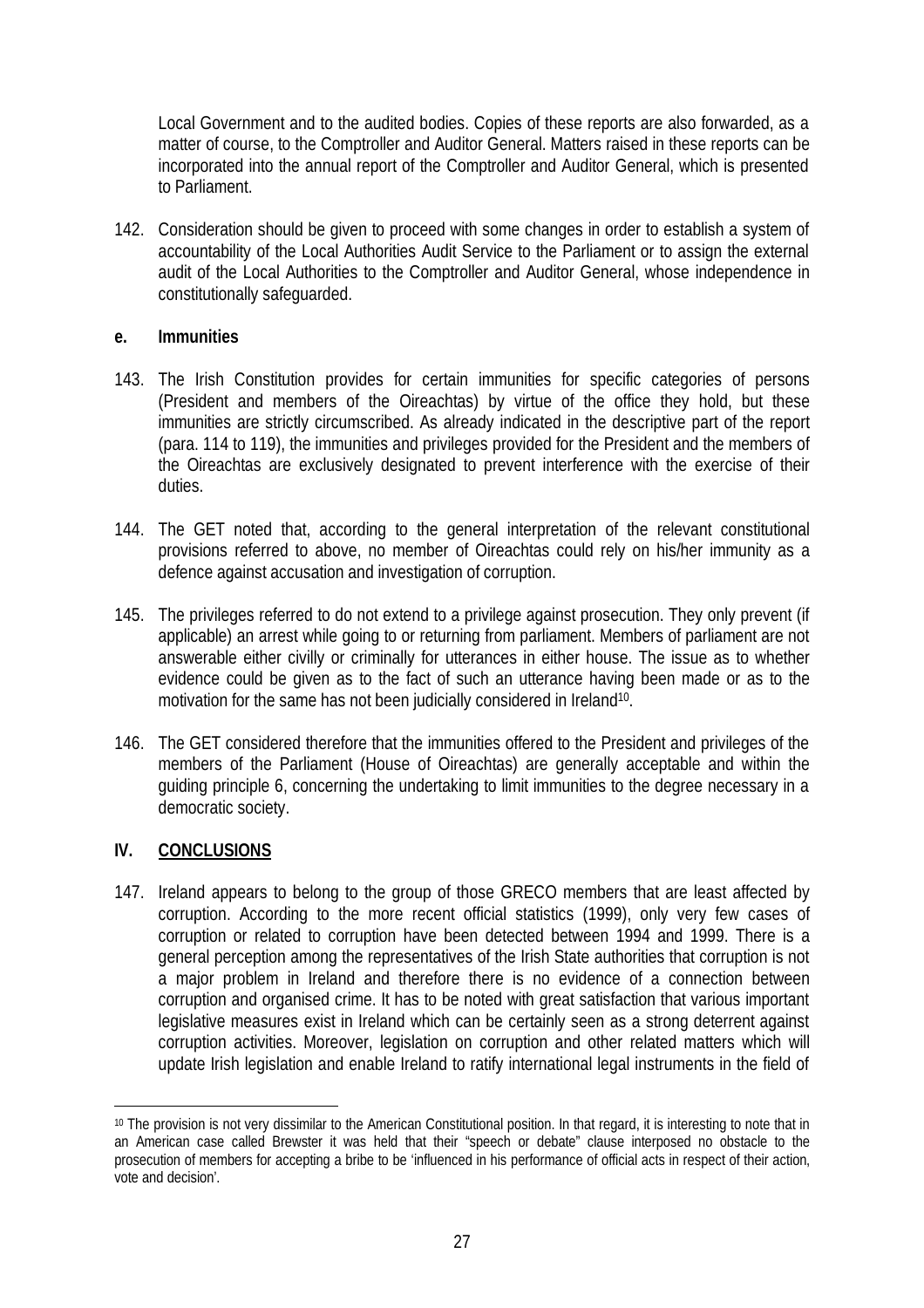corruption are under consideration. However, the perception of the danger represented by corruption has considerably increased in Irish civil society because of some allegations of corruption involving a high ranked official, politicians and former members of the Irish Government under investigation by Tribunals, which attracted much media and public interest.

- 148. In view of the above, GRECO addressed the following recommendations to Ireland:
	- i. developing a precise picture of the corruption situation in the country which sits securely outside of any mainstream intelligence system and detailed statistics and research to measure more clearly the extent of the corruption phenomenon in the country. This measure will assist in a proper evaluation of the response of the law-enforcement and criminal-justice mechanism to the threat of corruption;
	- ii. establishing an obligation on civil servants to report cases of corruption known to them in the exercise of their duties to the authorities in charge of detecting, investigating and prosecuting corruption offences;
	- iii. launching within the law-enforcement agencies [notably *An Garda Síochána* (the Police) and the Public Prosecutors Office] and other private and public bodies which could be involved in the anti-corruption policies, a specific anti-corruption plan that should introduce a multi-agency focus and more proactive investigative strategies to help preventing and detecting criminal conduct or wrong doing and create a specialised body to make relevant suggestions in order to coordinate anti-corruption measures;
	- iv. introducing a formal informant handling policy within *An Garda Síochána* (the police);
	- v. that *An Garda Síochána* (the police) review and strengthen its current approach to inspection and review to ensure firstly that the learning, which may be identified from corruption investigations, can be audited as being introduced back into the organisation and secondly that points of vulnerability within working practices and processes can be quickly identified and acted upon;
	- vi. organising, in addition to the existing initiatives, appropriate training in particular on the typologies of corruption and the unique challenges of investigation, including its international dimension - for police officers and prosecutors dealing with corruption and connected offences;
	- vii. giving consideration to whether it is preferable to initiate and carry on, with regard to serious allegations of corruption, parallel criminal *Garda* investigations in order to safequard the necessary evidential material;
	- viii. considering assigning to the Government Contracts Committee more powers in order to meet concerns related to the lack of a central authority or body responsible for all public procurement procedures in Ireland, or to examine the possibility to establish another central and independent body responsible solely with the public procurement procedure.
- 149. Moreover, the GRECO invites the authorities of Ireland to take account of the observations made by the experts in the analytical part of this report.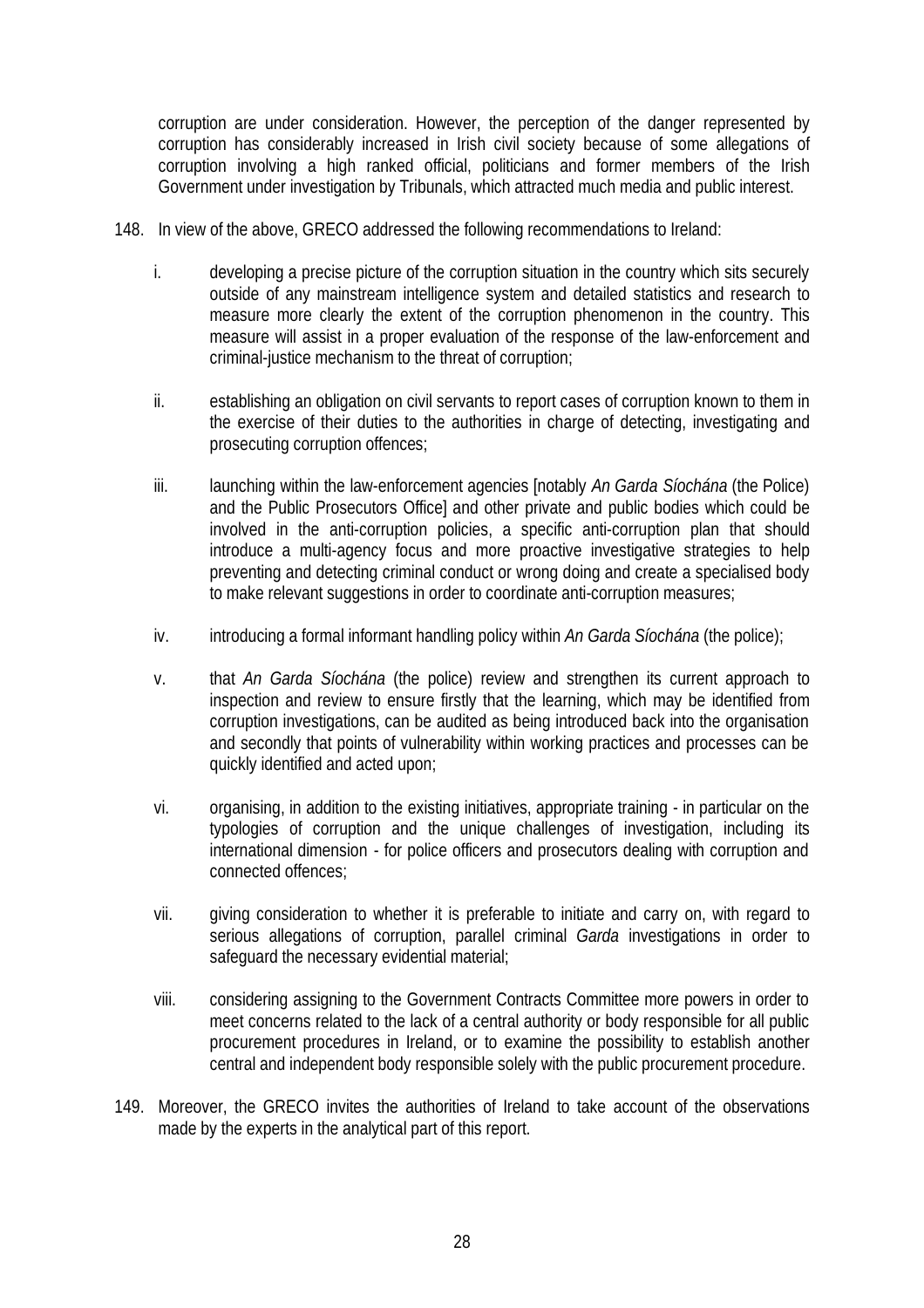150. Finally in conformity with article 30.2 of the Rules of Procedure, GRECO invites the authorities of Ireland to present a report on the implementation of the above-mentioned recommendations before 30 June 2003.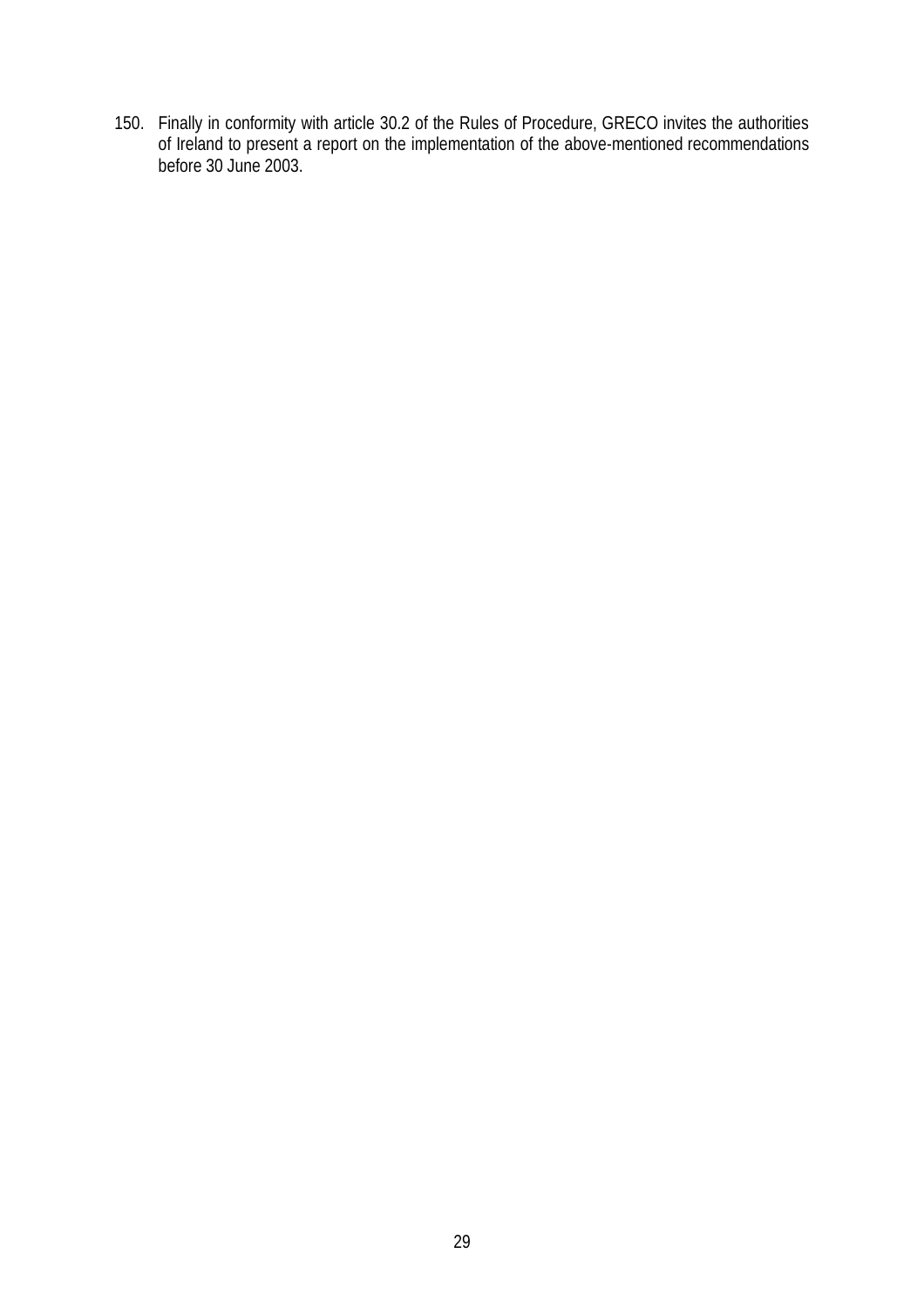#### **APPENDIX I**

#### **LEGAL PROVISIONS ON CORRUPTION**

#### **THE PUBLIC BODIES CORRUPT PRACTICES OF 1889**

#### CHAPTER LXIX

An Act for the more effectual Prevent and Punishment of Bribery and Corruption of and by Members, Officers, or Servants of Corporations, Councils, Boards, Commission or other Public Bodies.[11]

[30th August 1889]

#### [*Preamble*]

Corruption in Office a misdemeanour. **1.** – (1) Every person who shall by himself or by or in conjunction with any other person, corruptly solicit or receive, or agree to receive, for himself, or for any other person, any gift, loan, fee, reward, or advantage whatever as an inducement to, or reward for, or otherwise on account of any member, officer or servant of a public body as in this Act defined, doing or forbearing to do anything in respect of any matter or transaction whatsoever, actual or proposed, in which the said public body is concerned, shall be guilty of a misdemeanour.

> (2) Every person who shall by himself or by or in conjunction with any person corruptly give, promise, or offer any gift, loan, fee, reward, or advantage whatsoever to any person, whether for the benefit of that person or of another person, as an inducement to or reward for or otherwise on account of any member, officer, or servant, of any public body as in this Act defined, doing or forbearing to do anything in respect of any matter or transaction whatsoever, actual or proposed, in which such public body as aforesaid is concerned, shall be guilty of a misdemeanour.

Penalty for offences **2.** Any person on conviction for offending as aforesaid shall, at the discretion of the court before which he is convicted, -

> *(a)* be liable to be imprisoned for any period not exceeding two years, with or without hard labour, or to pay a fine not exceeding five hundred pounds, or to both such imprisonment and such fine; and

> *(b)* in addition be liable to be ordered to pay such body, and in such manner as the court directs, the amount or value of any gift, loan, fee, or reward received by him or any part thereof; and

 $\overline{a}$ 

<sup>[</sup> 11Short title, "The Public Bodies Corrupt Practices Act, 1889." See s. 10].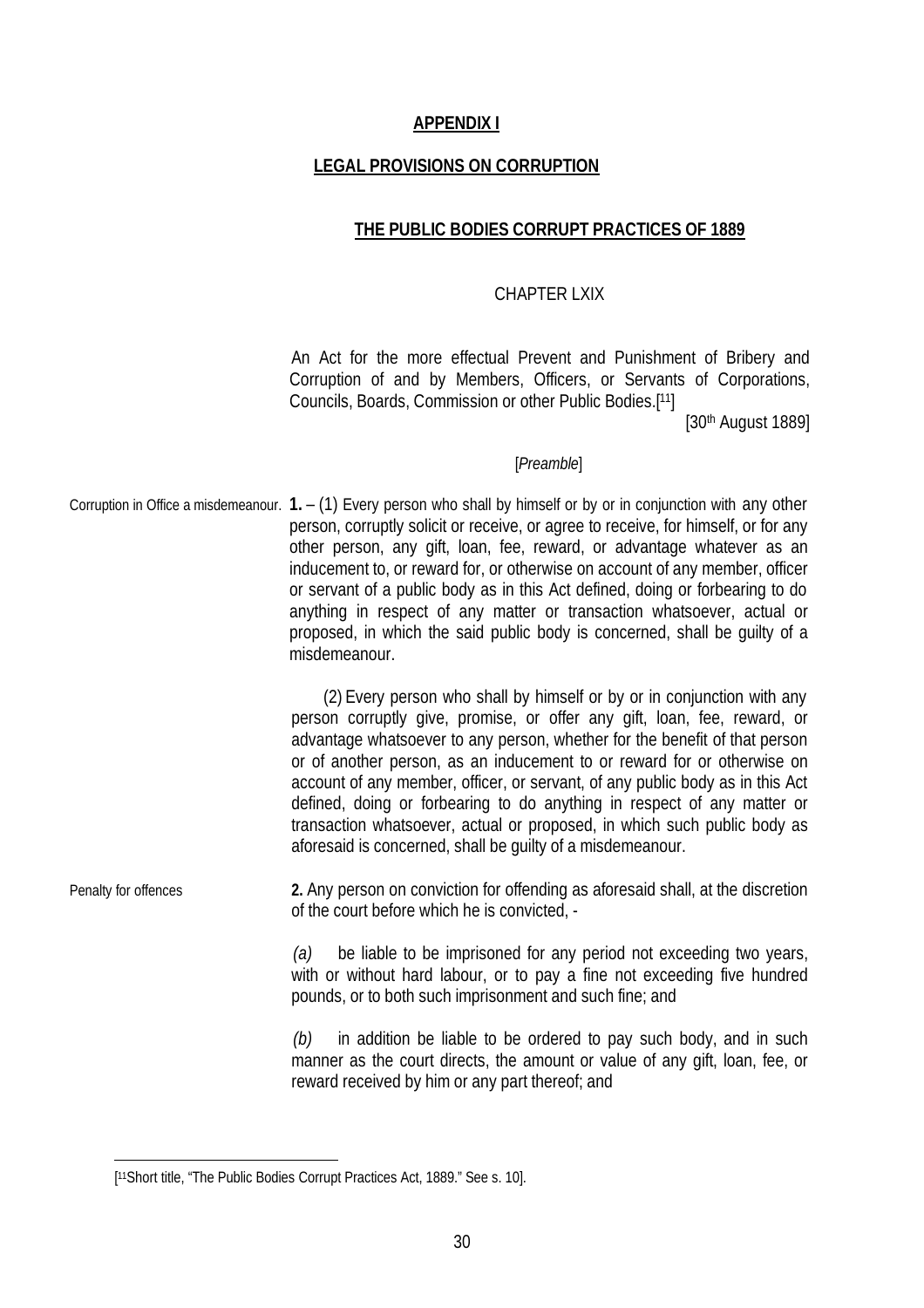*(c)* be liable to be adjudged incapable of being elected or appointed to any public office for seven years from the date of his conviction, and to forfeit any such office held by him at the time of his conviction, and to forfeit any such office held by him at the time of his conviction; and

*(d)* in the event of a second conviction for a like offence he shall, in addition to the foregoing penalties, be liable to be adjudged to be for ever incapable of holding any public office, and to be incapable for seven years of being registered as an elector, or voting at an election either of members to serve in Parliament or of members of any public body, and the enactments for preventing the voting and registration of persons declared by reason of corrupt practices to be incapable of voting shall apply to a person adjudged in pursuance of this section to be incapable of voting; and

*(e)* if such person is an officer or servant in the employ of any public body upon such conviction he shall, at the discretion of the court, be liable to forfeit his right and claim to any compensation or pension to which he would otherwise have been entitled.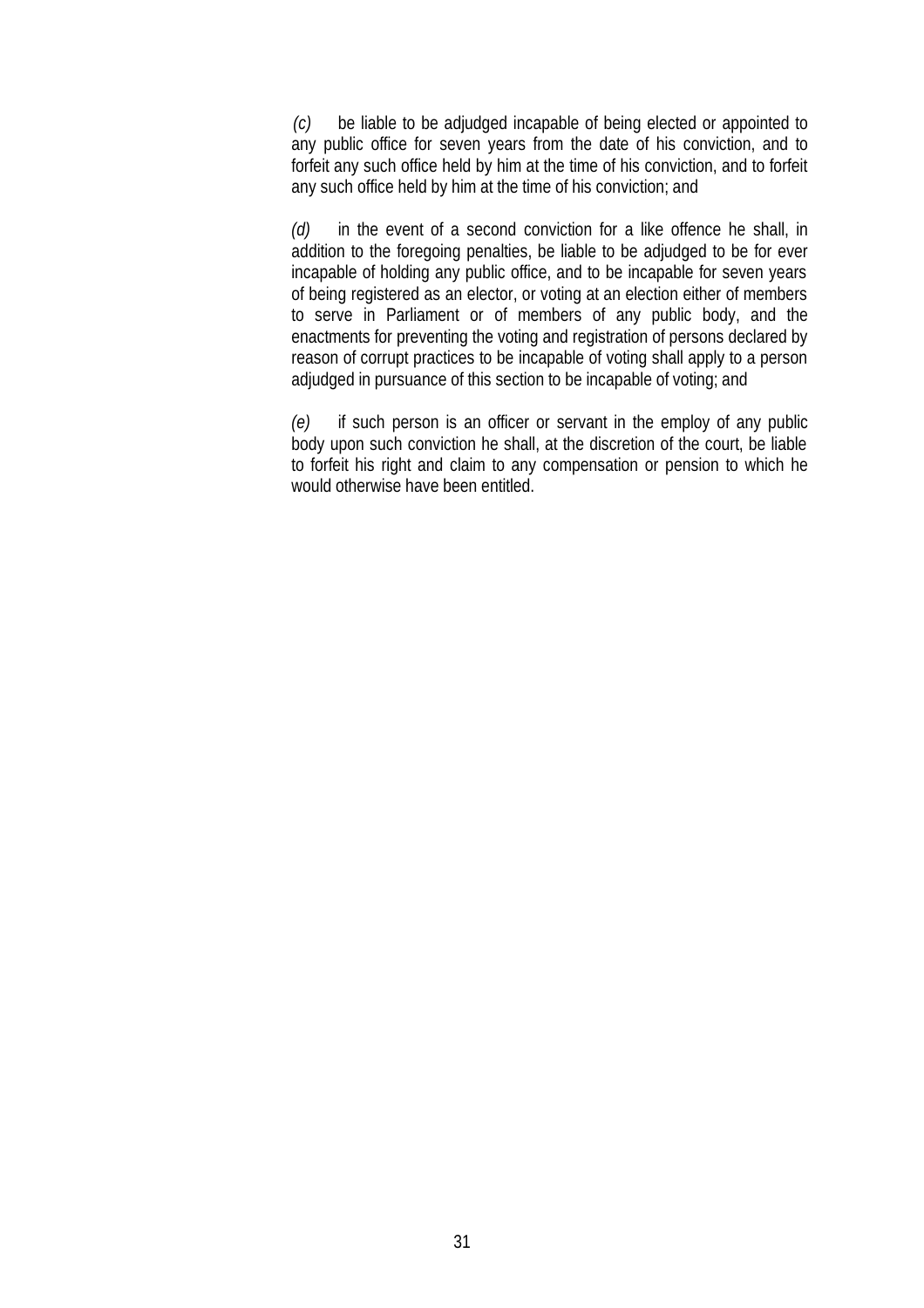#### **THE PREVENTION OF CORRUPTION ACT OF 1906**

#### CHAPTER 34

An Act for the better Prevention of Corruption [4th August 1906]

Punishment of corrupt transactions **1.**  $-$  (1) If any agent corruptly accepts or obtains or agrees to accepts with agents or attempts to obtain, from any person, for himself or for any other person, any gift or consideration as an inducement or reward for doing or forbearing to do, or for having after the passing of this Act done or forborne to do, any act in relation to his principal's affairs or business, or for showing or forbearing to show favour or disfavour to any person in relation to his principal's affairs or business; or

> If any person corruptly gives or agrees to give or offers any gift or consideration to any agent as an inducement or reward for doing or forbearing to do, or for having after the passing of this Act done or for borne to do, any act in relation to his principal's affairs or business, or for showing or forbearing to show favour or disfavour to any person in relation to his principal's affairs or business; or

> If any person knowingly gives to any agent, of if any agent knowingly uses with intent to deceive his principal, any receipt, account, or other document in respect of which the principal is interested, and which contains any statement which is false or erroneous or defective in any material particular, and which to his knowledge is intended to mislead the principal[12]:

He shall be guilty of a misdemeanour, and shall be liable on conviction on indictment to imprisonment, with or without hard labour, for a term not exceeding two years[13], or to a fine not exceeding five hundreds pounds, or to both such imprisonment and such fine, or on summary conviction[14] to imprisonment, with or without hard labour, for a term not exceeding four months, or to a fine not exceeding fifty pounds, or to both such imprisonment and such fine.

Prosecution of offences **2.** – (1) A prosecution for an offence under this Act shall not be instituted without the consent, in England of the Attorney-General or Solicitor-General, and in Ireland of the Attorney-General or Solicitor-General for Ireland[15]. 22 & 23 Vict. C. 17 (2) The Vexatious Indictments Act, 1859, as amended by any subsequent enactment, shall apply to offences under this Act as if they were included among the offences mentioned in section 1 of that Act. (3) Every information for any offences under this Act shall be upon oath.

 $[16(4)]$ The expenses of any prosecution on indictment under this Act shall be defrayed as in cases of indictment for felony.]

 $\overline{a}$ 

32

<sup>[&</sup>lt;sup>12</sup> For the presumption of corruption in certain cases, see 6 & 7 Geo. 5 c. 64, s. 2]

<sup>[&</sup>lt;sup>13</sup> For the increase of maximum penalty in certain cases, see 6 & 7 Geo. 5 c. 64 s. 1]

<sup>[</sup> <sup>14</sup> For the time within which summary proceedings may be commenced see 6 & 7 Geo. 5 c. 64 s. 3]

<sup>[&</sup>lt;sup>15</sup> Or under a public body as defined by 52 & 53 Vict. C. 69 s. 7, or local and public authorities of all descriptions: see 6 & 7 Geo. 5 c. 64 s. 4 (2) (3).]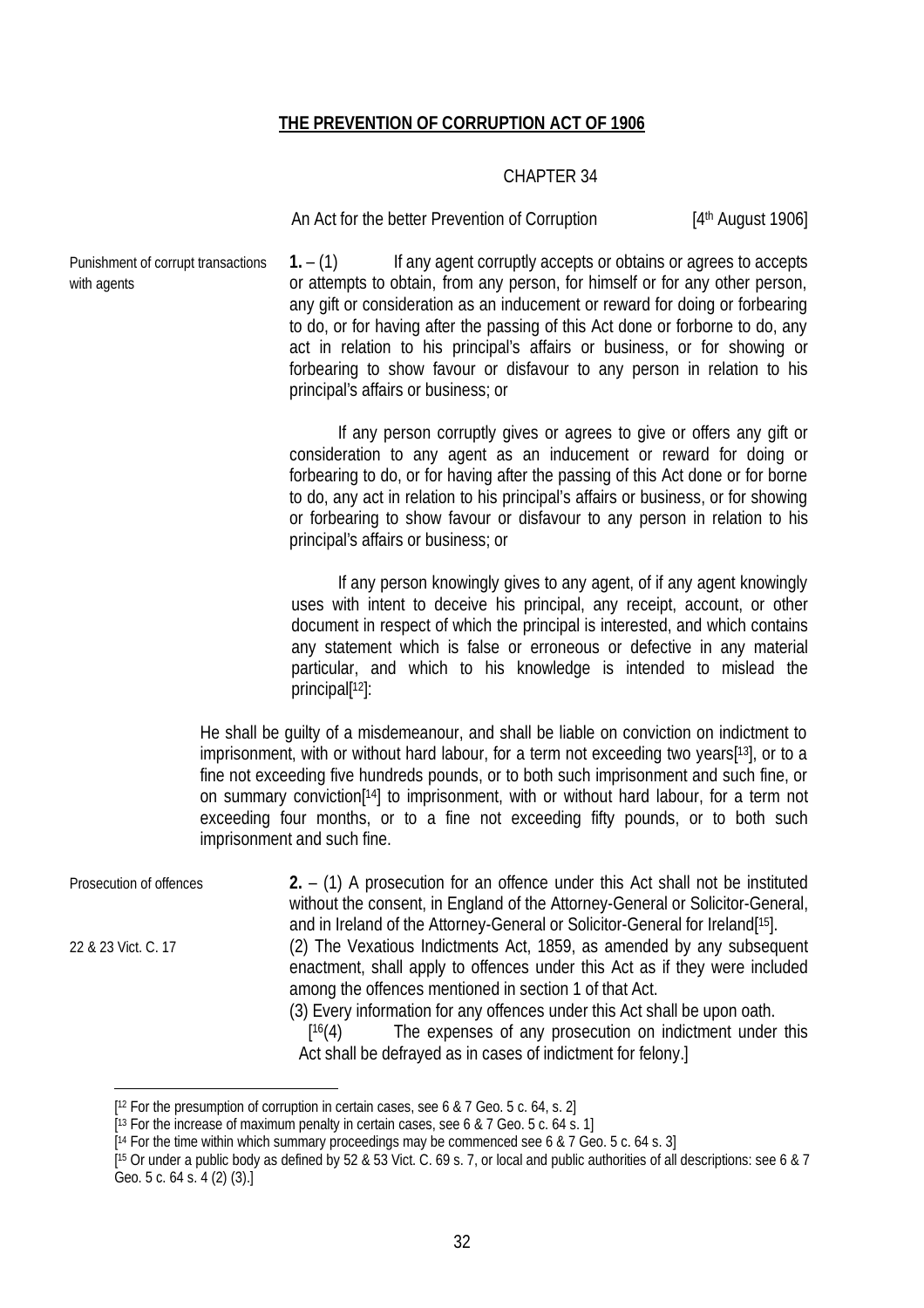(5) A court of quarter sessions shall not have jurisdiction to inquire of, hear, and determine prosecutions on indictments for offences under this Act.

(6) Any person aggrieved by a summary conviction under this Act may appeal to a court of quarter sessions.

**4.** – (1)This Act may be cited as the Prevention of Corruption Act, *Short titles 1906.*

*[Subs. (2) repealed by 17 & 18 Geo. 5. c. 42 (S.LR)]*

 $\overline{a}$ 

<sup>[</sup> 16 S. 2 (4) is repealed as to England by 8 Edw. 7. c. 15. s. 10, Sch.]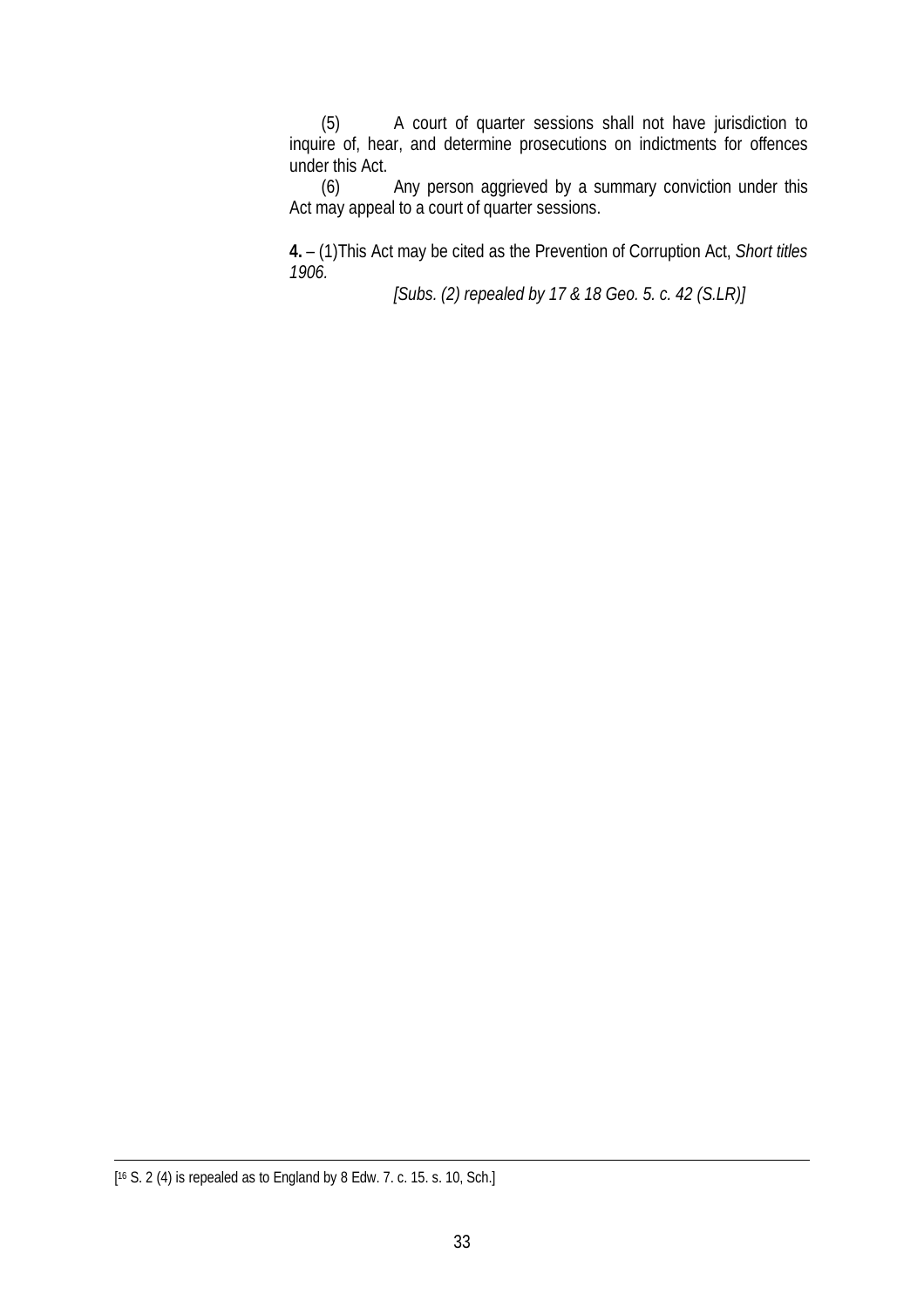# **THE PREVENTION OF CORRUPTION ACT OF 1916**

# CHAPTER 64

|                                                                                           | An Act to amend the Law relating to the Prevention of Corruption.<br>[22 <sup>nd</sup> December 1916.]                                                                                                                                                                                                                                                                                                                                                                                                                                                                                                                                                                                                                                                                                                                                                                           |
|-------------------------------------------------------------------------------------------|----------------------------------------------------------------------------------------------------------------------------------------------------------------------------------------------------------------------------------------------------------------------------------------------------------------------------------------------------------------------------------------------------------------------------------------------------------------------------------------------------------------------------------------------------------------------------------------------------------------------------------------------------------------------------------------------------------------------------------------------------------------------------------------------------------------------------------------------------------------------------------|
| Increase of maximum penalty<br>in certain cases. 6 Edw. 7. c. 34.<br>52 & 53 Vict. C. 69. | A person convicted on indictment of a misdemeanour under the<br>1.<br>Prevention of Corruption Act, 1906, or the Public Bodies Corrupt Practices<br>Act, 1889, shall, where the matter or transaction in relation to which the<br>offence was committed was a contract or a proposal for a contract with His<br>Majesty or any Government Department or any public body or a sub-<br>contract to execute any work comprised in such a contract, be liable to penal<br>servitude for a term not exceeding seven nor less than three years:<br>Provided that nothing in this section shall prevent the infliction in addition to<br>penal servitude of such punishment as under the above-mentioned Acts<br>may be inflicted in addition to imprisonment, or prevent the infliction in lieu of<br>penal servitude of any punishment which may be inflicted under the said<br>Acts. |
| Presumption of corruption<br>in certain cases.                                            | Where in any proceedings against a person for an offence under the<br>2.<br>Prevention of Corruption Act, 1906, or the Public Bodies Corrupt Practices<br>Act, 1889, it is proved that any money, gift, or other consideration has been<br>paid or given to or received by a person in the employment of His Majesty or<br>any Government Department or a public body by or from a person, or agent<br>of a person, holding or seeking to obtain a contract from His Majesty or any<br>Government Department or public body, the money, gift, or consideration<br>shall be deemed to have been paid or given and received corruptly as such<br>inducement or reward as is mentioned in such Act unless the contrary is<br>proved.                                                                                                                                                |
| Time for taking proceedings                                                               | Notwithstanding anything in the Summary Jurisdiction Acts<br>3.<br>proceedings under the Prevention of Corruption Act, 1906, instituted with a<br>view to obtaining a summary conviction for an offence there-under may be<br>commenced at any time before the expiration of six months after the first<br>discovery of the offence by the prosecutor.                                                                                                                                                                                                                                                                                                                                                                                                                                                                                                                           |
| Short title and interpretation                                                            | 4. - (1) This Act may be cited as the Prevention of Corruption Act, 1916, and<br>the Public Bodies Corrupt Practices Act, 1889, the Prevention of Corruption<br>Act, 1906, and this Act may be cited together as the Prevention of<br>Corruption Acts, 1889 to 1916.<br>In this Act and in the Public Bodies Corrupt Practices Act,<br>(2)<br>1889, the expression "public body" includes, in addition to the bodies<br>mentioned in the last-mentioned Act, local and public authorities of all<br>descriptions.<br>A person serving under any such public body is an agent within the<br>(3)<br>meaning of the Prevention of Corruption Act, 1906, and the expressions<br>"agent" and "consideration" in this Act have the same meaning as in the<br>Prevention of Corruption Act, 1906, as amended by this Act.                                                               |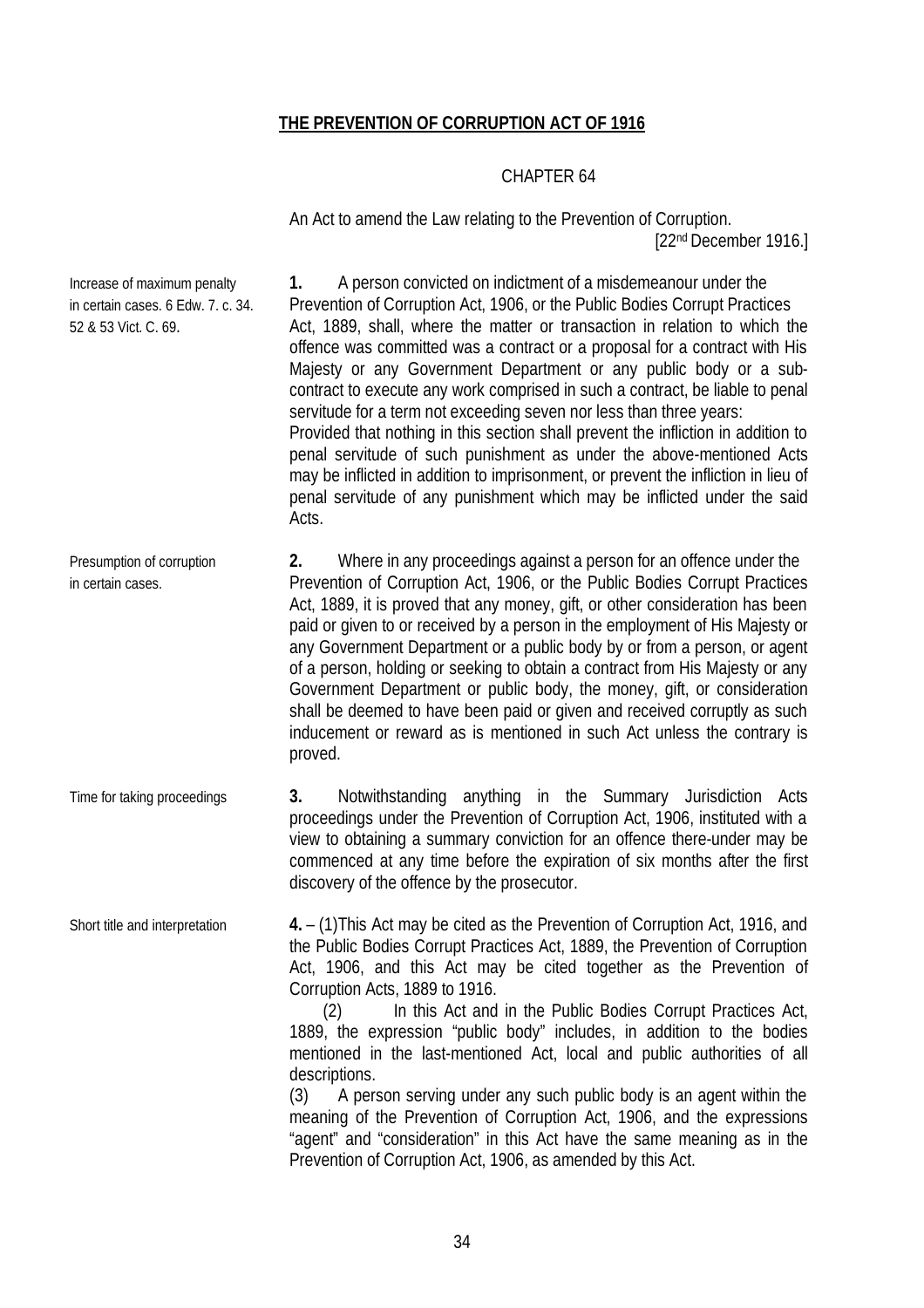### **ETHICS IN PUBLIC OFFICE ACT, 1995**

38. The prevention of Corruption Acts, 1889 to 1916, shall be amended as follows:

(A) In the Public Bodies Corrupt Practices Act, 1889 –

 $(i)$  in section  $1 -$ 

(I) by the substitution for "any member, officer or servant of", in each place where it occurs in subsection (1) and (2), of "an office holder or his or her special adviser or a director of, or occupier of a position of employment in", and

(II) the substitution for "public body", where it secondly occurs in subsection (1) and (2), of "office holder or public body",

and

(ii) in section 2, by the substitution of the following paragraph (a):

"(I) if the conviction is a summary conviction, be liable to a fine not exceeding £ 1,000 or to imprisonment for a term not exceeding 12 months or to both, or

(II) if the conviction is on indictment, be liable to a fine not exceeding £50,000 or to imprisonment for a term not exceeding 7 years or to both,

and paragraphs (b) to (e) of this subsection shall apply only if the conviction is on indictment ; and",

(iii) in section 7, by the substitution of the following definitions for the definitions of "public body" and "public office";

"public office" means any office or employment of a person as an office holder or special adviser or as a director of, or occupier of a position of employment in, a public body;

"director", "office holder", public body" and "special adviser" have the meaning assigned to them by the Ethics in Public Office Act, 1995:",

(B) In section 1 of the Prevention of Corruption Act, 1906 –

- (i) in subsection (1), by the substitution for the words from "and shall be liable" to the end of the subsection, of "and shall be liable" –
	- (I) on summary conviction, to a fine not exceeding £ 1, 000 or to imprisonment for a term not exceeding 12 months or to both, or
	- (II) on conviction on indictment, to a fine not exceeding £ 50,000 or to imprisonment for a term not exceeding 7 years or to both.",
- (ii) by the substitution of the following subsection (3):

"In this Act, 'agent' also includes an office holder or a director (within the meaning, in each case, of the Public Bodies Corrupt Practices Act, 1889, as amended) of, and a person occupying a position of employment in, a public body (within the meaning aforesaid) and a special adviser (within the meaning aforesaid).",

and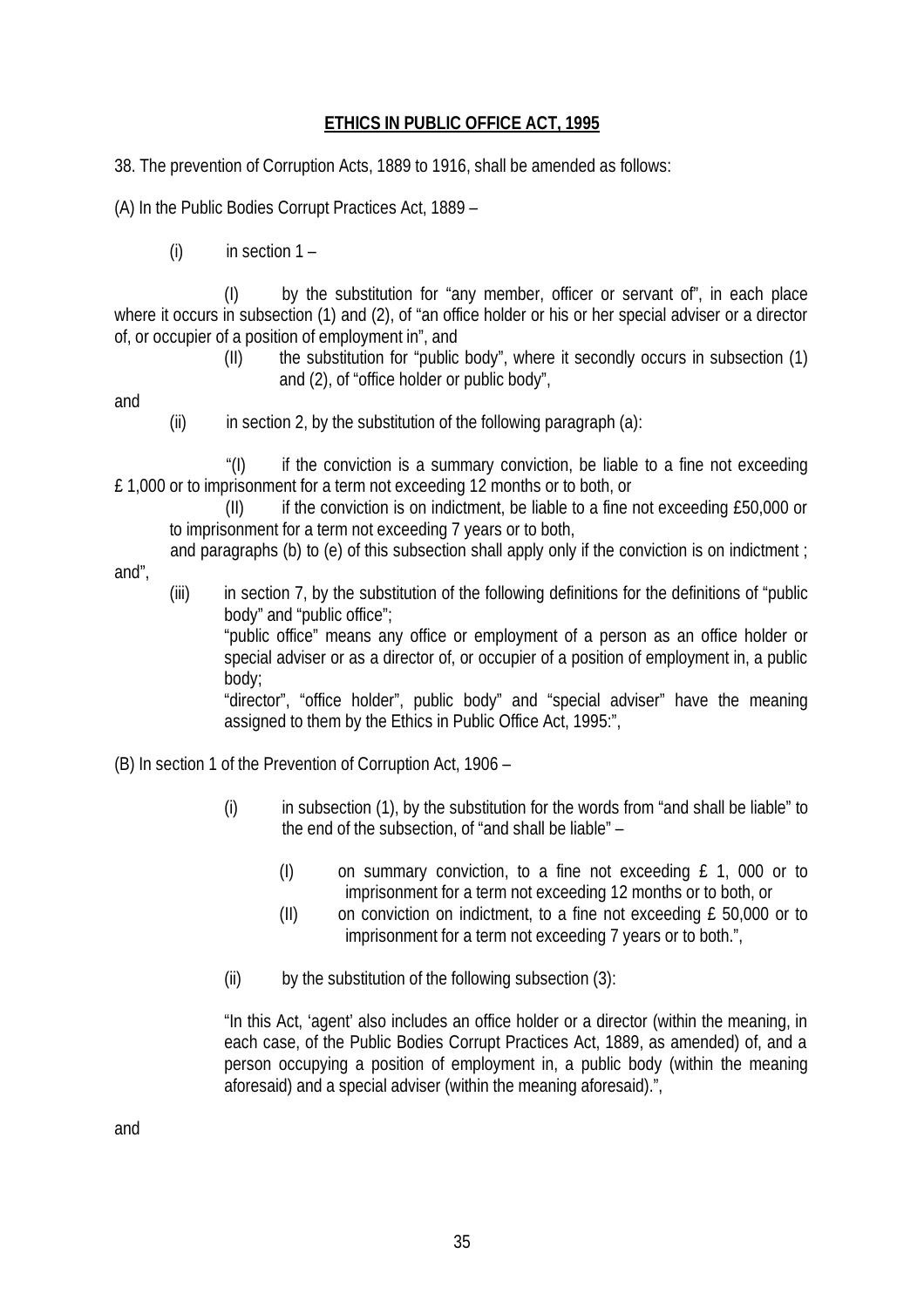(C) In the Prevention of Corruption Act, 1916 –

- (i) by the deletion of section 1,
- (ii) by the substitution of the following section for section 2:

"Where in any proceedings against a person for an offence under the Prevention of Corruption Act, 1906, as amended, or the Public Bodies Corruption Practices Act, 1889, as amended, it is proved that any money, gift or other consideration has been paid or given to or received by an office holder or special adviser or a director of, or occupier of a position of employment in, a public body by or from a person or agent of a person holding or seeking to obtain a contract from a Minister of the Government or a public body, the money, gift or consideration shall be deemed to have been paid or given and received corruptly as such inducement or reward as is mention in such Act unless the contrary is proved.", and

(iii) in section 4, by the substitution of the following subsection (2) and (3):

"In this Act 'director', 'office holder', 'special adviser' and 'public body' have the meanings assigned to them by the Public Bodies Corrupt Practices Act, 1889, as amended, and 'agent' and 'consideration' have the meanings assigned to them by the Prevention of Corruption Act, 1906, as amended.",

and the said section 1, as amended by this section, of the Public Bodies Corrupt Practices, 1889, is set out in the Table to this section.

## TABLE

(1) Every person who shall by himself or by or in conjunction with any other person, corruptly solicit or receive, or agree to receive, for himself, or for any other person, any gift, loan, fee, reward, or advantage whatever as an inducement to, or reward for, or otherwise on account of an office holder or his or her special adviser or a director of, or occupier of a position of employment in, a public body as in this Act defined, doing or forbearing to do anything in respect of any matter or transaction whatsoever, actual or proposed, in which the said office holder or public body is concerned, shall be guilty of a misdemeanour.

(2) Every person who shall by himself or by or in conjunction with any other person corruptly give, promise, or offer any gift, loan, fee, reward, or advantage whatsoever to any person, whether for the benefit or that person or of another person, as an inducement to or reward for or otherwise on account of an office holder or his or her special adviser or a director of, or occupier of a position of employment in, any public body as in this Act defined, doing or forbearing to do anything in respect of any matter or transaction whatsoever, actual or proposed, in which such office holder or public body as aforesaid is concerned, shall be guilty of a misdemeanour. Section 2.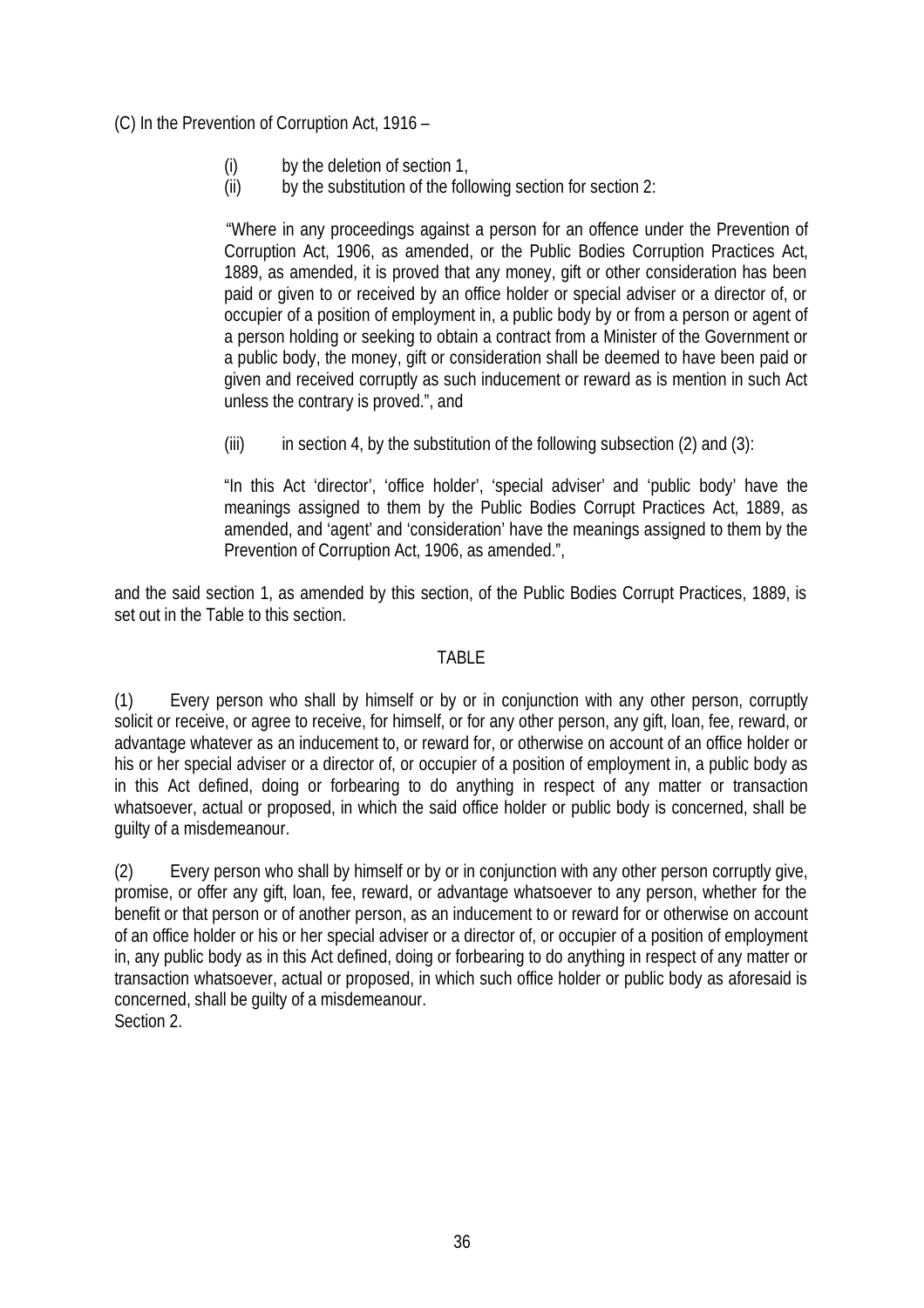#### Number 27 of 2001

# **PREVENTION OF CORRUPTION (AMENDMENT) ACT, 2001**

### ARRANGEMENT OF SECTIONS

### Section

- 1. Interpretation.
- 2. Amendment of section 1 of Act of 1906.
- 3. Presumption of corruption from failure to disclose political donations.
- 4. Presumption of corruption.
- 5. Search Warrant.
- 6. Corruption occurring partially in State.
- 7. Corruption occurring outside State.
- 8. Corruption in office.
- 9. Offences by bodies corporate.
- 10. Short title, collective citation and construction.

————————

Prevention of Corruption [2001.] (Amendment) Act, 2001.

#### Acts Referred to

| Electoral Act, 1997                                                 | 1997, No. 25 |
|---------------------------------------------------------------------|--------------|
| European Parliament Elections Act, 1997                             | 1997, No. 2  |
| Local Elections (Disclosure of Donations and Expenditure) Act, 1999 | 1999, No. 7  |
| Planning and Development Act, 2000                                  | 2000, No. 30 |
| Prevention of Corruption Act, 1906                                  | 1906, c. 34  |
| Prevention of Corruption Acts, 1889 to 1995                         |              |
| Public Bodies Corrupt Practices Act, 1889                           | 1889, c. 69  |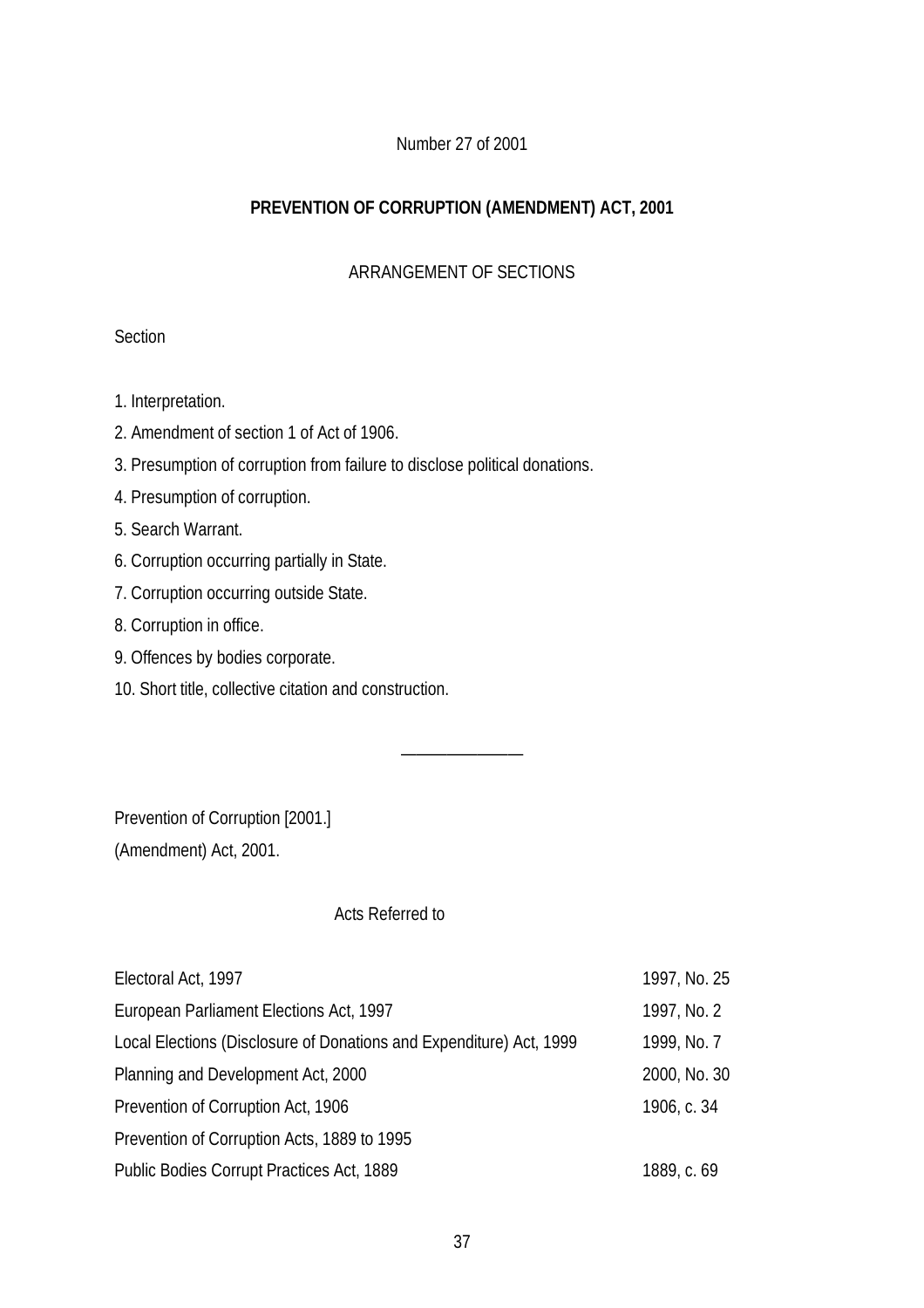#### ———————— **PREVENTION OF CORRUPTION (AMENDMENT) ACT, 2001**

#### ————————

AN ACT TO GIVE EFFECT TO THE CONVENTION DRAWN UP ON THE BASIS OF ARTICLE K 3(2)(c) OF THE TREATY ON EUROPEAN UNION ON THE FIGHT AGAINST CORRUPTION INVOLVING OFFICIALS OF THE EUROPEAN COMMUNITIES OR OFFICIALS OF MEMBER STATES OF THE EUROPEAN UNION DONE AT BRUSSELS ON THE 26th DAY OF MAY, 1997, THE CONVENTION ON COMBATING BRIBERY OF FOREIGN PUBLIC OFFICIALS IN INTERNATIONAL BUSINESS TRANSACTIONS DRAWN UP UNDER THE AUSPICES OF THE ORGANISATION FOR ECONOMIC COOPERATION AND DEVELOPMENT AND ADOPTED AT PARIS ON THE 21st DAY OF NOVEMBER, 1997, AND THE CRIMINAL LAW CONVENTION ON CORRUPTION DRAWN UP UNDER THE AUSPICES OF THE COUNCIL OF EUROPE AND DONE AT STRASBOURG ON THE 27th DAY OF JANUARY, 1999, AND FOR THAT PURPOSE TO AMEND CERTAIN ENACTMENTS AND TO PROVIDE FOR RELATED MATTERS. [9th July, 2001]

BE IT ENACTED BY THE OIREACHTAS AS FOLLOWS:

**1.** (1) In this Act "the Act of 1906" means the Prevention of Corruption Act, 1906. Interpretation

(2) References in this Act to an act include references to an omission and references to the doing of an act include references to the making of an omission.

(3) References in this Act to any enactment shall be construed as references to that enactment as amended, adapted or extended by any subsequent enactment including this Act.

**2.**— The Act of 1906 is hereby amended by the substitution of the following section for section 1:

Amendment of section 1 of Act of 1906

''1.— (1) An agent or any other person who—

- (a) corruptly accepts or obtains, or
- (b) corruptly agrees to accept or attempts to obtain,

for himself or herself, or for any other person, any gift, consideration or advantage as an inducement to, or reward for, or otherwise on account of, the agent doing any act or making any omission in relation to his or her office or position or his or her principal's affairs or business shall be guilty of an offence.

(2) A person who—

- (a) corruptly gives or agrees to give, or
- (b) corruptly offers,

any gift or consideration to an agent or any other person, whether for the benefit of that agent, person or another person, as an inducement to, or reward for, or otherwise on account of, the agent doing any act or making any omission in relation to his or her office or position or his or her principal's affairs or business shall be guilty of an offence.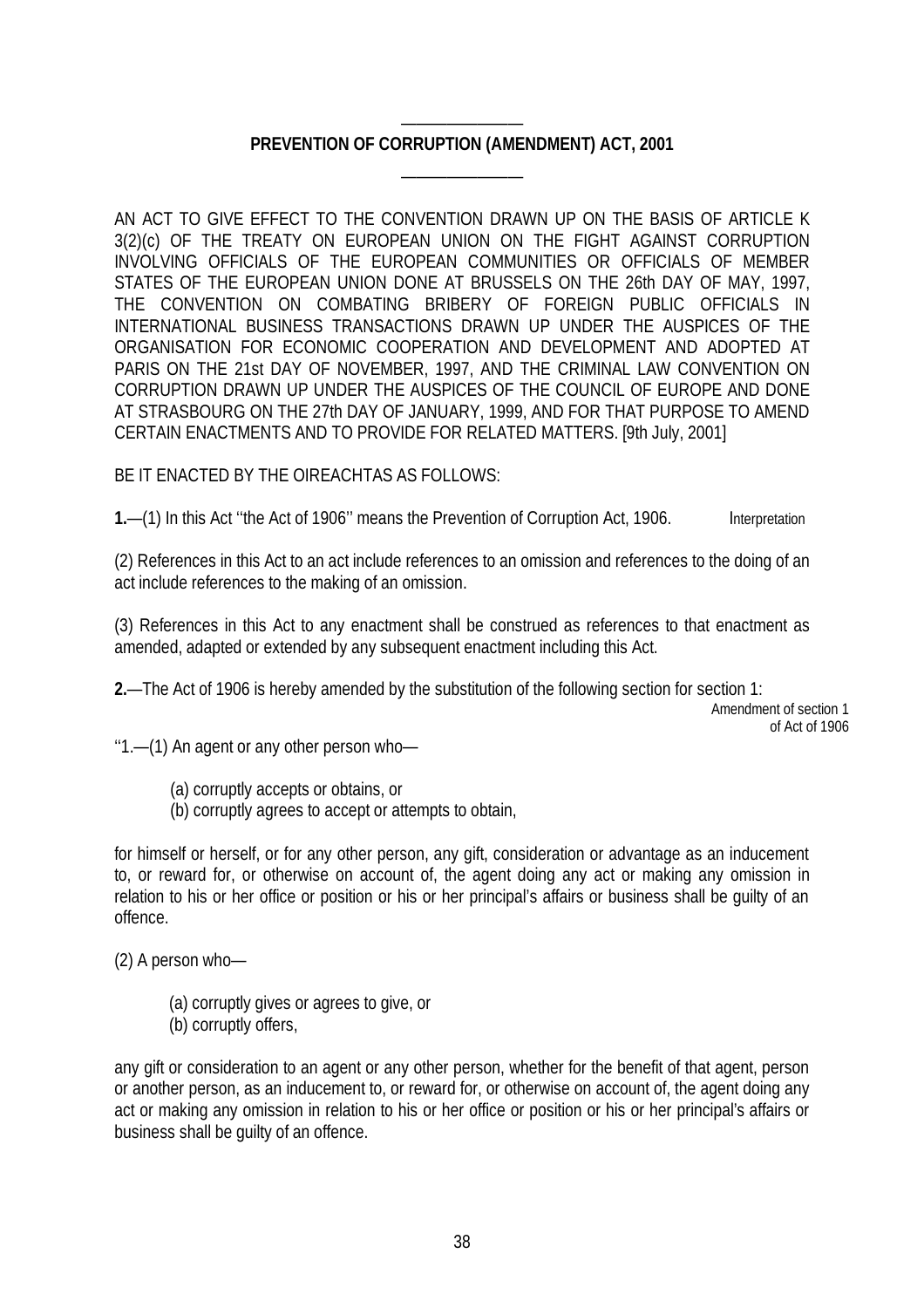(3) A person who knowingly gives to any agent, or an agent who knowingly uses with intent to deceive his or her principal, any receipt, account or other document in respect of which the principal is interested, and which contains any statement which is false or erroneous or defective in any material particular, and which to his or her knowledge is intended to mislead the principal shall be guilty of an offence.

(4) A person guilty of an offence under this section shall be liable—

- (a) on summary conviction to a fine not exceeding £2,362.69 or to imprisonment for a term not exceeding 12 months or to both, or
- (b) on conviction on indictment to a fine or to imprisonment for a term not exceeding 10 years or to both.

(5) In this Act—

'agent' includes—

- (a) any person employed by or acting for another,
- (b) (i) an office holder or director (within the meaning, in each case, of the Public Bodies Corrupt Practices Act, 1889, as amended) of, and a person occupying a position of employment in, a public body (within the meaning aforesaid) and a special adviser (within the meaning aforesaid),
	- (ii) a member of Dáil Éireann or Seanad Éireann,

(iii) a person who is a member of the European Parliament by virtue of the European Parliament Elections Act, 1997,

(iv) an Attorney General (who is not a member of Dáil Éireann or Seanad Éireann),

(v) the Comptroller and Auditor General,

- (vi) the Director of Public Prosecutions,
- (vii) a judge of a court in the State,

(viii) any other person employed by or acting on behalf of the public administration of the State, and

- (c) (i) a member of the government of any other state,
	- (ii) a member of a parliament, regional or national, of any other state,

(iii) a member of the European Parliament (other than a person who is a member by virtue of the European Parliament Elections Act, 1997),

(iv) a member of the Court of Auditors of the European Communities,

(v) a member of the Commission of the European Communities,

(vi) a public prosecutor in any other state,

(vii) a judge of a court in any other state,

(viii) a judge of any court established under an international agreement to which the State is a party,

(ix) a member of, or any other person employed by or acting for or on behalf of, any body established under an international agreement to which the State is a party, and (x) any other person employed by or acting on behalf of the public administration of any other state;

'consideration' includes valuable consideration of any kind;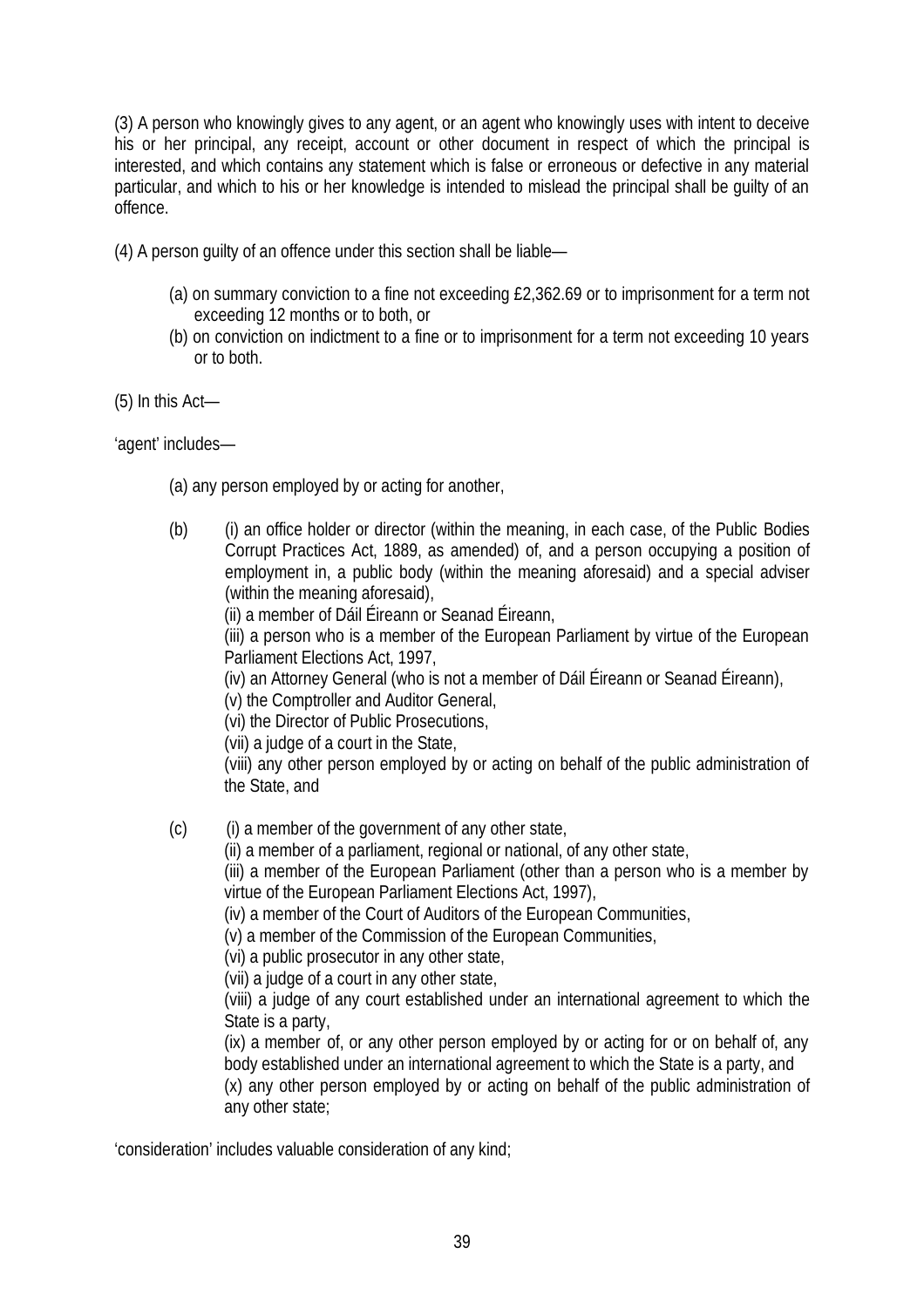'principal' includes an employer.''

**3.**— (1) Where in any proceedings against a person to whom this section applies for an offence under the Public Bodies Corrupt Practices Act, 1889, as amended, or the Act of 1906, as amended, it is proved that— **Presumption of corruption** of corruption of corruption of corruption of corruption of corruption of corruption of corruption of corruption of corruption of corruption of corruption of corruption of corruption

from failure to disclose political donations

(a) the person received a donation exceeding in value the relevant amount specified in the Electoral Act, 1997, or the Local Elections (Disclosure of Donations and Expenditure) Act, 1999, as appropriate,

(b) the person failed to disclose the donation in accordance with that Act to the Public Offices Commission or the local authority concerned as appropriate, and

(c) the donor had an interest in the person doing any act or making any omission in relation to his or her office or position or his or her principal's affairs or business,

the donation shall be deemed to have been given and received corruptly as an inducement to or reward for the person doing any act or making any omission in relation to his or her office or position or his or her principal's affairs or business unless the contrary is proved.

(2) This section applies to the following:

(a) a person required by section 24 of the Electoral Act, 1997, to furnish a donation statement to the Public Offices Commission,

(b) a person required by section 13 of the Local Elections (Disclosure of Donations and Expenditure) Act, 1999, to furnish to the local authority concerned a statement of donations under subsection (1) of that section.

(3) In this section—

''donation''

(a) in relation to persons referred to in section 24 of the Electoral Act, 1997, has the meaning assigned to it by section 22 of that Act,

(b) in relation to persons referred to in section 13 of the Local Elections (Disclosure of Donations and Expenditure) Act, 1999, has the meaning assigned to it by section 2 of that Act;

''donor'' means the person who makes a donation or on whose behalf a donation is made.

**4.**— (1) Where in any proceedings against a person referred to in subsection (5)(b) of section 1 (inserted by section 2 of this Act) of the Act of 1906 for an offence under the Public Bodies Corrupt Practices Act, 1889, as amended, or the Act of 1906, as amended, it is proved that-<br>Presumption of

corruption

(a) any gift, consideration or advantage has been given to or received by a person,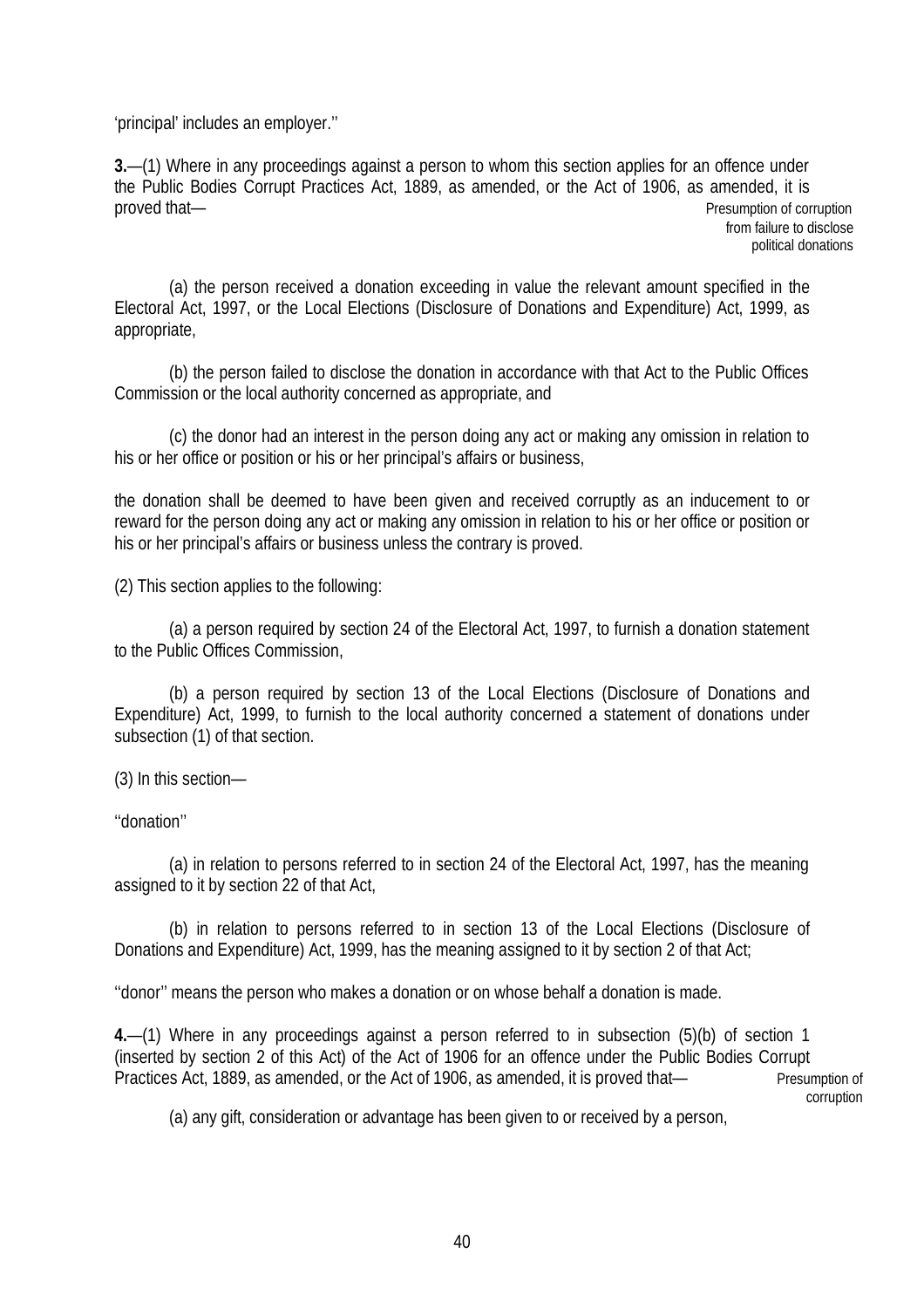(b) the person who gave the gift, consideration or advantage or on whose behalf the gift, consideration or advantage was given had an interest in the discharge by the person of any of the functions specified in this section,

the gift or consideration or advantage shall be deemed to have been given and received corruptly as an inducement to or reward for the person performing or omitting to perform any of the functions aforesaid unless the contrary is proved.

(2) This section applies to the following functions:

(a) the granting, refusal, withdrawal or revocation by a Minister or an officer of a Minister or by any other person employed by or acting on behalf of the public administration of the State by or under any statute of any licence, permit, certificate, authorisation or similar permission,

(b) the making of any decision relating to the acquisition or sale of property by a Minister or an officer of a Minister or by any other person employed by or acting on behalf of the public administration of the State,

(c) any functions of a Minister or an officer of a Minister or of any other person employed by, acting on behalf of, or a member of a body that is part of the public administration of the State under the Planning and Development Act, 2000.

(3) In this section—

''functions'' includes powers and duties and references to the performance of functions includes as respects powers and duties references to the exercise of functions and the carrying out of duties;

''Minister'' means a person who is a Minister of the Government or a Minister of State.

**5.**— (1) A judge of the District Court, on hearing evidence on oath given by a member of the Garda Síochána, or a member of the Garda Síochána not below the rank of superintendent, may, if he or she is satisfied that there are reasonable grounds for suspecting that evidence of or relating to the commission of an offence or suspected offence under the Prevention of Corruption Acts, 1889 to 2001, punishable by imprisonment for a term of 5 years or by a more severe penalty (''an offence'') is to be found in any place, issue a warrant for the search of that place and any persons found at that place. Search Warrant

(2) A member of the Garda Síochána not below the rank of superintendent shall not issue a search warrant under this section unless he or she is satisfied—

(a) that the search warrant is necessary for the proper investigation of an offence, and

(b) that circumstances of urgency giving rise to the need for the immediate issue of the search warrant would render it impracticable to apply to a judge of the District Court under this section for the issue of the warrant.

(3) A warrant under this section shall be expressed, and shall operate, to authorise a named member of the Garda Síochána, accompanied by such other members or persons as the member thinks necessary, to enter, within one month of the date of issue of the warrant, if necessary by the use of reasonable force, the place named in the warrant, to search it and any persons found at that place and to seize and to retain anything found at that place, or anything found in the possession of a person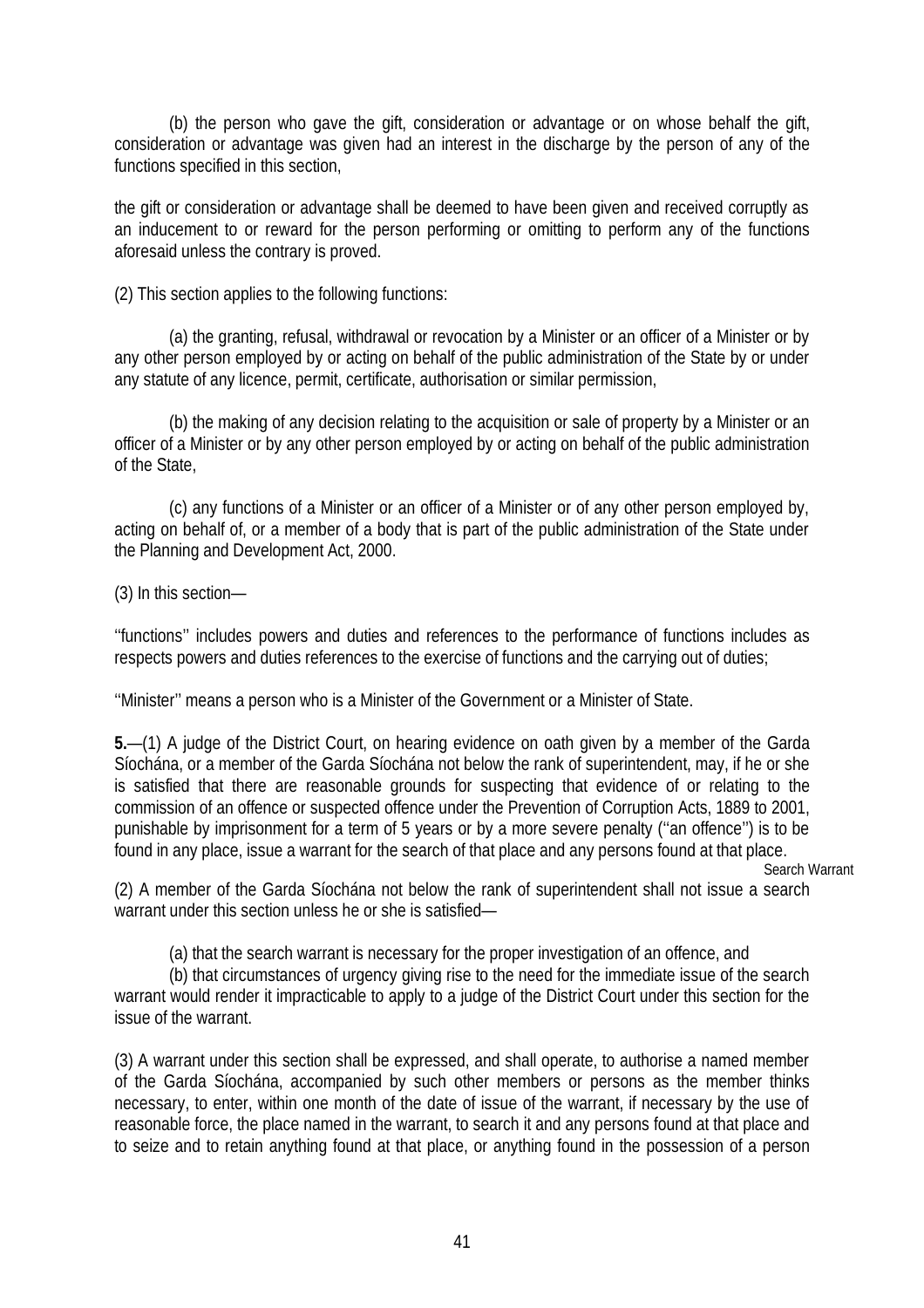present at that place at the time of the search, which the said member reasonably believes to be evidence of or relating to the commission of an offence or suspected offence.

(4) A search warrant issued by a member of the Garda Síochána under this section shall cease to have effect after a period of 24 hours has elapsed from the time of the issue of the warrant.

(5) A member of the Garda Síochána acting under the authority of a warrant under this section may—

(a) require any person present at the place where the search is being carried out to give to the member his or her name and address, and

(b) arrest without warrant any person who—

(i) obstructs or attempts to obstruct that member in the carrying out of his or her duties,

(ii) fails to comply with a requirement under paragraph (a), or

(iii) gives a name or address which the member has reasonable cause for believing is false or misleading.

(6) A person who obstructs or attempts to obstruct a member acting under the authority of a warrant under this section, who fails to comply with a requirement under paragraph (a) of subsection (5), or who gives a false or misleading name or address to a member shall be guilty of an offence and shall be liable on summary conviction to a fine not exceeding £2,362.69 or to imprisonment for a period not exceeding 12 months or to both.

(7) The power to issue a warrant under this section is without prejudice to any other power conferred by statute for the issue of a warrant for the search of any place or person.

**6.**— A person may be tried in the State for an offence under the Public Bodies Corrupt Practices Act, 1889, or the Act of 1906, if any of the acts alleged to constitute the offence was committed in the State notwithstanding that other acts constituting the offence were committed outside the State. Corruption occurring

**7.**— (1) Subject to subsection (2) of this section, where a person does outside the State an act that, if done in the State, would constitute an offence under section 1 (inserted by section 2 of this Act) of the Act of 1906, he or she shall be guilty of an offence and he or she shall be liable on conviction to the penalty to which he or she would have been liable if he or she had done the act in the State.

Corruption occurring

outside State

(2) Subsection (1) shall apply only where the person concerned is a person referred to in subsection (5)(b) of the said section 1.

**8.**— (1) A public official who does any act in relation to his or her office or position for the purpose of corruptly obtaining a gift, consideration or advantage for himself, herself or any other person, shall be quilty of an offence and shall be liable— corruption in office

(a) on summary conviction, to a fine not exceeding £2,362.69 or to imprisonment for a term not exceeding 12 months or to both, or

(b) on conviction on indictment, to a fine or to imprisonment for a term not exceeding 10 years or to both.